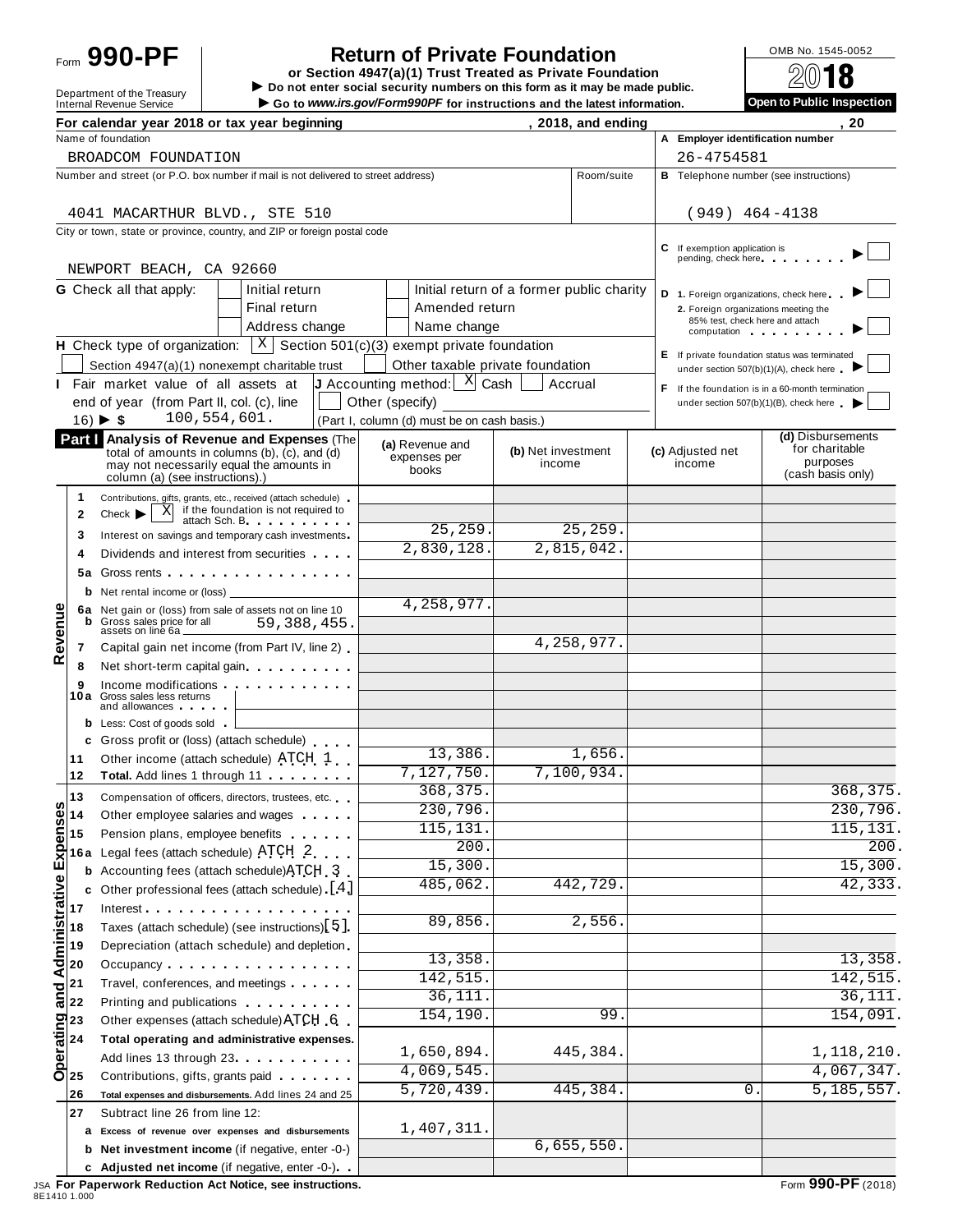|                            |          | BROADCOM FOUNDATION<br>Form 990-PF (2018)                                                                                                                                                                                      |                   |                | 26-4754581<br>Page 2  |
|----------------------------|----------|--------------------------------------------------------------------------------------------------------------------------------------------------------------------------------------------------------------------------------|-------------------|----------------|-----------------------|
|                            |          | Attached schedules and amounts in the                                                                                                                                                                                          | Beginning of year | End of year    |                       |
|                            | Part II  | <b>Balance Sheets</b> description column should be for end-of-year<br>amounts only. (See instructions.)                                                                                                                        | (a) Book Value    | (b) Book Value | (c) Fair Market Value |
|                            | 1        | Cash - non-interest-bearing                                                                                                                                                                                                    |                   |                |                       |
|                            | 2        | Savings and temporary cash investments                                                                                                                                                                                         | 4,292,683.        | 4,097,187.     | 4,097,187.            |
|                            | 3        | 5.431.                                                                                                                                                                                                                         |                   |                |                       |
|                            |          |                                                                                                                                                                                                                                |                   | 5,431.         | 5,431.                |
|                            | 4        | Pledges receivable $\blacktriangleright$                                                                                                                                                                                       |                   |                |                       |
|                            |          |                                                                                                                                                                                                                                |                   |                |                       |
|                            | 5        | Grants receivable experience in the contract of the contract of the contract of the contract of the contract of the contract of the contract of the contract of the contract of the contract of the contract of the contract o |                   |                |                       |
|                            | 6        | Receivables due from officers, directors, trustees, and other                                                                                                                                                                  |                   |                |                       |
|                            |          | disqualified persons (attach schedule) (see instructions)                                                                                                                                                                      |                   |                |                       |
|                            | 7        | Other notes and loans receivable (attach schedule) > ______                                                                                                                                                                    |                   |                |                       |
|                            |          | Less: allowance for doubtful accounts $\blacktriangleright$                                                                                                                                                                    |                   |                |                       |
|                            | 8        | Inventories for sale or use                                                                                                                                                                                                    |                   |                |                       |
| ssets                      | 9        |                                                                                                                                                                                                                                |                   |                |                       |
| ⋖                          | 10a      | Investments - U.S. and state government obligations (attach schedule) [7]                                                                                                                                                      | 14,992,400.       | 9,864,031.     | 9,579,155.            |
|                            | b        | Investments - corporate stock (attach schedule) ATCH 8                                                                                                                                                                         | 39,876,256.       | 58, 535, 558.  | 68,012,326.           |
|                            | c        | Investments - corporate bonds (attach schedule) ATCH 9                                                                                                                                                                         | 31,667,747.       | 19,736,388.    | 18,860,502.           |
|                            | 11       | Investments - land, buildings.                                                                                                                                                                                                 |                   |                |                       |
|                            |          | and equipment: basis<br>Less: accumulated depreciation                                                                                                                                                                         |                   |                |                       |
|                            |          | (attach schedule)                                                                                                                                                                                                              |                   |                |                       |
|                            | 12<br>13 | Investments - mortgage loans<br>Investments - other (attach schedule)                                                                                                                                                          |                   |                |                       |
|                            | 14       | Land, buildings, and                                                                                                                                                                                                           |                   |                |                       |
|                            |          | equipment: basis<br>Less: accumulated depreciation                                                                                                                                                                             |                   |                |                       |
|                            | 15       | <u> 1989 - Johann Barn, mars ann an t-</u><br>(attach schedule)<br>Other assets (describe $\blacktriangleright$                                                                                                                | 2,198.            |                |                       |
|                            | 16       | Total assets (to be completed by all filers - see the                                                                                                                                                                          |                   |                |                       |
|                            |          | instructions. Also, see page 1, item I)                                                                                                                                                                                        | 90,831,284.       | 92, 238, 595.  | 100,554,601.          |
|                            |          |                                                                                                                                                                                                                                |                   |                |                       |
|                            | 17       | Accounts payable and accrued expenses                                                                                                                                                                                          |                   |                |                       |
|                            | 18       | Grants payable                                                                                                                                                                                                                 |                   |                |                       |
|                            | 19       | Deferred revenue expansion of the state of the state of the state of the state of the state of the state of the state of the state of the state of the state of the state of the state of the state of the state of the state  |                   |                |                       |
|                            | 20<br>21 | Loans from officers, directors, trustees, and other disqualified persons<br>Mortgages and other notes payable (attach schedule)                                                                                                |                   |                |                       |
| Liabilities                | 22       |                                                                                                                                                                                                                                |                   |                |                       |
|                            |          |                                                                                                                                                                                                                                |                   |                |                       |
|                            | 23       | Total liabilities (add lines 17 through 22)                                                                                                                                                                                    | 0.                | 0.             |                       |
|                            |          | Foundations that follow SFAS 117, check here $\blacksquare$                                                                                                                                                                    |                   |                |                       |
| U)                         |          | and complete lines 24 through 26, and lines 30 and 31                                                                                                                                                                          |                   |                |                       |
|                            |          |                                                                                                                                                                                                                                | 90,831,284.       | 92, 238, 595.  |                       |
|                            | 24       |                                                                                                                                                                                                                                |                   |                |                       |
|                            | 25<br>26 |                                                                                                                                                                                                                                |                   |                |                       |
|                            |          | Foundations that do not follow SFAS 117, check here $\blacktriangleright$                                                                                                                                                      |                   |                |                       |
|                            |          | and complete lines 27 through 31.                                                                                                                                                                                              |                   |                |                       |
| Net Assets or Fund Balance | 27       | Capital stock, trust principal, or current funds                                                                                                                                                                               |                   |                |                       |
|                            | 28       | Paid-in or capital surplus, or land, bldg., and equipment fund                                                                                                                                                                 |                   |                |                       |
|                            | 29       | Retained earnings, accumulated income, endowment, or other funds                                                                                                                                                               |                   |                |                       |
|                            | 30       | Total net assets or fund balances (see instructions)                                                                                                                                                                           | 90,831,284.       | 92, 238, 595.  |                       |
|                            | 31       | Total liabilities and net assets/fund balances (see                                                                                                                                                                            |                   |                |                       |
|                            |          |                                                                                                                                                                                                                                | 90,831,284.       | 92, 238, 595.  |                       |
|                            |          | Part III Analysis of Changes in Net Assets or Fund Balances                                                                                                                                                                    |                   |                |                       |
|                            |          | 1 Total net assets or fund balances at beginning of year - Part II, column (a), line 30 (must agree with                                                                                                                       |                   |                |                       |
|                            |          |                                                                                                                                                                                                                                |                   | 1              | 90,831,284.           |
|                            |          |                                                                                                                                                                                                                                |                   | $\mathbf{2}$   | 1,407,311.            |
|                            |          |                                                                                                                                                                                                                                |                   | 3              |                       |
|                            |          |                                                                                                                                                                                                                                |                   | 4              | 92, 238, 595.         |
|                            |          | 5 Decreases not included in line 2 (itemize) >                                                                                                                                                                                 |                   | 5              |                       |
|                            |          | 6 Total net assets or fund balances at end of year (line 4 minus line 5) - Part II, column (b), line 30                                                                                                                        |                   | 6              | 92, 238, 595.         |
|                            |          |                                                                                                                                                                                                                                |                   |                |                       |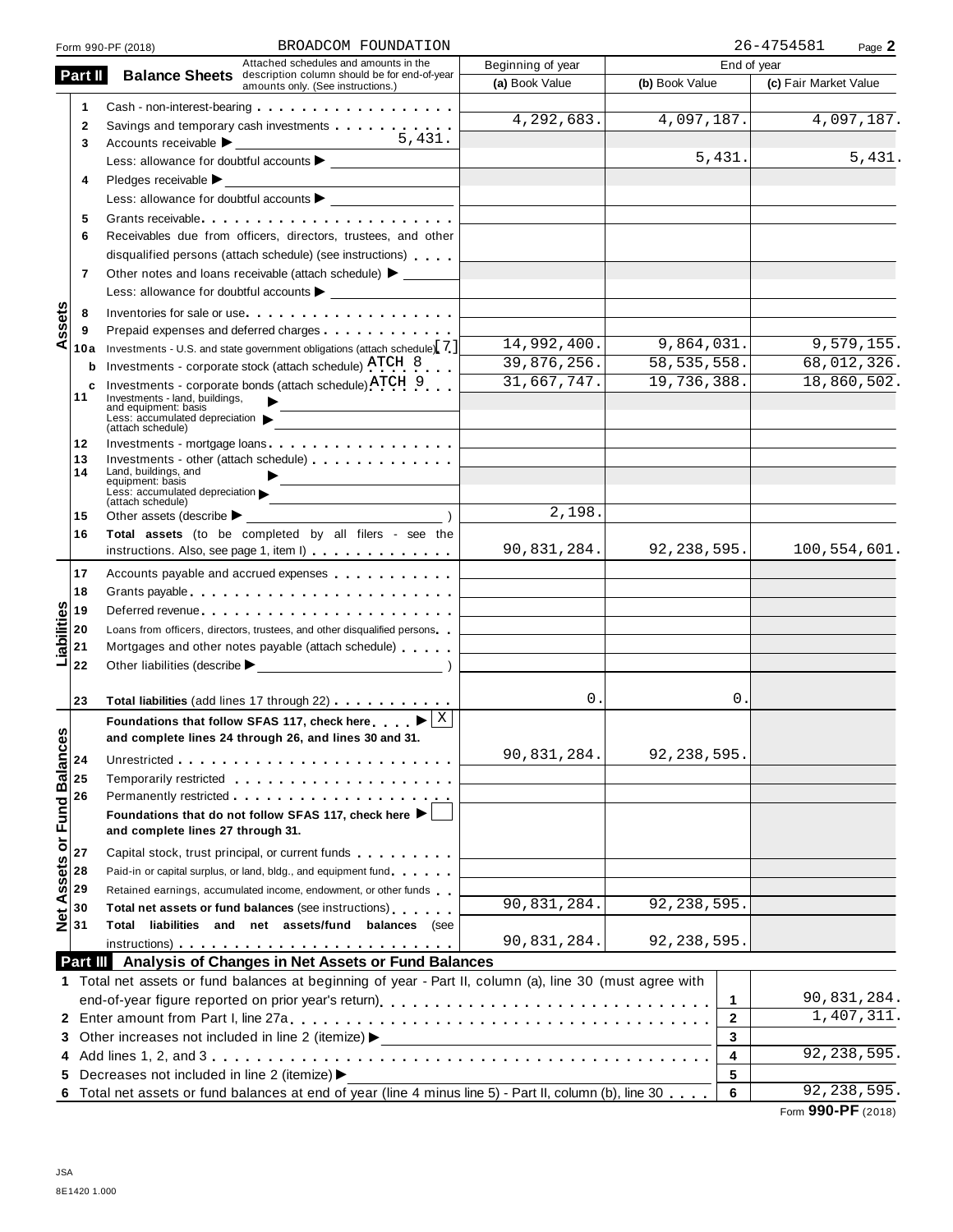| Form 990-PF (2018)                                 |                                                                                                                                              |                                                                                 |                                                     |                                                                     | Page 3                           |
|----------------------------------------------------|----------------------------------------------------------------------------------------------------------------------------------------------|---------------------------------------------------------------------------------|-----------------------------------------------------|---------------------------------------------------------------------|----------------------------------|
| <b>Part IV</b>                                     | <b>Capital Gains and Losses for Tax on Investment Income</b>                                                                                 |                                                                                 |                                                     |                                                                     |                                  |
|                                                    | (a) List and describe the kind(s) of property sold (for example, real estate,<br>2-story brick warehouse; or common stock, 200 shs. MLC Co.) |                                                                                 | (b) How<br>acquired<br>P - Purchase<br>D - Donation | (c) Date acquired<br>(mo., day, yr.)                                | (d) Date sold<br>(mo., day, yr.) |
| SEE PART IV SCHEDULE<br>1a                         |                                                                                                                                              |                                                                                 |                                                     |                                                                     |                                  |
| b                                                  |                                                                                                                                              |                                                                                 |                                                     |                                                                     |                                  |
| c                                                  |                                                                                                                                              |                                                                                 |                                                     |                                                                     |                                  |
| d                                                  |                                                                                                                                              |                                                                                 |                                                     |                                                                     |                                  |
| е                                                  |                                                                                                                                              |                                                                                 |                                                     |                                                                     |                                  |
| (e) Gross sales price                              | (f) Depreciation allowed<br>(or allowable)                                                                                                   | (g) Cost or other basis<br>plus expense of sale                                 |                                                     | (h) Gain or (loss)<br>$((e)$ plus $(f)$ minus $(g)$ )               |                                  |
| a                                                  |                                                                                                                                              |                                                                                 |                                                     |                                                                     |                                  |
| b                                                  |                                                                                                                                              |                                                                                 |                                                     |                                                                     |                                  |
| c                                                  |                                                                                                                                              |                                                                                 |                                                     |                                                                     |                                  |
| d                                                  |                                                                                                                                              |                                                                                 |                                                     |                                                                     |                                  |
| е                                                  |                                                                                                                                              |                                                                                 |                                                     |                                                                     |                                  |
|                                                    | Complete only for assets showing gain in column (h) and owned by the foundation on 12/31/69.                                                 |                                                                                 |                                                     | (I) Gains (Col. (h) gain minus                                      |                                  |
| (i) $FMV$ as of $12/31/69$                         | (i) Adjusted basis<br>as of 12/31/69                                                                                                         | (k) Excess of col. (i)<br>over col. (j), if any                                 |                                                     | col. $(k)$ , but not less than $-0$ -) or<br>Losses (from col. (h)) |                                  |
| а                                                  |                                                                                                                                              |                                                                                 |                                                     |                                                                     |                                  |
| b                                                  |                                                                                                                                              |                                                                                 |                                                     |                                                                     |                                  |
| c                                                  |                                                                                                                                              |                                                                                 |                                                     |                                                                     |                                  |
| d                                                  |                                                                                                                                              |                                                                                 |                                                     |                                                                     |                                  |
| е                                                  |                                                                                                                                              |                                                                                 |                                                     |                                                                     |                                  |
| Capital gain net income or (net capital loss)<br>2 |                                                                                                                                              | If gain, also enter in Part I, line 7<br>If (loss), enter -0- in Part I, line 7 | $\mathbf{2}$                                        |                                                                     | 4, 258, 977.                     |
| 3                                                  | Net short-term capital gain or (loss) as defined in sections 1222(5) and (6):                                                                |                                                                                 |                                                     |                                                                     |                                  |
|                                                    | If gain, also enter in Part I, line 8, column (c). See instructions. If (loss), enter -0- in                                                 |                                                                                 |                                                     |                                                                     |                                  |
|                                                    |                                                                                                                                              |                                                                                 |                                                     |                                                                     | 0.                               |
| Part V                                             | Qualification Under Section 4940(e) for Reduced Tax on Net Investment Income                                                                 |                                                                                 |                                                     |                                                                     |                                  |
|                                                    | antional use by democratic princts foundations oublest to the cooting 1010(a) toy an pat investment income )                                 |                                                                                 |                                                     |                                                                     |                                  |

(For optional use by domestic private foundations subject to the section 4940(a) tax on net investment income.)

If section 4940(d)(2) applies, leave this part blank.

## Was the foundation liable for the section 4942 tax on the distributable amount of any year in the base period? If "Yes," the foundation doesn't qualify under section 4940(e). Do not complete this part.

**1** Enter the appropriate amount in each column for each year; see the instructions before making any entries.

|              | (a)<br>Base period years<br>Calendar year (or tax year beginning in) | (b)<br>Adjusted qualifying distributions                                                                                                                                                        | Liker the appropriate amount in each column for each year, see the instructions before making any entries.<br>Net value of noncharitable-use assets |                         | (d)<br>Distribution ratio<br>(col. (b) divided by col. (c)) |
|--------------|----------------------------------------------------------------------|-------------------------------------------------------------------------------------------------------------------------------------------------------------------------------------------------|-----------------------------------------------------------------------------------------------------------------------------------------------------|-------------------------|-------------------------------------------------------------|
|              | 2017                                                                 | 4,916,345.                                                                                                                                                                                      | 104,165,868.                                                                                                                                        |                         | 0.047197                                                    |
|              | 2016                                                                 | 4,777,585.                                                                                                                                                                                      | 100,717,221.                                                                                                                                        |                         | 0.047436                                                    |
|              | 2015                                                                 | 3, 164, 284.                                                                                                                                                                                    | 102,054,206.                                                                                                                                        |                         | 0.031006                                                    |
|              | 2014                                                                 | 4, 444, 245.                                                                                                                                                                                    | 103, 243, 892.                                                                                                                                      |                         | 0.043046                                                    |
|              | 2013                                                                 | 3,920,178.                                                                                                                                                                                      | 83, 222, 901.                                                                                                                                       |                         | 0.047105                                                    |
| $\mathbf{2}$ |                                                                      |                                                                                                                                                                                                 |                                                                                                                                                     | $\mathbf{2}$            | 0.215790                                                    |
| 3            |                                                                      | Average distribution ratio for the 5-year base period - divide the total on line 2 by 5.0, or by<br>the number of years the foundation has been in existence if less than 5 years $\dots \dots$ |                                                                                                                                                     | $\mathbf{3}$            | 0.043158                                                    |
| 4            |                                                                      | Enter the net value of noncharitable-use assets for 2018 from Part X, line 5                                                                                                                    |                                                                                                                                                     | $\overline{4}$          | 105, 171, 400.                                              |
| 5            |                                                                      |                                                                                                                                                                                                 |                                                                                                                                                     | 5                       | 4,538,987.                                                  |
| 6            |                                                                      |                                                                                                                                                                                                 |                                                                                                                                                     | 6                       | 66,556.                                                     |
| $\mathbf{7}$ |                                                                      |                                                                                                                                                                                                 |                                                                                                                                                     | $\overline{7}$          | 4,605,543.                                                  |
| 8            |                                                                      |                                                                                                                                                                                                 | Enter qualifying distributions from Part XII, line 4                                                                                                | $\overline{\mathbf{8}}$ | 5, 185, 557.                                                |
|              | Part VI instructions.                                                |                                                                                                                                                                                                 | If line 8 is equal to or greater than line 7, check the box in Part VI, line 1b, and complete that part using a 1% tax rate. See the                |                         |                                                             |

 $\boxed{\phantom{1}}$  Yes  $\boxed{\text{X}}$  No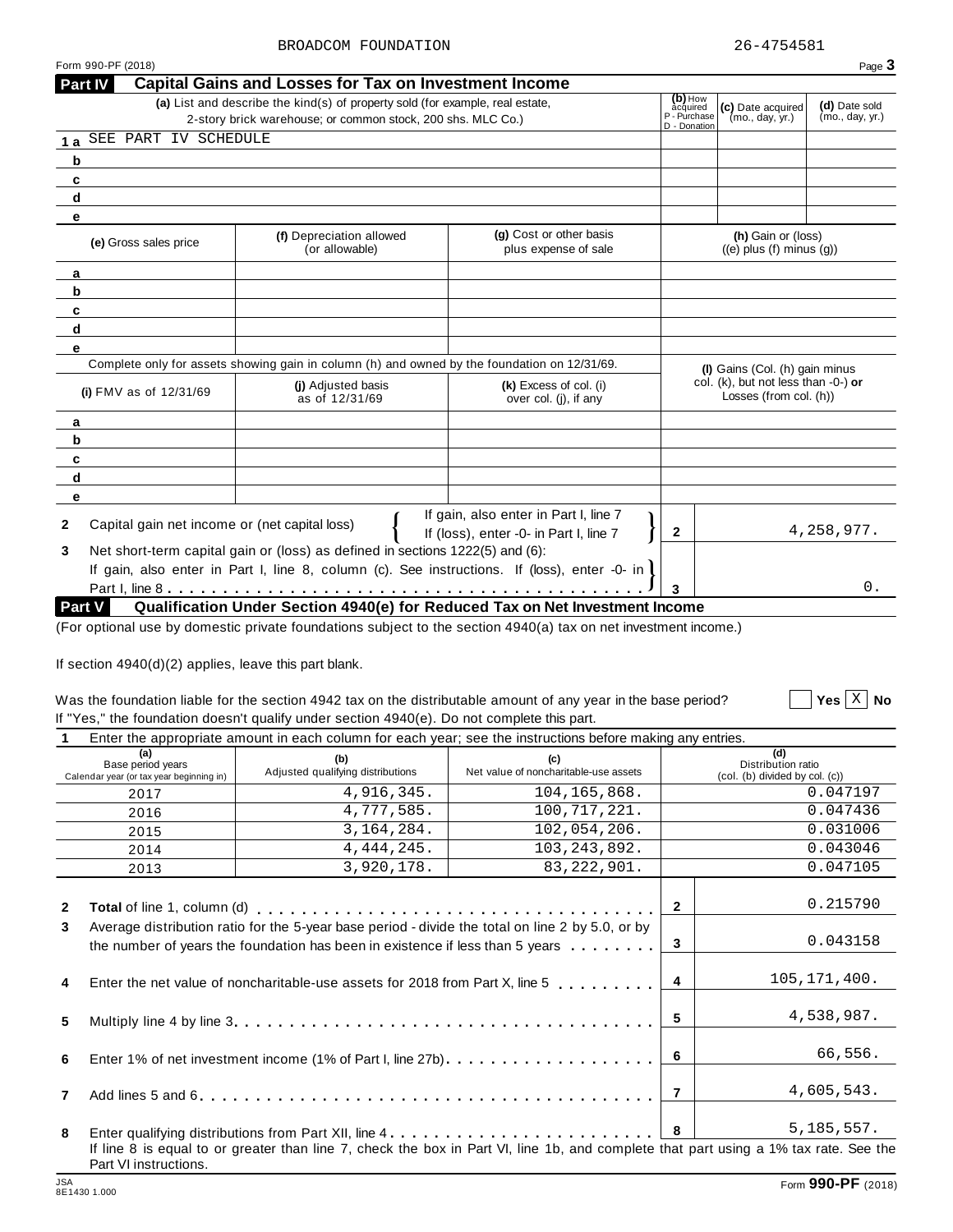|              | 26-4754581<br>BROADCOM FOUNDATION<br>Form 990-PF (2018)                                                                                                                                                                       |                |          | Page 4 |
|--------------|-------------------------------------------------------------------------------------------------------------------------------------------------------------------------------------------------------------------------------|----------------|----------|--------|
|              | Excise Tax Based on Investment Income (Section 4940(a), 4940(b), 4940(e), or 4948 - see instructions)<br><b>Part VI</b>                                                                                                       |                |          |        |
|              |                                                                                                                                                                                                                               |                |          |        |
|              |                                                                                                                                                                                                                               |                |          |        |
|              | <b>b</b> Domestic foundations that meet the section 4940(e) requirements in Part V, check<br>$\mathbf{1}$                                                                                                                     |                | 66,556.  |        |
|              | here $\blacktriangleright$ $ X $<br>and enter 1% of Part I, line 27b                                                                                                                                                          |                |          |        |
|              | c All other domestic foundations enter 2% of line 27b. Exempt foreign organizations enter 4% of )                                                                                                                             |                |          |        |
|              | Part I, line 12, col. (b).                                                                                                                                                                                                    |                |          |        |
| $\mathbf{2}$ | 2<br>Tax under section 511 (domestic section $4947(a)(1)$ trusts and taxable foundations only; others, enter -0-)                                                                                                             |                |          |        |
| 3            | 3                                                                                                                                                                                                                             |                | 66,556.  | Ω.     |
| 4            | 4<br>Subtitle A (income) tax (domestic section $4947(a)(1)$ trusts and taxable foundations only; others, enter -0-)                                                                                                           |                | 66,556.  |        |
| 5            | 5<br>Tax based on investment income. Subtract line 4 from line 3. If zero or less, enter -0-                                                                                                                                  |                |          |        |
| 6            | Credits/Payments:<br>115,975.                                                                                                                                                                                                 |                |          |        |
| а            | 6a<br>2018 estimated tax payments and 2017 overpayment credited to 2018.                                                                                                                                                      |                |          |        |
| b            | 6b<br>Exempt foreign organizations - tax withheld at source<br>6c                                                                                                                                                             |                |          |        |
| c            | Tax paid with application for extension of time to file (Form 8868)<br>6d                                                                                                                                                     |                |          |        |
| d<br>7       | Backup withholding erroneously withheld [1] [1] Backup withholding erroneously withheld<br>$\overline{7}$                                                                                                                     |                | 115,975. |        |
| 8            | Enter any <b>penalty</b> for underpayment of estimated tax. Check here $\begin{bmatrix} X \\ \end{bmatrix}$ if Form 2220 is attached<br>8                                                                                     |                |          |        |
| 9            | 9<br>Tax due. If the total of lines 5 and 8 is more than line 7, enter amount owed <b>expanding to the lines</b>                                                                                                              |                |          |        |
| 10           | 10<br>Overpayment. If line 7 is more than the total of lines 5 and 8, enter the amount overpaid                                                                                                                               |                | 49, 419. |        |
| 11           | Enter the amount of line 10 to be: Credited to 2019 estimated tax $\blacktriangleright$ 49, 419. Refunded $\blacktriangleright$<br>11                                                                                         |                |          |        |
|              | <b>Part VII-A</b><br><b>Statements Regarding Activities</b>                                                                                                                                                                   |                |          |        |
|              | 1a During the tax year, did the foundation attempt to influence any national, state, or local legislation or did it                                                                                                           |                | Yes      | No     |
|              |                                                                                                                                                                                                                               | 1a             |          | Χ      |
|              | b Did it spend more than \$100 during the year (either directly or indirectly) for political purposes? See the                                                                                                                |                |          |        |
|              |                                                                                                                                                                                                                               | 1b             |          | Χ      |
|              | If the answer is "Yes" to 1a or 1b, attach a detailed description of the activities and copies of any materials                                                                                                               |                |          |        |
|              | published or distributed by the foundation in connection with the activities.                                                                                                                                                 |                |          |        |
| c            |                                                                                                                                                                                                                               | 1с             |          | Χ      |
|              | d Enter the amount (if any) of tax on political expenditures (section 4955) imposed during the year:                                                                                                                          |                |          |        |
|              | (1) On the foundation. $\triangleright$ \$                                                                                                                                                                                    |                |          |        |
|              | e Enter the reimbursement (if any) paid by the foundation during the year for political expenditure tax imposed                                                                                                               |                |          |        |
|              |                                                                                                                                                                                                                               | $\overline{2}$ |          | Χ      |
| 2            | Has the foundation engaged in any activities that have not previously been reported to the IRS?                                                                                                                               |                |          |        |
|              | If "Yes," attach a detailed description of the activities.                                                                                                                                                                    |                |          |        |
| 3            | Has the foundation made any changes, not previously reported to the IRS, in its governing instrument, articles<br>of incorporation, or bylaws, or other similar instruments? If "Yes," attach a conformed copy of the changes | 3              |          | Χ      |
| 4a           | Did the foundation have unrelated business gross income of \$1,000 or more during the year?                                                                                                                                   | 4a             |          | X      |
| b            |                                                                                                                                                                                                                               | 4b             |          |        |
| 5            | Was there a liquidation, termination, dissolution, or substantial contraction during the year?                                                                                                                                | 5              |          | Χ      |
|              | If "Yes," attach the statement required by General Instruction T.                                                                                                                                                             |                |          |        |
| 6            | Are the requirements of section 508(e) (relating to sections 4941 through 4945) satisfied either:                                                                                                                             |                |          |        |
|              | • By language in the governing instrument, or                                                                                                                                                                                 |                |          |        |
|              | • By state legislation that effectively amends the governing instrument so that no mandatory directions that                                                                                                                  |                |          |        |
|              |                                                                                                                                                                                                                               | 6              | Χ        |        |
| 7            | Did the foundation have at least \$5,000 in assets at any time during the year? If "Yes," complete Part II, col. (c), and Part XV                                                                                             | $\overline{7}$ | Χ        |        |
| 8a           | Enter the states to which the foundation reports or with which it is registered. See instructions. $\blacktriangleright$                                                                                                      |                |          |        |
|              | CA,                                                                                                                                                                                                                           |                |          |        |
| b            | If the answer is "Yes" to line 7, has the foundation furnished a copy of Form 990-PF to the Attorney General                                                                                                                  |                |          |        |
|              | (or designate) of each state as required by General Instruction G?If "No," attach explanation                                                                                                                                 | 8b             | Χ        |        |
| 9            | Is the foundation claiming status as a private operating foundation within the meaning of section 4942(j)(3) or                                                                                                               |                |          |        |
|              | 4942(j)(5) for calendar year 2018 or the tax year beginning in 2018? See the instructions for Part XIV. If "Yes,"                                                                                                             |                |          | Χ      |
|              |                                                                                                                                                                                                                               | 9              |          |        |
| 10           | Did any persons become substantial contributors during the tax year? If "Yes," attach a schedule listing their                                                                                                                |                |          | Χ      |
|              |                                                                                                                                                                                                                               | 10             |          |        |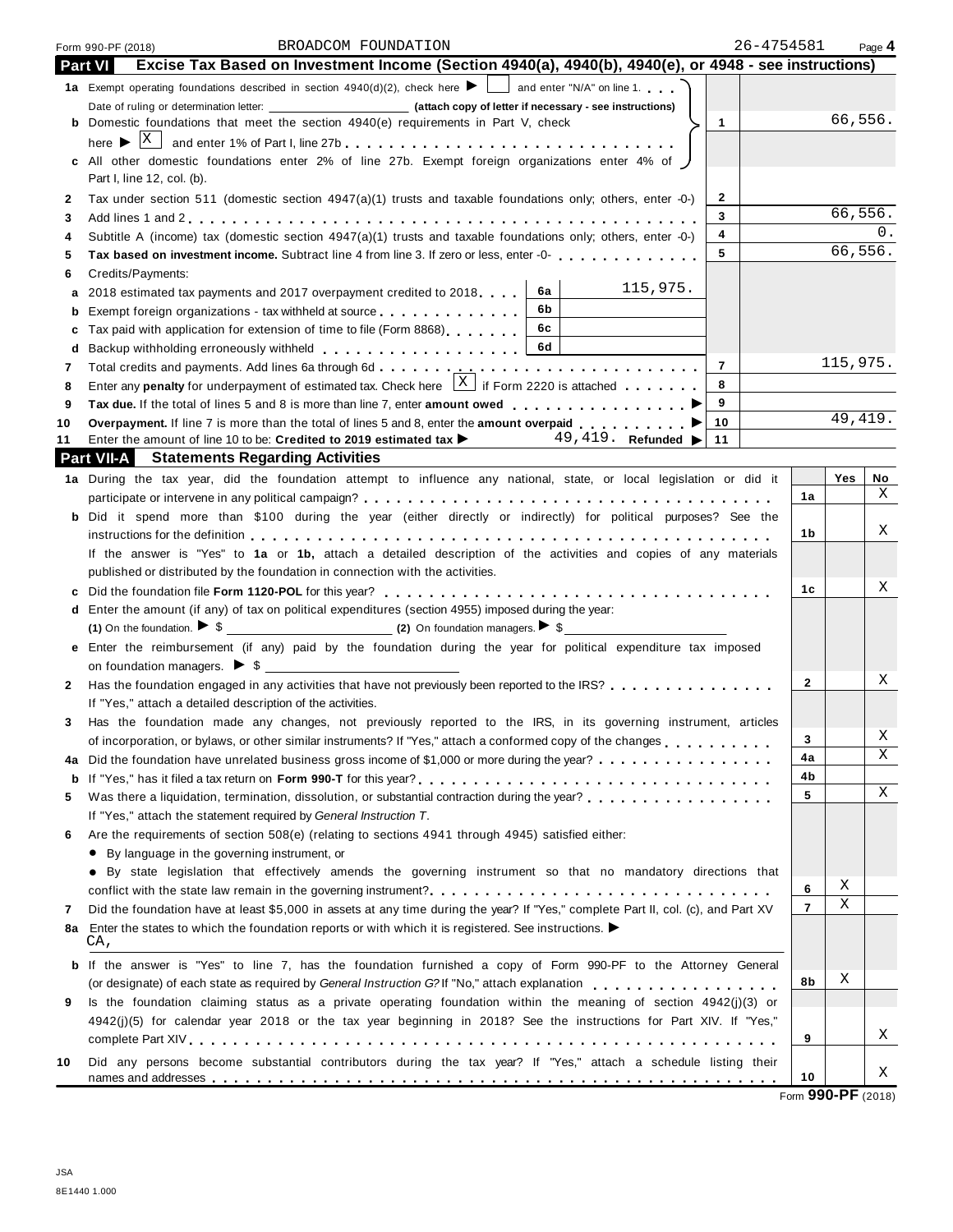| Form 990-PF (2018) |  |
|--------------------|--|
|                    |  |

Form 990-PF (2018) Page **5** BROADCOM FOUNDATION 26-4754581

|     | <b>Statements Regarding Activities (continued)</b><br><b>Part VII-A</b>                                                                                                         |    |            |    |
|-----|---------------------------------------------------------------------------------------------------------------------------------------------------------------------------------|----|------------|----|
|     |                                                                                                                                                                                 |    | Yes        | No |
|     | 11 At any time during the year, did the foundation, directly or indirectly, own a controlled entity within the                                                                  |    |            |    |
|     |                                                                                                                                                                                 | 11 |            | X  |
|     | 12 Did the foundation make a distribution to a donor advised fund over which the foundation or a disqualified                                                                   |    |            |    |
|     |                                                                                                                                                                                 | 12 |            | Χ  |
| 13. | Did the foundation comply with the public inspection requirements for its annual returns and exemption application?                                                             | 13 | Χ          |    |
|     | N/A<br>Website address $\blacktriangleright$                                                                                                                                    |    |            |    |
| 14  | Telephone no. $\triangleright$ 949-464-4138<br>The books are in care of MARIA WRONSKI                                                                                           |    |            |    |
|     | Located at \$4041 MACARTHUR BLVD., SUITE 510 NEWPORT BEACH, CA<br>$ZIP+4$ $\triangleright$ 92660                                                                                |    |            |    |
| 15  | Section 4947(a)(1) nonexempt charitable trusts filing Form 990-PF in lieu of Form 1041 - check here                                                                             |    |            |    |
|     | 15                                                                                                                                                                              |    |            |    |
| 16. | At any time during calendar year 2018, did the foundation have an interest in or a signature or other authority                                                                 |    | Yes        | No |
|     | over a bank, securities, or other financial account in a foreign country?                                                                                                       | 16 |            | Χ  |
|     | See the instructions for exceptions and filing requirements for FinCEN Form 114. If "Yes," enter the name of                                                                    |    |            |    |
|     | the foreign country $\blacktriangleright$                                                                                                                                       |    |            |    |
|     | <b>Part VII-B</b><br><b>Statements Regarding Activities for Which Form 4720 May Be Required</b>                                                                                 |    |            |    |
|     | File Form 4720 if any item is checked in the "Yes" column, unless an exception applies.                                                                                         |    | <b>Yes</b> | No |
|     | 1a During the year, did the foundation (either directly or indirectly):                                                                                                         |    |            |    |
|     | $\mathbf{X}$<br><b>No</b><br>Yes<br>(1) Engage in the sale or exchange, or leasing of property with a disqualified person?                                                      |    |            |    |
|     | (2) Borrow money from, lend money to, or otherwise extend credit to (or accept it from) a                                                                                       |    |            |    |
|     | Χ<br>No<br>Yes                                                                                                                                                                  |    |            |    |
|     | (3) Furnish goods, services, or facilities to (or accept them from) a disqualified person?<br>Yes<br>No                                                                         |    |            |    |
|     | Yes<br>No<br>(4) Pay compensation to, or pay or reimburse the expenses of, a disqualified person?                                                                               |    |            |    |
|     | (5) Transfer any income or assets to a disqualified person (or make any of either available for                                                                                 |    |            |    |
|     | X<br><b>No</b><br>Yes<br>the benefit or use of a disqualified person)?                                                                                                          |    |            |    |
|     | (6) Agree to pay money or property to a government official? (Exception. Check "No" if the                                                                                      |    |            |    |
|     | foundation agreed to make a grant to or to employ the official for a period after                                                                                               |    |            |    |
|     | X <br>No<br>termination of government service, if terminating within 90 days.)<br><b>Yes</b>                                                                                    |    |            |    |
|     | <b>b</b> If any answer is "Yes" to 1a(1)-(6), did any of the acts fail to qualify under the exceptions described in Regulations                                                 |    |            |    |
|     | section 53.4941(d)-3 or in a current notice regarding disaster assistance? See instructions $\ldots \ldots \ldots \ldots \ldots$                                                | 1b |            | Χ  |
|     | Organizations relying on a current notice regarding disaster assistance, check here $\ldots \ldots \ldots$                                                                      |    |            |    |
|     | c Did the foundation engage in a prior year in any of the acts described in 1a, other than excepted acts, that                                                                  |    |            |    |
|     |                                                                                                                                                                                 | 1c |            | Χ  |
|     | 2 Taxes on failure to distribute income (section 4942) (does not apply for years the foundation was a private                                                                   |    |            |    |
|     | operating foundation defined in section $4942(j)(3)$ or $4942(j)(5)$ :                                                                                                          |    |            |    |
|     | a At the end of tax year 2018, did the foundation have any undistributed income (lines 6d and                                                                                   |    |            |    |
|     |                                                                                                                                                                                 |    |            |    |
|     | If "Yes," list the years $\blacktriangleright$                                                                                                                                  |    |            |    |
|     | <b>b</b> Are there any years listed in 2a for which the foundation is not applying the provisions of section 4942(a)(2)                                                         |    |            |    |
|     | (relating to incorrect valuation of assets) to the year's undistributed income? (If applying section 4942(a)(2) to                                                              | 2b |            |    |
|     |                                                                                                                                                                                 |    |            |    |
|     | c If the provisions of section 4942(a)(2) are being applied to any of the years listed in 2a, list the years here.                                                              |    |            |    |
|     | <u> المستخدمات المستخدمات والمستخدمات المستخدمات والمستخدمات المستخدمات</u><br>3a Did the foundation hold more than a 2% direct or indirect interest in any business enterprise |    |            |    |
|     | $X$ No                                                                                                                                                                          |    |            |    |
|     | <b>Yes</b><br>b If "Yes," did it have excess business holdings in 2018 as a result of (1) any purchase by the foundation or                                                     |    |            |    |
|     |                                                                                                                                                                                 |    |            |    |
|     | disqualified persons after May 26, 1969; (2) the lapse of the 5-year period (or longer period approved by the                                                                   |    |            |    |
|     | Commissioner under section $4943(c)(7)$ ) to dispose of holdings acquired by gift or bequest; or (3) the lapse of                                                               |    |            |    |
|     | the 10-, 15-, or 20-year first phase holding period? (Use Schedule C, Form 4720, to determine if the                                                                            | 3b |            |    |
|     | 4a Did the foundation invest during the year any amount in a manner that would jeopardize its charitable purposes?                                                              | 4a |            | Χ  |
|     | <b>b</b> Did the foundation make any investment in a prior year (but after December 31, 1969) that could jeopardize its                                                         |    |            |    |
|     | charitable purpose that had not been removed from jeopardy before the first day of the tax year beginning in 2018?                                                              | 4b |            | Χ  |
|     |                                                                                                                                                                                 |    |            |    |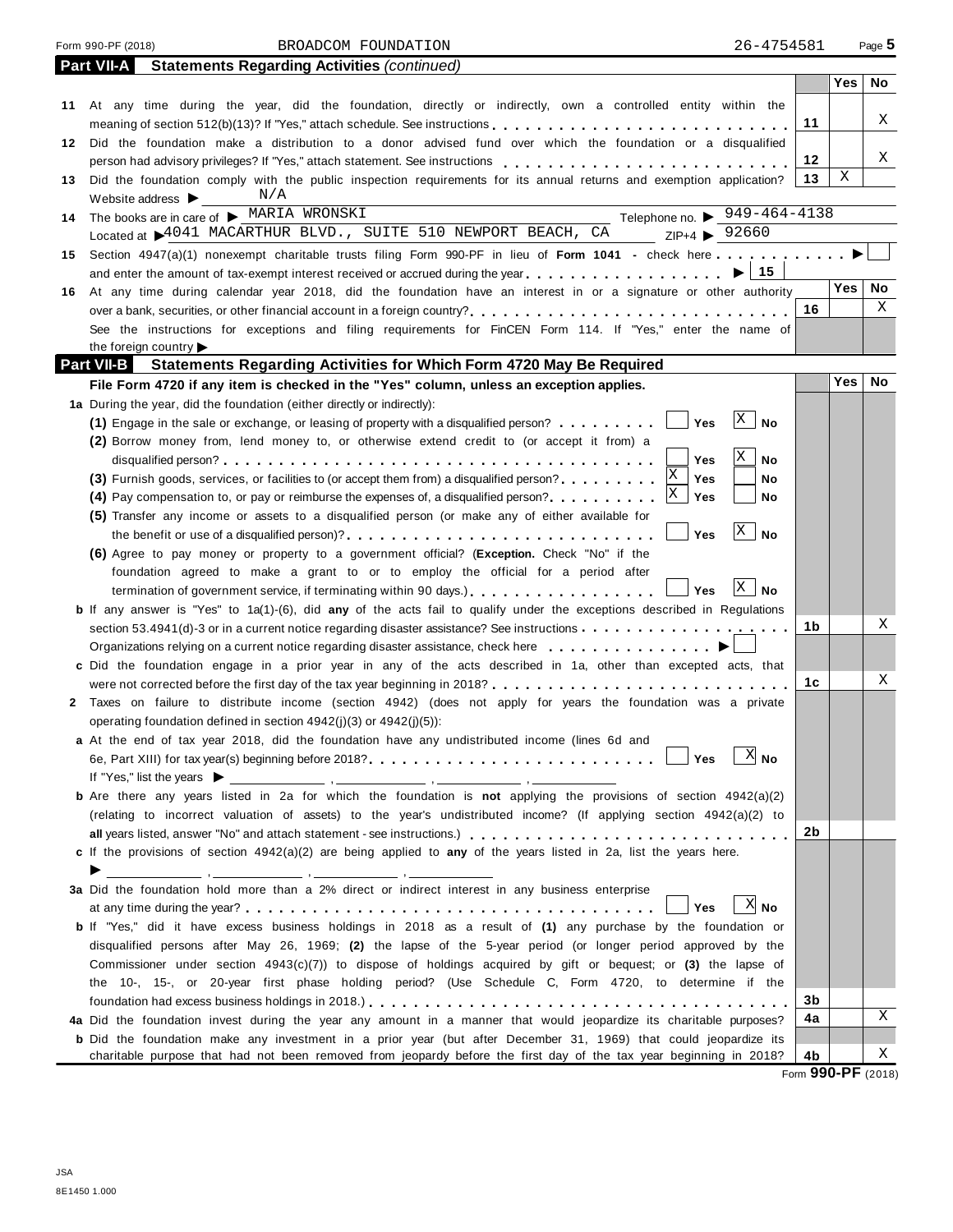|    | BROADCOM FOUNDATION<br>Form 990-PF (2018)                                                                                                                                                                                         | 26-4754581                |            | Page $6$ |
|----|-----------------------------------------------------------------------------------------------------------------------------------------------------------------------------------------------------------------------------------|---------------------------|------------|----------|
|    | Statements Regarding Activities for Which Form 4720 May Be Required (continued)<br><b>Part VII-B</b>                                                                                                                              |                           |            |          |
| 5а | During the year, did the foundation pay or incur any amount to:                                                                                                                                                                   |                           | <b>Yes</b> | No       |
|    | (1) Carry on propaganda, or otherwise attempt to influence legislation (section $4945(e)$ )?<br><b>Yes</b>                                                                                                                        | $\mathbf{X}$<br><b>No</b> |            |          |
|    | (2) Influence the outcome of any specific public election (see section 4955); or to carry on,                                                                                                                                     |                           |            |          |
|    | <b>Yes</b><br>directly or indirectly, any voter registration drive?                                                                                                                                                               | $X $ No                   |            |          |
|    | Yes<br>(3) Provide a grant to an individual for travel, study, or other similar purposes?                                                                                                                                         | X <br>  No                |            |          |
|    | (4) Provide a grant to an organization other than a charitable, etc., organization described in                                                                                                                                   |                           |            |          |
|    | <b>Yes</b><br>section $4945(d)(4)(A)$ ? See instructions external extended in the section $4945(d)(A)$ ? See instructions extended in the section of $A$                                                                          | X <br>No                  |            |          |
|    | (5) Provide for any purpose other than religious, charitable, scientific, literary, or educational                                                                                                                                |                           |            |          |
|    | purposes, or for the prevention of cruelty to children or animals?<br><br>Yes                                                                                                                                                     | X <br><b>No</b>           |            |          |
| b  | If any answer is "Yes" to 5a(1)-(5), did any of the transactions fail to qualify under the exceptions described in                                                                                                                |                           |            |          |
|    | Regulations section 53.4945 or in a current notice regarding disaster assistance? See instructions                                                                                                                                | 5b                        |            |          |
|    | Organizations relying on a current notice regarding disaster assistance, check here <b>and a strugglering</b> in a set a set and a set a set of the basic of the basic of the basic of the basic of the basic of the basic of the |                           |            |          |
|    | If the answer is "Yes" to question 5a(4), does the foundation claim exemption from the tax                                                                                                                                        |                           |            |          |
|    | Yes<br>because it maintained expenditure responsibility for the grant? $\ldots$ , $\ldots$ , $\ldots$ , $\ldots$ , $\ldots$ , $\ldots$                                                                                            | <b>No</b>                 |            |          |
|    | ATCH 10<br>If "Yes," attach the statement required by Regulations section 53.4945-5(d).                                                                                                                                           |                           |            |          |
| 6a | Did the foundation, during the year, receive any funds, directly or indirectly, to pay premiums                                                                                                                                   |                           |            |          |
|    | <b>Yes</b>                                                                                                                                                                                                                        | X<br>No                   |            |          |
| b  | Did the foundation, during the year, pay premiums, directly or indirectly, on a personal benefit contract?                                                                                                                        | 6b                        |            | Χ        |
|    | If "Yes" to 6b. file Form 8870.                                                                                                                                                                                                   |                           |            |          |
| 7а | At any time during the tax year, was the foundation a party to a prohibited tax shelter transaction?     Yes                                                                                                                      | $ X $ No                  |            |          |
| b  | If "Yes," did the foundation receive any proceeds or have any net income attributable to the transaction?                                                                                                                         | 7b                        |            |          |
| 8  | Is the foundation subject to the section 4960 tax on payment(s) of more than \$1,000,000 in                                                                                                                                       |                           |            |          |
|    | <b>Yes</b>                                                                                                                                                                                                                        | ΧI<br><b>No</b>           |            |          |
|    | Information About Officers, Directors, Trustees, Foundation Managers, Highly Paid Employees,<br><b>Part VIII</b><br>and Contractors                                                                                               |                           |            |          |

| List all officers, directors, trustees, and foundation managers and their compensation. See instructions. |                                                                 |                                                  |                                                                             |                                          |
|-----------------------------------------------------------------------------------------------------------|-----------------------------------------------------------------|--------------------------------------------------|-----------------------------------------------------------------------------|------------------------------------------|
| (a) Name and address                                                                                      | (b) Title, and average<br>hours per week<br>devoted to position | (c) Compensation<br>(If not paid,<br>$enter - 0$ | (d) Contributions to<br>employee benefit plans<br>and deferred compensation | (e) Expense account,<br>other allowances |
|                                                                                                           |                                                                 |                                                  |                                                                             |                                          |
| ATCH 11                                                                                                   |                                                                 | 368,375.                                         | 53,344.                                                                     | 0.                                       |
|                                                                                                           |                                                                 |                                                  |                                                                             |                                          |
|                                                                                                           |                                                                 |                                                  |                                                                             |                                          |
|                                                                                                           |                                                                 |                                                  |                                                                             |                                          |
|                                                                                                           |                                                                 |                                                  |                                                                             |                                          |
|                                                                                                           |                                                                 |                                                  |                                                                             |                                          |
|                                                                                                           |                                                                 |                                                  |                                                                             |                                          |

### 2 Compensation of five highest-paid employees (other than those included on line 1 - see instructions). If none, enter **"NONE."**

| (a) Name and address of each employee paid more than \$50,000 | (b) Title, and average<br>hours per week<br>devoted to position | (c) Compensation | (d) Contributions to<br>employee benefit<br>plans and deferred<br>compensation | (e) Expense account,<br>other allowances                               |
|---------------------------------------------------------------|-----------------------------------------------------------------|------------------|--------------------------------------------------------------------------------|------------------------------------------------------------------------|
|                                                               |                                                                 |                  |                                                                                |                                                                        |
| ATCH 12                                                       |                                                                 | 196,160.         | 32,914.                                                                        | 0.                                                                     |
|                                                               |                                                                 |                  |                                                                                |                                                                        |
|                                                               |                                                                 |                  |                                                                                |                                                                        |
|                                                               |                                                                 |                  |                                                                                |                                                                        |
|                                                               |                                                                 |                  |                                                                                |                                                                        |
|                                                               |                                                                 |                  |                                                                                |                                                                        |
|                                                               |                                                                 |                  |                                                                                |                                                                        |
|                                                               |                                                                 |                  |                                                                                |                                                                        |
|                                                               |                                                                 |                  |                                                                                |                                                                        |
| Total number of other employees paid over \$50,000.           |                                                                 |                  |                                                                                |                                                                        |
|                                                               |                                                                 |                  |                                                                                | $0.00 \text{ } \text{D} \text{ } \text{C}$<br>$\overline{\phantom{a}}$ |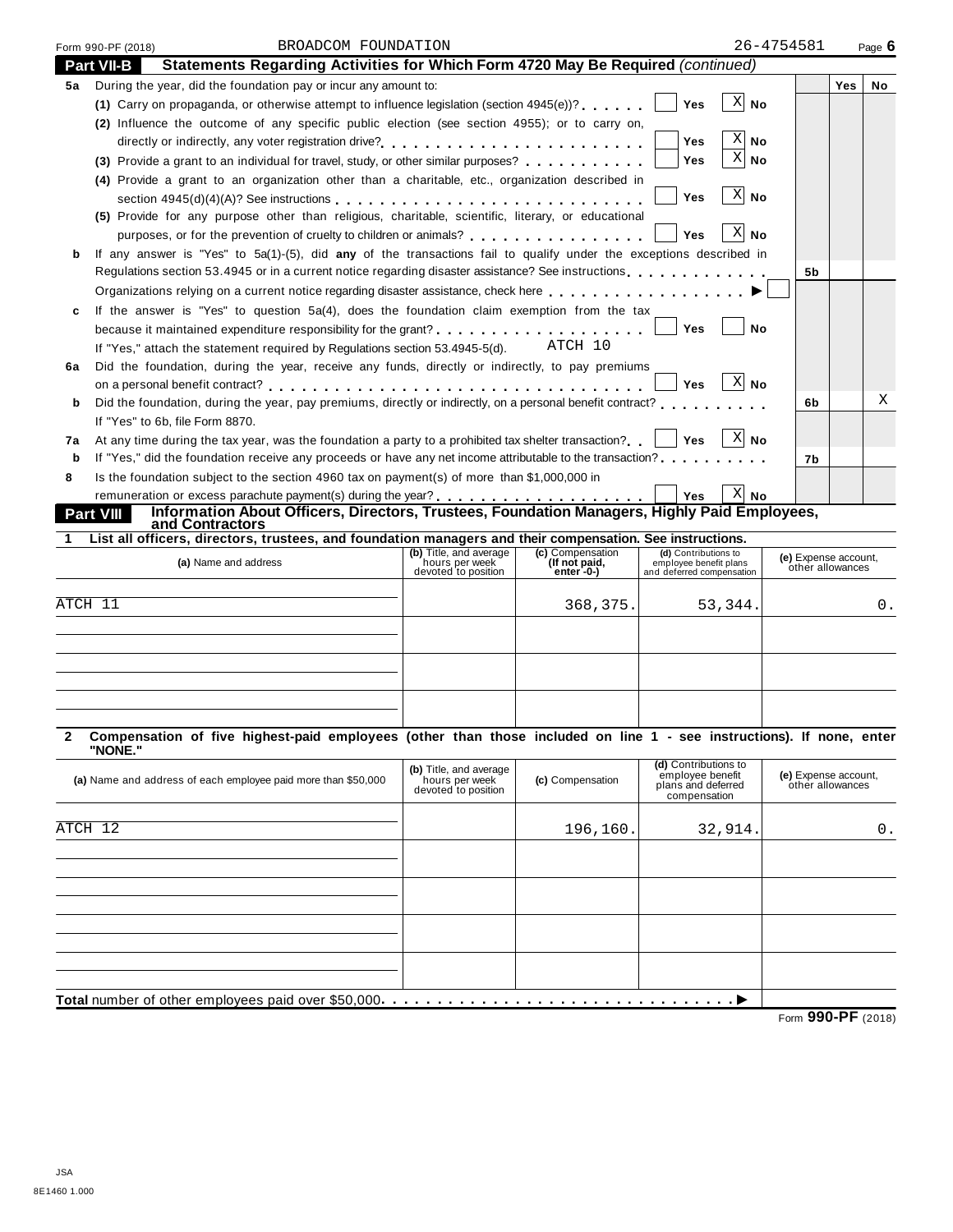| Form 990-PF (2018)                                                                                                                                                                                                                                        |                     | Page 7           |
|-----------------------------------------------------------------------------------------------------------------------------------------------------------------------------------------------------------------------------------------------------------|---------------------|------------------|
| <b>Part VIII</b><br>Information About Officers, Directors, Trustees, Foundation Managers, Highly Paid Employees,<br>and Contractors (continued)                                                                                                           |                     |                  |
| Five highest-paid independent contractors for professional services. See instructions. If none, enter "NONE."<br>3                                                                                                                                        |                     |                  |
| (a) Name and address of each person paid more than \$50,000                                                                                                                                                                                               | (b) Type of service | (c) Compensation |
|                                                                                                                                                                                                                                                           |                     |                  |
| ATCH 13                                                                                                                                                                                                                                                   |                     | 511,537.         |
|                                                                                                                                                                                                                                                           |                     |                  |
|                                                                                                                                                                                                                                                           |                     |                  |
|                                                                                                                                                                                                                                                           |                     |                  |
|                                                                                                                                                                                                                                                           |                     |                  |
|                                                                                                                                                                                                                                                           |                     |                  |
|                                                                                                                                                                                                                                                           |                     |                  |
|                                                                                                                                                                                                                                                           |                     |                  |
|                                                                                                                                                                                                                                                           |                     |                  |
| Part IX-A<br><b>Summary of Direct Charitable Activities</b>                                                                                                                                                                                               |                     |                  |
| List the foundation's four largest direct charitable activities during the tax year. Include relevant statistical information such as the number of<br>organizations and other beneficiaries served, conferences convened, research papers produced, etc. |                     | Expenses         |
| 1 $N/A$                                                                                                                                                                                                                                                   |                     |                  |
|                                                                                                                                                                                                                                                           |                     |                  |
|                                                                                                                                                                                                                                                           |                     |                  |
| 2                                                                                                                                                                                                                                                         |                     |                  |
|                                                                                                                                                                                                                                                           |                     |                  |
|                                                                                                                                                                                                                                                           |                     |                  |
|                                                                                                                                                                                                                                                           |                     |                  |
|                                                                                                                                                                                                                                                           |                     |                  |
|                                                                                                                                                                                                                                                           |                     |                  |
|                                                                                                                                                                                                                                                           |                     |                  |
| Part IX-B                                                                                                                                                                                                                                                 |                     |                  |
| <b>Summary of Program-Related Investments (see instructions)</b><br>Describe the two largest program-related investments made by the foundation during the tax year on lines 1 and 2.                                                                     |                     | Amount           |
| NONE<br>1                                                                                                                                                                                                                                                 |                     |                  |
|                                                                                                                                                                                                                                                           |                     |                  |
|                                                                                                                                                                                                                                                           |                     |                  |
| 2                                                                                                                                                                                                                                                         |                     |                  |
|                                                                                                                                                                                                                                                           |                     |                  |
| All other program-related investments. See instructions.                                                                                                                                                                                                  |                     |                  |
| 3                                                                                                                                                                                                                                                         |                     |                  |
| <b>NONE</b>                                                                                                                                                                                                                                               |                     |                  |
|                                                                                                                                                                                                                                                           |                     |                  |
| Total. Add lines 1 through 3                                                                                                                                                                                                                              |                     | 000 DE           |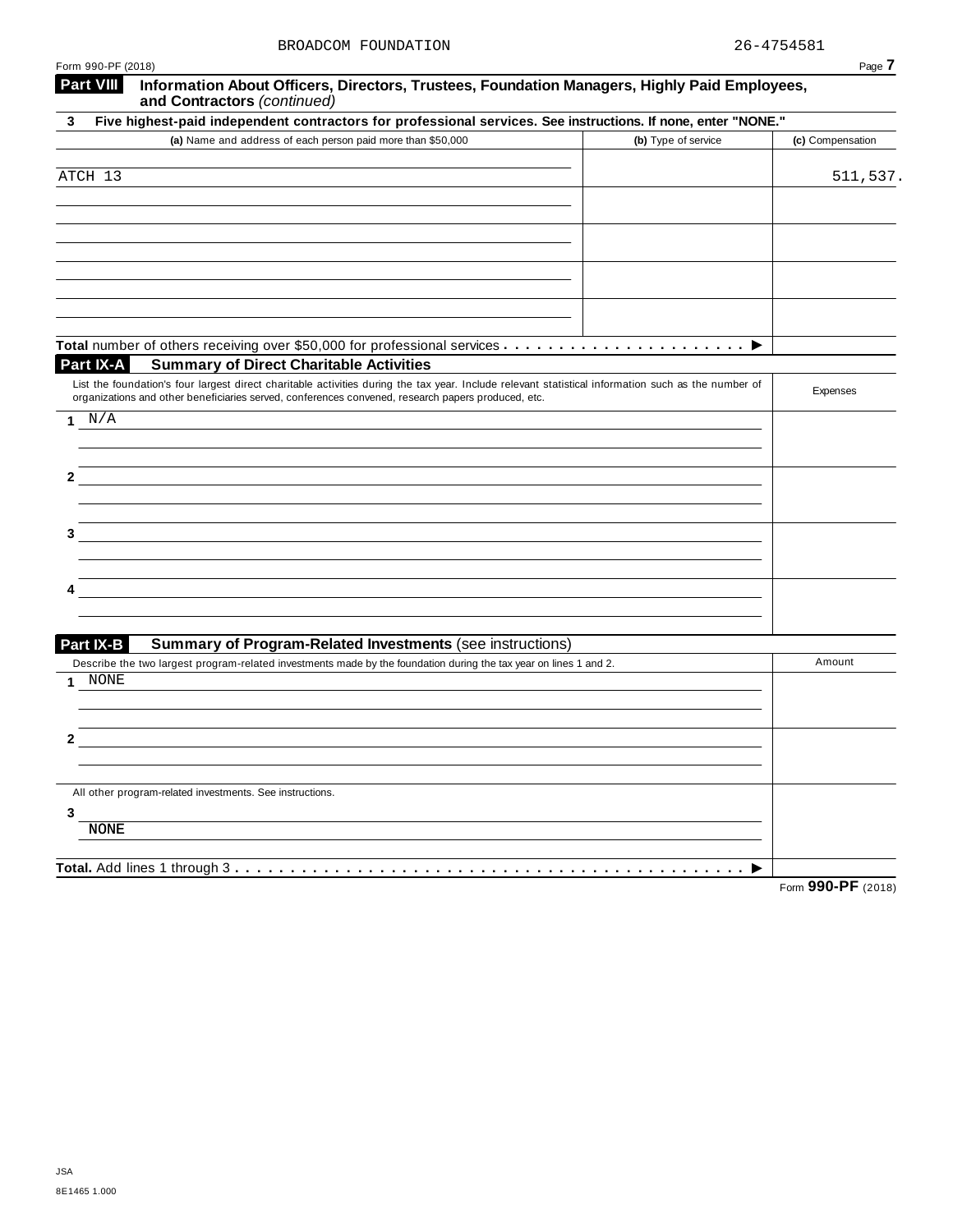|              | Form 990-PF (2018)                                                                                                                                                                                                                 |                | Page $8$       |
|--------------|------------------------------------------------------------------------------------------------------------------------------------------------------------------------------------------------------------------------------------|----------------|----------------|
|              | Part X<br>Minimum Investment Return (All domestic foundations must complete this part. Foreign foundations,<br>see instructions.)                                                                                                  |                |                |
| 1            | Fair market value of assets not used (or held for use) directly in carrying out charitable, etc.,<br>purposes:                                                                                                                     |                |                |
| a            |                                                                                                                                                                                                                                    | 1a             | 103, 360, 711. |
| b            |                                                                                                                                                                                                                                    | 1 <sub>b</sub> | 3, 412, 284.   |
| c            |                                                                                                                                                                                                                                    | 1 <sub>c</sub> |                |
|              |                                                                                                                                                                                                                                    | 1 <sub>d</sub> | 106, 772, 995. |
| е            | Reduction claimed for blockage or other factors reported on lines 1a and                                                                                                                                                           |                |                |
|              | 1c (attach detailed explanation) entitled in the set of the set of the set of the set of the set of the set of the set of the set of the set of the set of the set of the set of the set of the set of the set of the set of t     |                |                |
| $\mathbf{2}$ |                                                                                                                                                                                                                                    | $\mathbf{2}$   |                |
| 3            |                                                                                                                                                                                                                                    | 3              | 106, 772, 995. |
| 4            | Cash deemed held for charitable activities. Enter 1 1/2% of line 3 (for greater amount, see                                                                                                                                        |                |                |
|              |                                                                                                                                                                                                                                    | 4              | 1,601,595.     |
| 5            | Net value of noncharitable-use assets. Subtract line 4 from line 3. Enter here and on Part V, line 4                                                                                                                               | 5              | 105, 171, 400. |
| 6            |                                                                                                                                                                                                                                    | 6              | 5, 258, 570.   |
|              | <b>Part XI</b> Distributable Amount (see instructions) (Section 4942(j)(3) and (j)(5) private operating foundations<br>and certain foreign organizations, check here $\blacktriangleright$ $\vert$ and do not complete this part.) |                |                |
| 1            | Minimum investment return from Part X, line 6                                                                                                                                                                                      | $\mathbf{1}$   | 5, 258, 570.   |
| 2a           | 66,556.<br>Tax on investment income for 2018 from Part VI, line 5 2a                                                                                                                                                               |                |                |
| b            | Income tax for 2018. (This does not include the tax from Part VI.) $2b$                                                                                                                                                            |                |                |
| C            |                                                                                                                                                                                                                                    | 2c             | 66,556.        |
| 3            | Distributable amount before adjustments. Subtract line 2c from line 1                                                                                                                                                              | 3              | 5, 192, 014.   |
| 4            |                                                                                                                                                                                                                                    | 4              |                |
| 5            |                                                                                                                                                                                                                                    | 5              | 5, 192, 014.   |
| 6            |                                                                                                                                                                                                                                    | 6              |                |
| 7            | Distributable amount as adjusted. Subtract line 6 from line 5. Enter here and on Part XIII,                                                                                                                                        |                |                |
|              |                                                                                                                                                                                                                                    | 7              | 5,192,014.     |
|              | <b>Part XII</b> Qualifying Distributions (see instructions)                                                                                                                                                                        |                |                |
| 1            | Amounts paid (including administrative expenses) to accomplish charitable, etc., purposes:                                                                                                                                         |                |                |
| a            | Expenses, contributions, gifts, etc. - total from Part I, column (d), line 26.                                                                                                                                                     | 1a             | 5, 185, 557.   |
| b            |                                                                                                                                                                                                                                    | 1 <sub>b</sub> |                |
| $\mathbf{2}$ | Amounts paid to acquire assets used (or held for use) directly in carrying out charitable, etc.,                                                                                                                                   |                |                |
|              | purposes entering the series of the series of the series of the series of the series of the series of the series                                                                                                                   | $\mathbf{2}$   |                |
|              | Amounts set aside for specific charitable projects that satisfy the:                                                                                                                                                               |                |                |
|              |                                                                                                                                                                                                                                    | <u>3a</u>      |                |
| b            |                                                                                                                                                                                                                                    | 3b             |                |
| 4            | Qualifying distributions. Add lines 1a through 3b. Enter here and on Part V, line 8; and Part XIII, line 4                                                                                                                         | 4              | 5, 185, 557.   |
| 5            | Foundations that qualify under section 4940(e) for the reduced rate of tax on net investment income.                                                                                                                               |                |                |
|              |                                                                                                                                                                                                                                    | 5              | 66,556.        |
| 6            |                                                                                                                                                                                                                                    | 6              | 5,119,001.     |
|              | Note: The amount on line 6 will be used in Part V, column (b), in subsequent years when calculating whether the foundation<br>qualifies for the section 4940(e) reduction of tax in those years.                                   |                |                |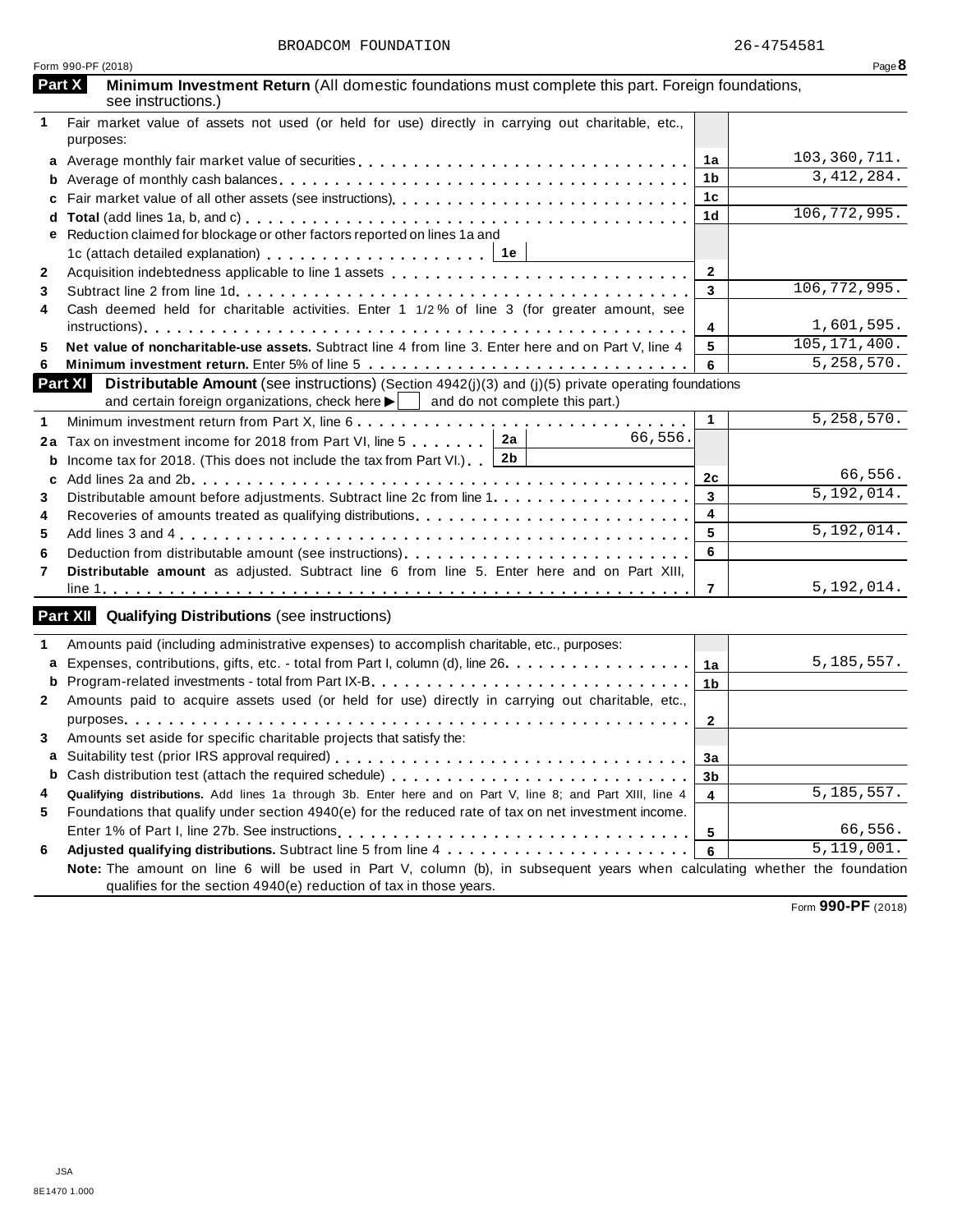| BROADCOM FOUNDATION | 26-4754581 |
|---------------------|------------|
|                     |            |

**(a)**

**(b)**

**Part XIII Undistributed Income** (see instructions)

**(c)**

**Corpus** Years prior to 2017 2017 2018 **1** Distributable amount for 2018 from Part XI, line <sup>7</sup> m m m m m m m m m m m m m m m m m m m m m **2** Undistributed income, if any, as of the end of 2018: **a** Enter amount for 2017 only **b** Total for prior years:  $20 \underline{~~} 16 \underline{~~} , 20 \underline{~~} 15 \underline{~~} , 20 \underline{~~} 14$ **3** Excess distributions carryover, if any, to 2018: **a** From 2013 **<sup>b</sup>** From <sup>2014</sup> m m m m m m **<sup>c</sup>** From <sup>2015</sup> m m m m m m **d** From 2016 **m** m m m m **e** From 2017 **m** m m m m m m **<sup>f</sup> Total** of lines 3a through <sup>e</sup> m m m m m m m m m m m **4** Qualifying distributions for 2018 from Part XII,  $line 4: \rightarrow$  \$ **a** Applied to 2017, but not more than line 2a **b** Applied to undistributed income of prior years (Election required - see instructions) **c** Treated as distributions out of corpus (Election required - see instructions) m m m m m m m m m m m **d** Applied to 2018 distributable amount **e** Remaining amount distributed out of corpus<br>**5** Excess distributions carryover applied to 2018 (If an amount appears in column  $(d)$ , the same amount must be shown in column  $(a)$ .)  $\cdots$  m m **6 Enter the net total of each column as indicated below: a** Corpus. Add lines 3f, 4c, and 4e. Subtract line 5 **b** Prior years' undistributed income. Subtract line 4b from line 2bm m m m m m m m m m m m m m m **<sup>c</sup>** Enter the amount of prior years' undistributed income for which a notice of deficiency has been issued, or on which the section 4942(a)<br>tax has been previously assessed **d** Subtract line 6c from line 6b. Taxable amount - see instructions m m m m m m m m m m m m **<sup>e</sup>** Undistributed income for 2017. Subtract line  $\begin{bmatrix} 4a & \text{from line} \\ 4a & \text{from line} \\ 2a & \text{Taxable amount} \\ \text{instructions} \end{bmatrix}$ **f** Undistributed income for 2018. Subtract lines 4d and 5 from line 1. This amount must be distributed in 2019 **7** Amounts treated as distributions out of corpus to satisfy requirements imposed by section 170(b)(1)(F) or 4942(g)(3) (Election may be required - see instructions) m m m m m m m m m m m **8** Excess distributions carryover from 2013 not applied on line 5 or line 7 (see instructions) **9 Excess distributions carryover to 2019.** Subtract lines <sup>7</sup> and <sup>8</sup> from line 6a m m m m m m m **10** Analysis of line 9: **a** Excess from 2014 **b** Excess from 2015 **c** Excess from 2016 **c** Excess from 2016<br>**d** Excess from 2017 **d** Excess from 2017<br>**e** Excess from 2018 5,192,014. 5,097,118. 5,185,557. 5,097,118. 88,439. 5,103,575. 0.

Form **990-PF** (2018)

**(d)**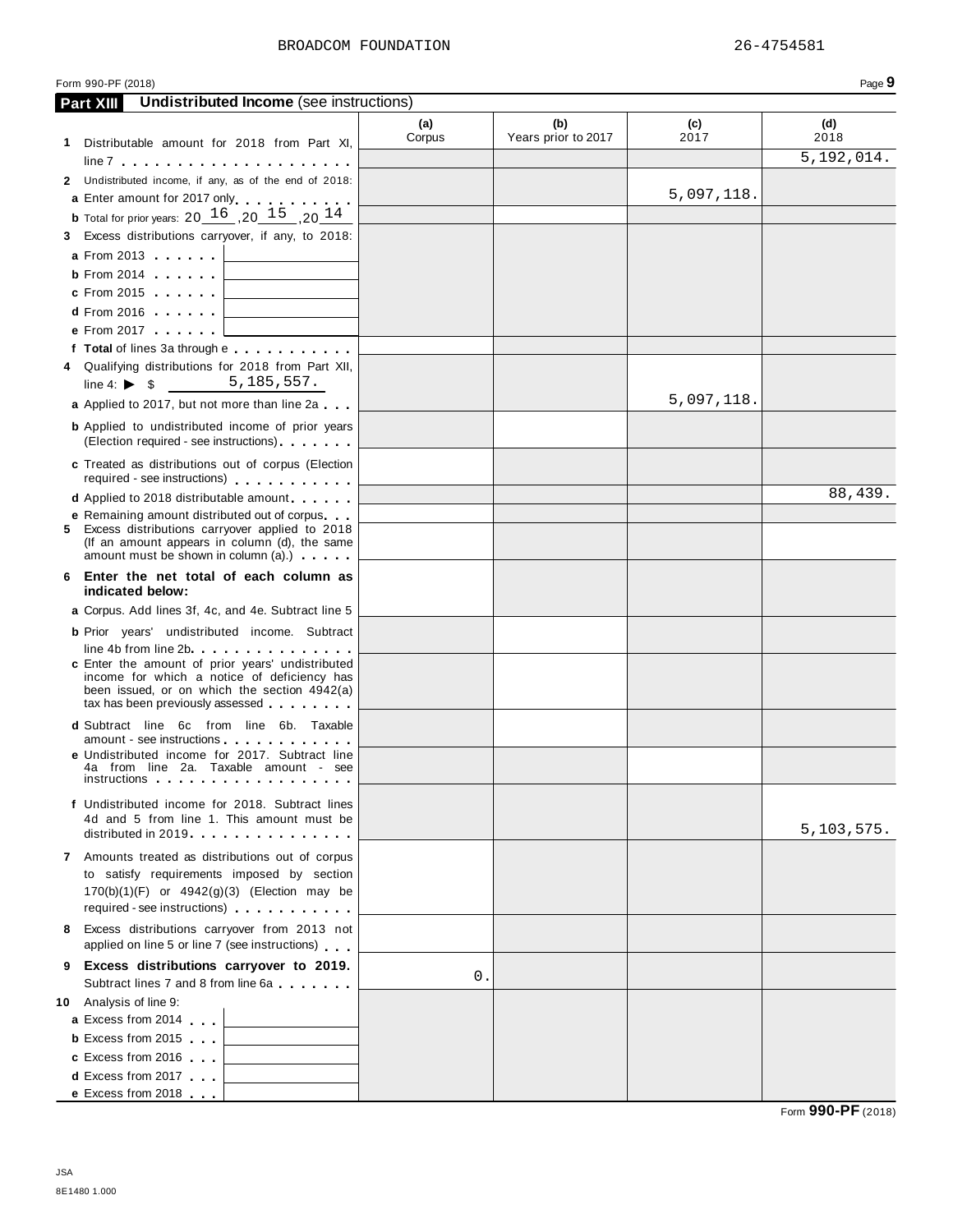|   |                 | Form 990-PF (2018)                                                                                                                                                                                                            |                                                                                                              | BROADCOM FOUNDATION |               |            |               | 26-4754581 | Page 10        |
|---|-----------------|-------------------------------------------------------------------------------------------------------------------------------------------------------------------------------------------------------------------------------|--------------------------------------------------------------------------------------------------------------|---------------------|---------------|------------|---------------|------------|----------------|
|   | <b>Part XIV</b> |                                                                                                                                                                                                                               | <b>Private Operating Foundations</b> (see instructions and Part VII-A, question 9)                           |                     |               |            |               |            | NOT APPLICABLE |
|   |                 |                                                                                                                                                                                                                               | 1a If the foundation has received a ruling or determination letter that it is a private operating            |                     |               |            |               |            |                |
|   |                 |                                                                                                                                                                                                                               | foundation, and the ruling is effective for 2018, enter the date of the ruling $\dots \dots \dots$           |                     |               |            |               |            |                |
|   |                 |                                                                                                                                                                                                                               | <b>b</b> Check box to indicate whether the foundation is a private operating foundation described in section |                     |               |            | 4942(j)(3) or |            | 4942(j)(5)     |
|   |                 | 2a Enter the lesser of the ad-                                                                                                                                                                                                | Tax year                                                                                                     |                     | Prior 3 years |            |               |            |                |
|   |                 | justed net income from Part                                                                                                                                                                                                   | (a) 2018                                                                                                     | (b) 2017            | $(c)$ 2016    | $(d)$ 2015 |               |            | (e) Total      |
|   |                 | I or the minimum investment                                                                                                                                                                                                   |                                                                                                              |                     |               |            |               |            |                |
|   |                 | return from Part X for each                                                                                                                                                                                                   |                                                                                                              |                     |               |            |               |            |                |
|   |                 | year listed and the set of the set of the set of the set of the set of the set of the set of the set of the set of the set of the set of the set of the set of the set of the set of the set of the set of the set of the set |                                                                                                              |                     |               |            |               |            |                |
|   |                 | <b>b</b> 85% of line 2a $\cdots$                                                                                                                                                                                              |                                                                                                              |                     |               |            |               |            |                |
|   |                 | C Qualifying distributions from Part                                                                                                                                                                                          |                                                                                                              |                     |               |            |               |            |                |
|   |                 | XII, line 4 for each year listed                                                                                                                                                                                              |                                                                                                              |                     |               |            |               |            |                |
|   |                 | <b>d</b> Amounts included in line 2c not                                                                                                                                                                                      |                                                                                                              |                     |               |            |               |            |                |
|   |                 | used directly for active conduct<br>of exempt activities                                                                                                                                                                      |                                                                                                              |                     |               |            |               |            |                |
|   |                 | <b>e</b> Qualifying distributions made                                                                                                                                                                                        |                                                                                                              |                     |               |            |               |            |                |
|   |                 | directly for active conduct of                                                                                                                                                                                                |                                                                                                              |                     |               |            |               |            |                |
|   |                 | exempt activities. Subtract line                                                                                                                                                                                              |                                                                                                              |                     |               |            |               |            |                |
| 3 |                 | 2d from line 2c and the state of the state of the state of the state of the state of the state of the state of<br>Complete 3a, b, or c for the                                                                                |                                                                                                              |                     |               |            |               |            |                |
|   |                 | alternative test relied upon:                                                                                                                                                                                                 |                                                                                                              |                     |               |            |               |            |                |
|   |                 | a "Assets" alternative test - enter:                                                                                                                                                                                          |                                                                                                              |                     |               |            |               |            |                |
|   |                 | (1) Value of all assets                                                                                                                                                                                                       |                                                                                                              |                     |               |            |               |            |                |
|   |                 | (2) Value of assets qualifying<br>under section                                                                                                                                                                               |                                                                                                              |                     |               |            |               |            |                |
|   |                 | 4942(j)(3)(B)(i)                                                                                                                                                                                                              |                                                                                                              |                     |               |            |               |            |                |
|   |                 | <b>b</b> "Endowment" alternative test-                                                                                                                                                                                        |                                                                                                              |                     |               |            |               |            |                |
|   |                 | enter 2/3 of minimum invest-                                                                                                                                                                                                  |                                                                                                              |                     |               |            |               |            |                |
|   |                 | ment return shown in Part X,                                                                                                                                                                                                  |                                                                                                              |                     |               |            |               |            |                |
|   |                 | line 6 for each year listed                                                                                                                                                                                                   |                                                                                                              |                     |               |            |               |            |                |
|   |                 | C "Support" alternative test - enter:<br>(1) Total support other than                                                                                                                                                         |                                                                                                              |                     |               |            |               |            |                |
|   |                 | gross investment income                                                                                                                                                                                                       |                                                                                                              |                     |               |            |               |            |                |
|   |                 | (interest, dividends, rents,                                                                                                                                                                                                  |                                                                                                              |                     |               |            |               |            |                |
|   |                 | payments on securities<br>loans (section $512(a)(5)$ ),                                                                                                                                                                       |                                                                                                              |                     |               |            |               |            |                |
|   |                 | or royalties) and the control of the control of                                                                                                                                                                               |                                                                                                              |                     |               |            |               |            |                |
|   |                 | (2) Support from general                                                                                                                                                                                                      |                                                                                                              |                     |               |            |               |            |                |
|   |                 | public and 5 or more<br>exempt organizations as                                                                                                                                                                               |                                                                                                              |                     |               |            |               |            |                |
|   |                 | provided in section 4942                                                                                                                                                                                                      |                                                                                                              |                     |               |            |               |            |                |
|   |                 | (j)(3)(B)(iii)<br>(3) Largest amount of sup-                                                                                                                                                                                  |                                                                                                              |                     |               |            |               |            |                |
|   |                 | port from an exempt                                                                                                                                                                                                           |                                                                                                              |                     |               |            |               |            |                |
|   |                 | organization.                                                                                                                                                                                                                 |                                                                                                              |                     |               |            |               |            |                |
|   |                 | (4) Gross investment income                                                                                                                                                                                                   |                                                                                                              |                     |               |            |               |            |                |

## Part XV Supplementary Information (Complete this part only if the foundation had \$5,000 or more in assets at **any time during the year - see instructions.)**

**1 Information Regarding Foundation Managers:**

**a** List any managers of the foundation who have contributed more than 2% of the total contributions received by the foundation before the close of any tax year (but only if they have contributed more than \$5,000). (See section 507(d)(2).)

NONE

**b** List any managers of the foundation who own 10% or more of the stock of a corporation (or an equally large portion of the ownership of a partnership or other entity) of which the foundation has a 10% or greater interest.

### N/A

## **2 Information Regarding Contribution, Grant, Gift, Loan, Scholarship, etc., Programs:**

Check here  $\blacktriangleright \overline{X}$  if the foundation only makes contributions to preselected charitable organizations and does not accept<br>unsolicited requests for funds. If the foundation makes gifts, grants, etc., to individuals o complete items 2a, b, c, and d. See instructions. X

**a** The name, address, and telephone number or email address of the person to whom applications should be addressed:

**b** The form in which applications should be submitted and information and materials they should include:

**c** Any submission deadlines:

**d** Any restrictions or limitations on awards, such as by geographical areas, charitable fields, kinds of institutions, or other factors: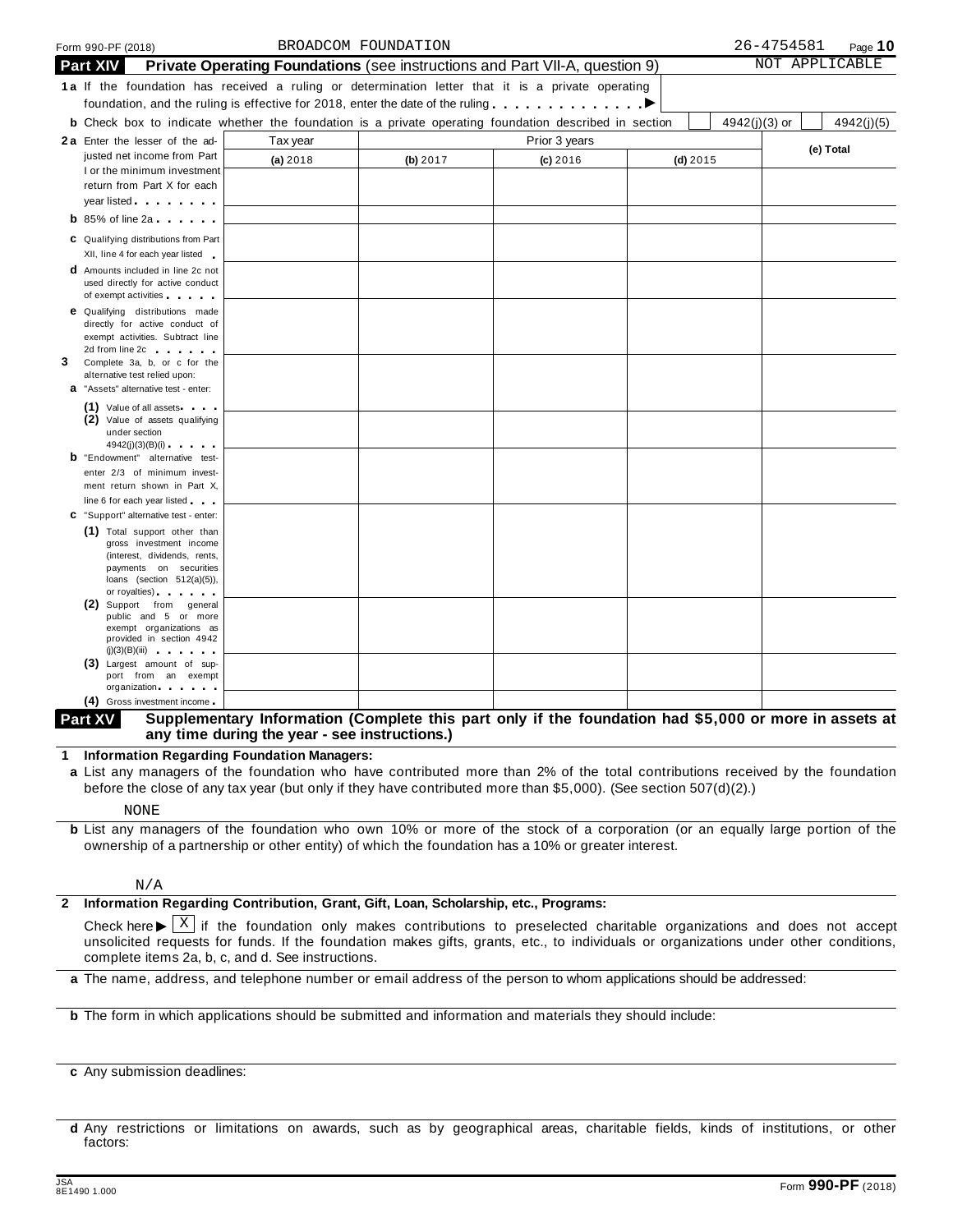| Form 990-PF (2018)                   |                                                                                                                                                                                                                                                                             |  |                                     | Page 11    |
|--------------------------------------|-----------------------------------------------------------------------------------------------------------------------------------------------------------------------------------------------------------------------------------------------------------------------------|--|-------------------------------------|------------|
| Part XV                              | <b>Supplementary Information (continued)</b>                                                                                                                                                                                                                                |  |                                     |            |
| 3 <sup>1</sup>                       |                                                                                                                                                                                                                                                                             |  |                                     |            |
|                                      |                                                                                                                                                                                                                                                                             |  |                                     |            |
|                                      | Grants and Contributions Paid During the Year or Approved for Future Payment<br>Recipient Recipient Recipient San individual, Foundation Purpose of grand<br>Name and address (home or business) and status of the Contribution<br>M<br>Name and address (home or business) |  | Purpose of grant or<br>contribution | Amount     |
| a Paid during the year               |                                                                                                                                                                                                                                                                             |  |                                     |            |
|                                      |                                                                                                                                                                                                                                                                             |  |                                     |            |
| ATCH 14                              |                                                                                                                                                                                                                                                                             |  |                                     |            |
|                                      |                                                                                                                                                                                                                                                                             |  |                                     |            |
|                                      |                                                                                                                                                                                                                                                                             |  |                                     |            |
|                                      |                                                                                                                                                                                                                                                                             |  |                                     |            |
|                                      |                                                                                                                                                                                                                                                                             |  |                                     |            |
|                                      |                                                                                                                                                                                                                                                                             |  |                                     |            |
|                                      |                                                                                                                                                                                                                                                                             |  |                                     |            |
|                                      |                                                                                                                                                                                                                                                                             |  |                                     |            |
|                                      |                                                                                                                                                                                                                                                                             |  |                                     |            |
|                                      |                                                                                                                                                                                                                                                                             |  |                                     |            |
|                                      |                                                                                                                                                                                                                                                                             |  |                                     |            |
|                                      |                                                                                                                                                                                                                                                                             |  |                                     |            |
|                                      |                                                                                                                                                                                                                                                                             |  |                                     |            |
|                                      |                                                                                                                                                                                                                                                                             |  |                                     |            |
|                                      |                                                                                                                                                                                                                                                                             |  |                                     |            |
|                                      |                                                                                                                                                                                                                                                                             |  |                                     |            |
|                                      |                                                                                                                                                                                                                                                                             |  |                                     |            |
|                                      |                                                                                                                                                                                                                                                                             |  |                                     |            |
|                                      |                                                                                                                                                                                                                                                                             |  |                                     |            |
|                                      |                                                                                                                                                                                                                                                                             |  |                                     |            |
|                                      |                                                                                                                                                                                                                                                                             |  |                                     |            |
|                                      |                                                                                                                                                                                                                                                                             |  |                                     |            |
|                                      |                                                                                                                                                                                                                                                                             |  |                                     |            |
|                                      |                                                                                                                                                                                                                                                                             |  |                                     |            |
|                                      |                                                                                                                                                                                                                                                                             |  |                                     |            |
|                                      |                                                                                                                                                                                                                                                                             |  |                                     |            |
|                                      |                                                                                                                                                                                                                                                                             |  |                                     |            |
|                                      |                                                                                                                                                                                                                                                                             |  |                                     |            |
|                                      |                                                                                                                                                                                                                                                                             |  |                                     |            |
|                                      |                                                                                                                                                                                                                                                                             |  |                                     |            |
|                                      |                                                                                                                                                                                                                                                                             |  |                                     |            |
|                                      |                                                                                                                                                                                                                                                                             |  |                                     |            |
|                                      |                                                                                                                                                                                                                                                                             |  |                                     |            |
|                                      |                                                                                                                                                                                                                                                                             |  |                                     |            |
|                                      |                                                                                                                                                                                                                                                                             |  |                                     | 4,069,545. |
| <b>b</b> Approved for future payment |                                                                                                                                                                                                                                                                             |  |                                     |            |
|                                      |                                                                                                                                                                                                                                                                             |  |                                     |            |
|                                      |                                                                                                                                                                                                                                                                             |  |                                     |            |
|                                      |                                                                                                                                                                                                                                                                             |  |                                     |            |
|                                      |                                                                                                                                                                                                                                                                             |  |                                     |            |
|                                      |                                                                                                                                                                                                                                                                             |  |                                     |            |
|                                      |                                                                                                                                                                                                                                                                             |  |                                     |            |
|                                      |                                                                                                                                                                                                                                                                             |  |                                     |            |
|                                      |                                                                                                                                                                                                                                                                             |  |                                     |            |
|                                      |                                                                                                                                                                                                                                                                             |  |                                     |            |
|                                      |                                                                                                                                                                                                                                                                             |  |                                     |            |
|                                      |                                                                                                                                                                                                                                                                             |  |                                     |            |
|                                      |                                                                                                                                                                                                                                                                             |  |                                     |            |
|                                      |                                                                                                                                                                                                                                                                             |  |                                     |            |
|                                      |                                                                                                                                                                                                                                                                             |  |                                     |            |
|                                      |                                                                                                                                                                                                                                                                             |  |                                     |            |
|                                      |                                                                                                                                                                                                                                                                             |  |                                     |            |
|                                      |                                                                                                                                                                                                                                                                             |  |                                     |            |
|                                      |                                                                                                                                                                                                                                                                             |  |                                     |            |
|                                      |                                                                                                                                                                                                                                                                             |  |                                     |            |

**Total** m m m m m m m m m m m m m m m m m m m m m m m m m m m m m m m m m m m m m m m m m m m m m m m m m I **3b**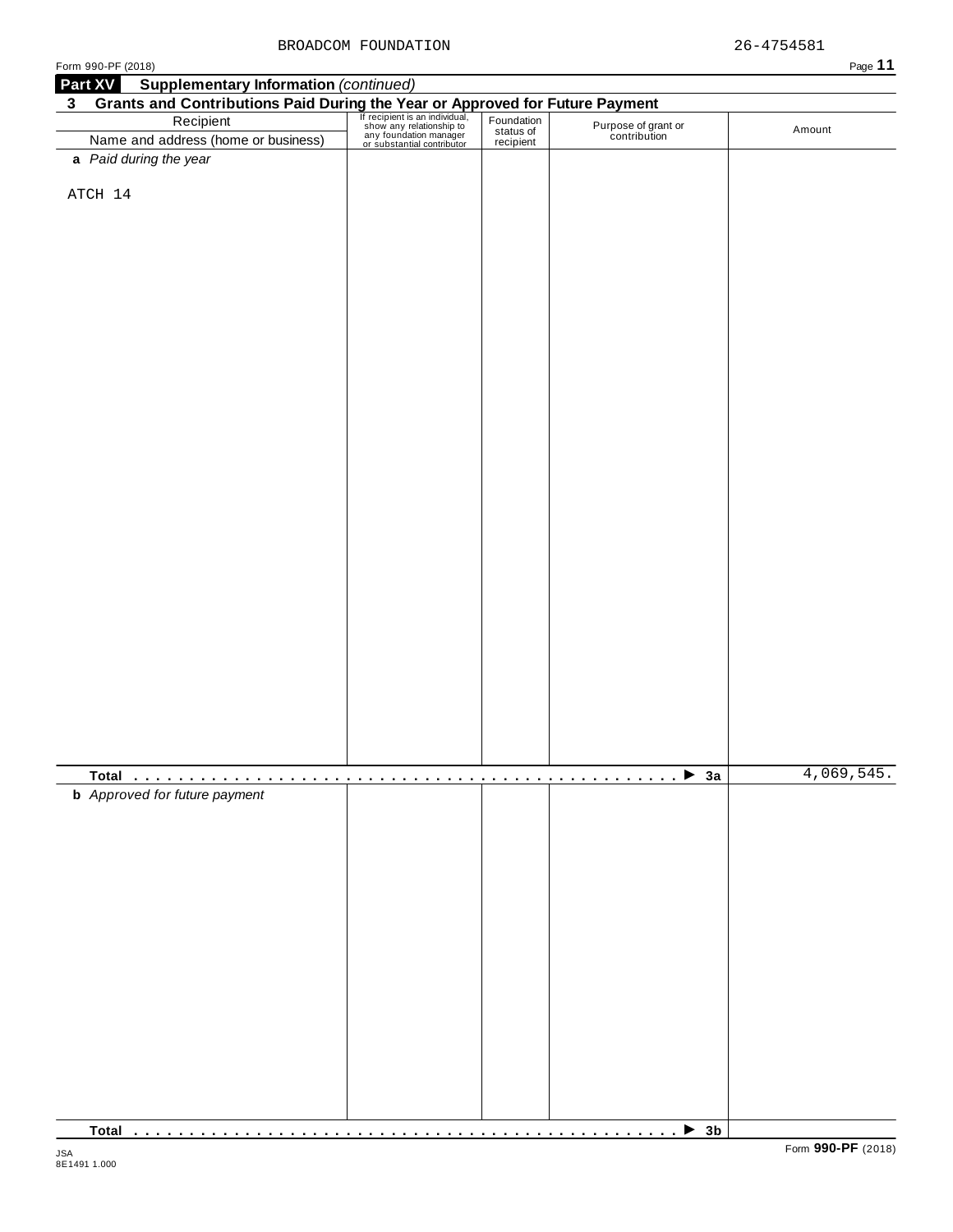### BROADCOM FOUNDATION 26-4754581

**(a)** Business code

Enter gross amounts unless otherwise indicated. Unrelated business income Excluded by section 512, 513, or 514

**(b)** Amount **(c)**

|             | 5 Net rental income or (loss) from real estate:                                                                                                                                                                                      |    |              |                    |
|-------------|--------------------------------------------------------------------------------------------------------------------------------------------------------------------------------------------------------------------------------------|----|--------------|--------------------|
|             | a Debt-financed property                                                                                                                                                                                                             |    |              |                    |
|             | <b>b</b> Not debt-financed property <b>contains the State of State Inc.</b>                                                                                                                                                          |    |              |                    |
|             | 6 Net rental income or (loss) from personal property                                                                                                                                                                                 |    |              |                    |
|             | 7 Other investment income                                                                                                                                                                                                            |    |              |                    |
|             | 8 Gain or (loss) from sales of assets other than inventory                                                                                                                                                                           | 18 | 4, 258, 977. |                    |
|             | 9 Net income or (loss) from special events                                                                                                                                                                                           |    |              |                    |
|             | 10 Gross profit or (loss) from sales of inventory                                                                                                                                                                                    |    |              |                    |
|             |                                                                                                                                                                                                                                      |    |              |                    |
| $\mathbf b$ | $ATCH$ 15                                                                                                                                                                                                                            |    | 13,386.      |                    |
| c           | <u> 1989 - Johann Harry Harry Harry Harry Harry Harry Harry Harry Harry Harry Harry Harry Harry Harry Harry Harry Harry Harry Harry Harry Harry Harry Harry Harry Harry Harry Harry Harry Harry Harry Harry Harry Harry Harry Ha</u> |    |              |                    |
| d           | <u> 1989 - Johann Barn, fransk politik amerikansk politik (</u>                                                                                                                                                                      |    |              |                    |
| е           |                                                                                                                                                                                                                                      |    |              |                    |
|             | 12 Subtotal. Add columns (b), (d), and (e)                                                                                                                                                                                           |    | 7,127,750.   |                    |
|             |                                                                                                                                                                                                                                      |    |              | 7,127,750.         |
|             | (See worksheet in line 13 instructions to verify calculations.)                                                                                                                                                                      |    |              |                    |
| Part XVI-B  | Relationship of Activities to the Accomplishment of Exempt Purposes                                                                                                                                                                  |    |              |                    |
|             |                                                                                                                                                                                                                                      |    |              |                    |
|             |                                                                                                                                                                                                                                      |    |              |                    |
|             |                                                                                                                                                                                                                                      |    |              |                    |
|             |                                                                                                                                                                                                                                      |    |              |                    |
|             |                                                                                                                                                                                                                                      |    |              |                    |
|             |                                                                                                                                                                                                                                      |    |              |                    |
|             |                                                                                                                                                                                                                                      |    |              |                    |
|             |                                                                                                                                                                                                                                      |    |              |                    |
|             |                                                                                                                                                                                                                                      |    |              |                    |
|             |                                                                                                                                                                                                                                      |    |              |                    |
|             |                                                                                                                                                                                                                                      |    |              |                    |
|             |                                                                                                                                                                                                                                      |    |              |                    |
|             |                                                                                                                                                                                                                                      |    |              |                    |
|             |                                                                                                                                                                                                                                      |    |              |                    |
|             |                                                                                                                                                                                                                                      |    |              |                    |
|             |                                                                                                                                                                                                                                      |    |              |                    |
|             |                                                                                                                                                                                                                                      |    |              |                    |
|             |                                                                                                                                                                                                                                      |    |              |                    |
|             |                                                                                                                                                                                                                                      |    |              |                    |
|             |                                                                                                                                                                                                                                      |    |              |                    |
|             |                                                                                                                                                                                                                                      |    |              |                    |
|             |                                                                                                                                                                                                                                      |    |              |                    |
|             |                                                                                                                                                                                                                                      |    |              |                    |
|             |                                                                                                                                                                                                                                      |    |              | Form 990-PF (2018) |
|             |                                                                                                                                                                                                                                      |    |              |                    |

**Part XVI-A Analysis of Income-Producing Activities**

**g** Fees and contracts from government agencies Membership dues and assessments **manual**  Interest on savings and temporary cash investments Dividends and interest from securities **manual** 

1 Program service revenue:

**ab**

c<sub>c</sub> **e f**

**(d)** Amount

14 25,259. 14 2,830,128.

**(e)** Related or exempt function income (See instructions.)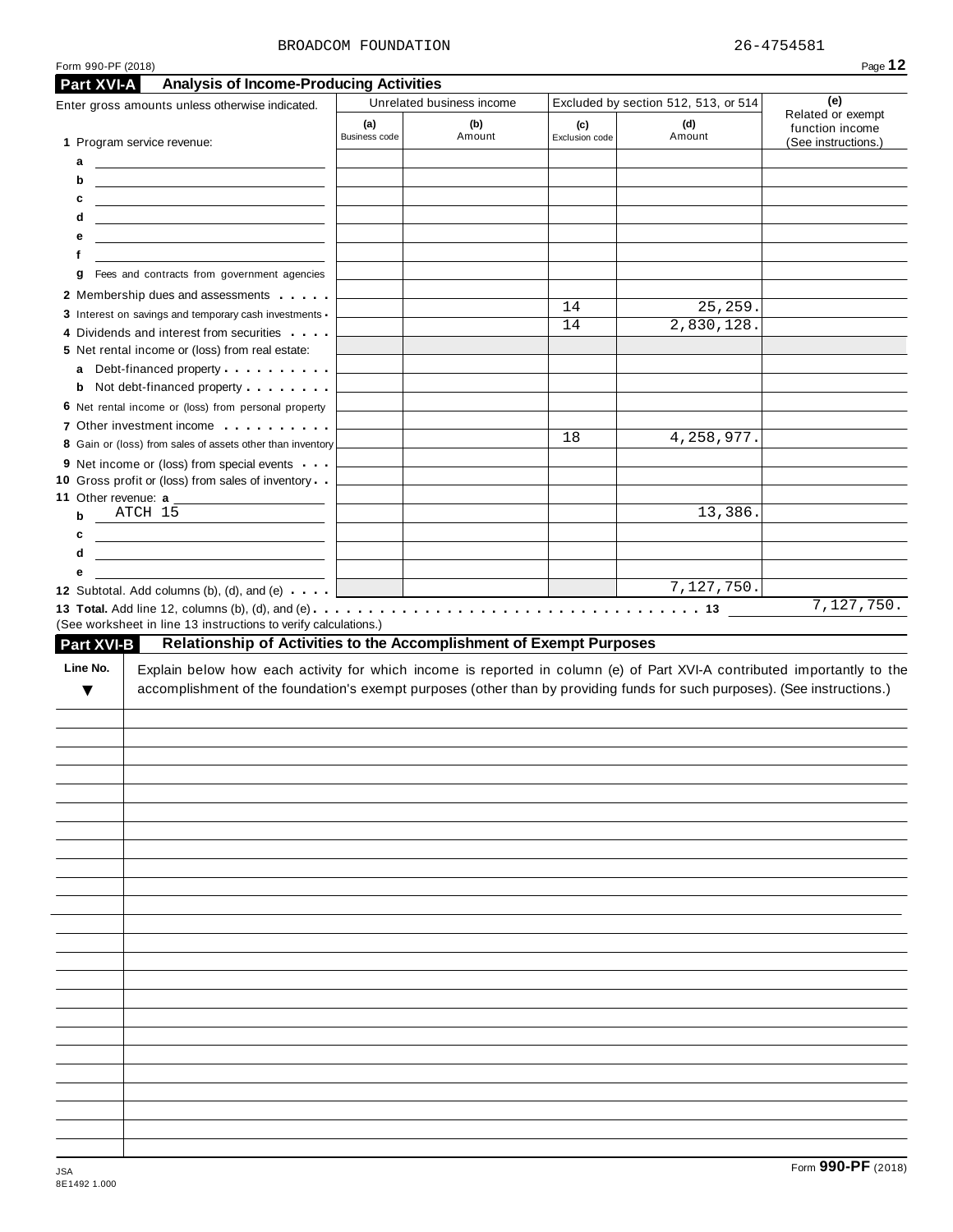| Form 990-PF (2018) |                                                                                                                                                                                                                                               |                                                                                                                                                               | BROADCOM FOUNDATION                           |                          |       |                                                                      |            | 26-4754581                      |             |                    | Page 13      |
|--------------------|-----------------------------------------------------------------------------------------------------------------------------------------------------------------------------------------------------------------------------------------------|---------------------------------------------------------------------------------------------------------------------------------------------------------------|-----------------------------------------------|--------------------------|-------|----------------------------------------------------------------------|------------|---------------------------------|-------------|--------------------|--------------|
| Part XVII          |                                                                                                                                                                                                                                               | Information Regarding Transfers to and Transactions and Relationships With Noncharitable<br><b>Exempt Organizations</b>                                       |                                               |                          |       |                                                                      |            |                                 |             |                    |              |
| $\mathbf 1$        | Did the organization directly or indirectly engage in any of the following with any other organization described<br>in section 501(c) (other than section 501(c)(3) organizations) or in section 527, relating to political<br>organizations? |                                                                                                                                                               |                                               |                          |       |                                                                      |            |                                 |             | Yes                | <b>No</b>    |
|                    | a Transfers from the reporting foundation to a noncharitable exempt organization of:                                                                                                                                                          |                                                                                                                                                               |                                               |                          |       |                                                                      |            |                                 |             |                    |              |
|                    |                                                                                                                                                                                                                                               |                                                                                                                                                               |                                               |                          |       |                                                                      |            |                                 |             |                    | X.           |
|                    | <b>b</b> Other transactions:                                                                                                                                                                                                                  |                                                                                                                                                               |                                               |                          |       |                                                                      |            |                                 |             |                    | X            |
|                    |                                                                                                                                                                                                                                               |                                                                                                                                                               |                                               |                          |       |                                                                      |            |                                 |             |                    | X            |
|                    |                                                                                                                                                                                                                                               |                                                                                                                                                               |                                               |                          |       |                                                                      |            |                                 |             |                    | X.           |
|                    |                                                                                                                                                                                                                                               |                                                                                                                                                               |                                               |                          |       |                                                                      |            |                                 |             |                    | $\mathbf{x}$ |
|                    |                                                                                                                                                                                                                                               |                                                                                                                                                               |                                               |                          |       |                                                                      |            |                                 |             |                    | X.           |
|                    |                                                                                                                                                                                                                                               |                                                                                                                                                               |                                               |                          |       |                                                                      |            |                                 |             |                    | X.           |
|                    |                                                                                                                                                                                                                                               |                                                                                                                                                               |                                               |                          |       |                                                                      |            |                                 |             |                    | X            |
|                    | d If the answer to any of the above is "Yes," complete the following schedule. Column (b) should always show the fair market                                                                                                                  |                                                                                                                                                               |                                               |                          |       |                                                                      |            |                                 |             |                    | Х.           |
|                    | value of the goods, other assets, or services given by the reporting foundation. If the foundation received less than fair market                                                                                                             |                                                                                                                                                               |                                               |                          |       |                                                                      |            |                                 |             |                    |              |
|                    | value in any transaction or sharing arrangement, show in column (d) the value of the goods, other assets, or services received.                                                                                                               |                                                                                                                                                               |                                               |                          |       |                                                                      |            |                                 |             |                    |              |
| (a) Line no.       | (b) Amount involved                                                                                                                                                                                                                           |                                                                                                                                                               | (c) Name of noncharitable exempt organization |                          |       | (d) Description of transfers, transactions, and sharing arrangements |            |                                 |             |                    |              |
|                    | N/A                                                                                                                                                                                                                                           |                                                                                                                                                               |                                               |                          | N/A   |                                                                      |            |                                 |             |                    |              |
|                    |                                                                                                                                                                                                                                               |                                                                                                                                                               |                                               |                          |       |                                                                      |            |                                 |             |                    |              |
|                    |                                                                                                                                                                                                                                               |                                                                                                                                                               |                                               |                          |       |                                                                      |            |                                 |             |                    |              |
|                    |                                                                                                                                                                                                                                               |                                                                                                                                                               |                                               |                          |       |                                                                      |            |                                 |             |                    |              |
|                    |                                                                                                                                                                                                                                               |                                                                                                                                                               |                                               |                          |       |                                                                      |            |                                 |             |                    |              |
|                    |                                                                                                                                                                                                                                               |                                                                                                                                                               |                                               |                          |       |                                                                      |            |                                 |             |                    |              |
|                    |                                                                                                                                                                                                                                               |                                                                                                                                                               |                                               |                          |       |                                                                      |            |                                 |             |                    |              |
|                    |                                                                                                                                                                                                                                               |                                                                                                                                                               |                                               |                          |       |                                                                      |            |                                 |             |                    |              |
|                    |                                                                                                                                                                                                                                               |                                                                                                                                                               |                                               |                          |       |                                                                      |            |                                 |             |                    |              |
|                    |                                                                                                                                                                                                                                               |                                                                                                                                                               |                                               |                          |       |                                                                      |            |                                 |             |                    |              |
|                    |                                                                                                                                                                                                                                               |                                                                                                                                                               |                                               |                          |       |                                                                      |            |                                 |             |                    |              |
|                    |                                                                                                                                                                                                                                               |                                                                                                                                                               |                                               |                          |       |                                                                      |            |                                 |             |                    |              |
|                    |                                                                                                                                                                                                                                               |                                                                                                                                                               |                                               |                          |       |                                                                      |            |                                 |             |                    |              |
|                    |                                                                                                                                                                                                                                               |                                                                                                                                                               |                                               |                          |       |                                                                      |            |                                 |             |                    |              |
|                    | 2a Is the foundation directly or indirectly affiliated with, or related to, one or more tax-exempt organizations                                                                                                                              |                                                                                                                                                               |                                               |                          |       |                                                                      |            |                                 |             |                    |              |
|                    | described in section 501(c) (other than section 501(c)(3)) or in section 527?                                                                                                                                                                 |                                                                                                                                                               |                                               |                          |       |                                                                      |            |                                 |             | $Yes \boxed{X} No$ |              |
|                    | b If "Yes," complete the following schedule.                                                                                                                                                                                                  |                                                                                                                                                               |                                               |                          |       |                                                                      |            |                                 |             |                    |              |
|                    | (a) Name of organization                                                                                                                                                                                                                      |                                                                                                                                                               |                                               | (b) Type of organization |       |                                                                      |            | (c) Description of relationship |             |                    |              |
|                    |                                                                                                                                                                                                                                               |                                                                                                                                                               |                                               |                          |       |                                                                      |            |                                 |             |                    |              |
|                    |                                                                                                                                                                                                                                               |                                                                                                                                                               |                                               |                          |       |                                                                      |            |                                 |             |                    |              |
|                    |                                                                                                                                                                                                                                               |                                                                                                                                                               |                                               |                          |       |                                                                      |            |                                 |             |                    |              |
|                    |                                                                                                                                                                                                                                               |                                                                                                                                                               |                                               |                          |       |                                                                      |            |                                 |             |                    |              |
|                    | Under penaltide<br>correct, and <b>{∕m∫lete,Declaration of ∦reparer (</b> other than taxpayer) is based on all information of which preparer has any kilowledge.                                                                              | perjury, I declare that I have examined this return, including accompanying schedules and statements, and to the best of my knowledge and belief, it is true. |                                               |                          |       |                                                                      |            |                                 |             |                    |              |
| Sign               |                                                                                                                                                                                                                                               |                                                                                                                                                               |                                               |                          |       |                                                                      |            | the IRS discuss this return     |             |                    |              |
| <b>Here</b>        | Signature of officer or trustee                                                                                                                                                                                                               |                                                                                                                                                               |                                               |                          |       |                                                                      |            | with the preparer shown below?  |             |                    |              |
|                    |                                                                                                                                                                                                                                               |                                                                                                                                                               | Date                                          |                          | Title |                                                                      |            | See instructions.               |             | $X$ $\gamma$ es    | <b>No</b>    |
|                    | Print/Type preparer's name                                                                                                                                                                                                                    |                                                                                                                                                               | Preparer's signature                          |                          |       | Date                                                                 |            | if<br>Check                     | <b>PTIN</b> |                    |              |
| Paid               | JEFFREY D HASKELL                                                                                                                                                                                                                             |                                                                                                                                                               |                                               | JEFFREY D HASKELL        |       | 11/07/2019 self-employed                                             |            |                                 | P01345770   |                    |              |
| Preparer           | Firm's name                                                                                                                                                                                                                                   | FOUNDATION SOURCE                                                                                                                                             |                                               |                          |       |                                                                      | Firm's EIN | ▶ 510398347                     |             |                    |              |
| <b>Use Only</b>    | Firm's address                                                                                                                                                                                                                                | NONE HOLLOW LN, STE 212                                                                                                                                       |                                               |                          |       |                                                                      |            |                                 |             |                    |              |
|                    |                                                                                                                                                                                                                                               | LAKE SUCCESS,                                                                                                                                                 | NY.                                           |                          |       | 11042                                                                | Phone no.  | 800-839-1754                    |             |                    |              |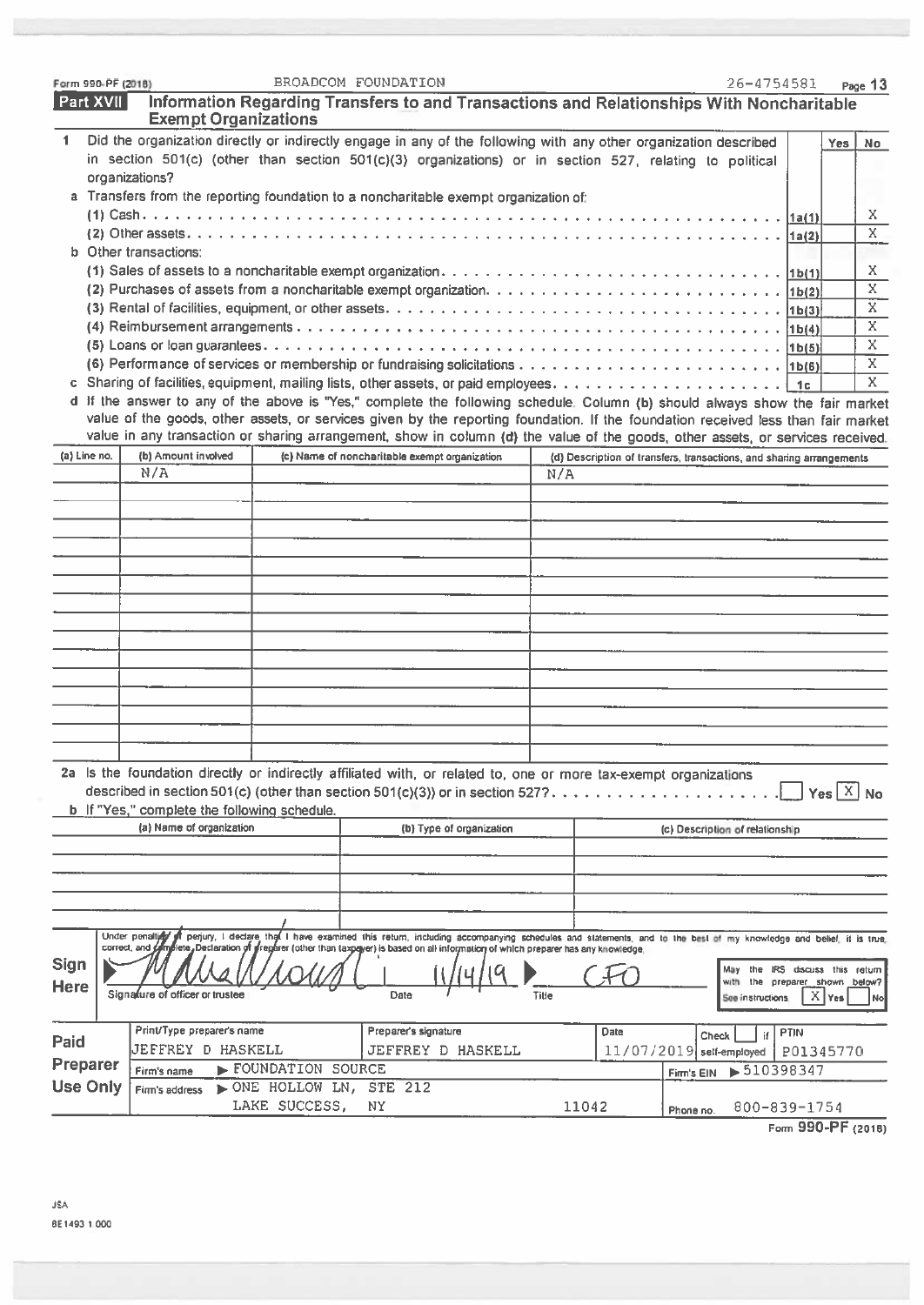| Form | ົາ 20<br>LLL                 |  |
|------|------------------------------|--|
|      | Department of the Treasury I |  |

Name **Employer identification number**

# **Underpayment of Estimated Tax by Corporations**  $\frac{10MB No. 1545-0123}{10}$

| BROADCOM FOUNDATION |  |
|---------------------|--|

 $Department of the Treasury  
International Revenue Service  
Meanal Review Service$ 

26-4754581

**Note:** Generally, the corporation is not required to file Form 2220 (see Part II below for exceptions) because the IRS will figure any penalty owed and bill the corporation. However, the corporation may still use Form 2220 to figure the penalty. If so, enter the amount from page 2, line 38, on the estimated tax penalty line of the corporation's income tax return, but **do not** attach Form 2220.

| <b>Part Required Annual Payment</b>                                                                                                                                                                                                   |          |                                                                                         |                                                                                                                                                                                                                                                                                                                                                                                          |  |  |
|---------------------------------------------------------------------------------------------------------------------------------------------------------------------------------------------------------------------------------------|----------|-----------------------------------------------------------------------------------------|------------------------------------------------------------------------------------------------------------------------------------------------------------------------------------------------------------------------------------------------------------------------------------------------------------------------------------------------------------------------------------------|--|--|
|                                                                                                                                                                                                                                       |          |                                                                                         | 66,556.                                                                                                                                                                                                                                                                                                                                                                                  |  |  |
| Personal holding company tax (Schedule PH (Form 1120), line 26) included on line 1<br>contracts or section $167(g)$ for depreciation under the income forecast method $\cdots$ .                                                      | 2a<br>2b |                                                                                         |                                                                                                                                                                                                                                                                                                                                                                                          |  |  |
|                                                                                                                                                                                                                                       |          |                                                                                         |                                                                                                                                                                                                                                                                                                                                                                                          |  |  |
| d<br>Subtract line 2d from line 1. If the result is less than \$500, <b>do not</b> complete or file this form. The corporation<br>3                                                                                                   |          |                                                                                         |                                                                                                                                                                                                                                                                                                                                                                                          |  |  |
| Enter the tax shown on the corporation's 2017 income tax return. See instructions. Caution: If the tax is zero or<br>4<br>the tax year was for less than 12 months, skip this line and enter the amount from line 3 on line 5 $\dots$ |          |                                                                                         |                                                                                                                                                                                                                                                                                                                                                                                          |  |  |
|                                                                                                                                                                                                                                       |          | 5                                                                                       | 45,525.                                                                                                                                                                                                                                                                                                                                                                                  |  |  |
|                                                                                                                                                                                                                                       |          | Look-back interest included on line 1 under section $460(b)(2)$ for completed long-term | Total tax (see instructions) $\ldots \ldots \ldots \ldots \ldots \ldots \ldots \ldots \ldots \ldots \ldots \ldots \ldots$<br>3<br><b>Required annual payment.</b> Enter the <b>smaller</b> of line 3 or line 4. If the corporation is required to skip line 4, enter<br><b>Research for Filipp - Chack the hoves helpw that apply If any hoves are chacked the corporation must file</b> |  |  |

| <b>Part II</b> Reasons for Filing - Check the boxes below that apply. If any boxes are checked, the corporation must file |  |
|---------------------------------------------------------------------------------------------------------------------------|--|
| Form 2220 even if it does not owe a penalty. See instructions.                                                            |  |

|          |   | The corporation is using the adjusted seasonal installment method.                                              |        |              |        |        |  |  |  |  |
|----------|---|-----------------------------------------------------------------------------------------------------------------|--------|--------------|--------|--------|--|--|--|--|
|          | Χ | The corporation is using the annualized income installment method.                                              |        |              |        |        |  |  |  |  |
|          |   | The corporation is a "large corporation" figuring its first required installment based on the prior year's tax. |        |              |        |        |  |  |  |  |
| Part III |   | <b>Figuring the Underpayment</b>                                                                                |        |              |        |        |  |  |  |  |
|          |   |                                                                                                                 | $\sim$ | $\mathbf{H}$ | $\sim$ | $\sim$ |  |  |  |  |

|    |                                                                                                                                                                                                                                                                                                                                                                                                                                                                                                                                              |     | (a)        | (b)        | (c)        | (d)        |
|----|----------------------------------------------------------------------------------------------------------------------------------------------------------------------------------------------------------------------------------------------------------------------------------------------------------------------------------------------------------------------------------------------------------------------------------------------------------------------------------------------------------------------------------------------|-----|------------|------------|------------|------------|
| 9  | Installment due dates. Enter in columns (a)<br>through (d) the 15th day of the 4th (Form 990-PF<br>filers: Use 5th month), 6th, 9th, and 12th months<br>of the corporation's tax year and the corporation's tax year.                                                                                                                                                                                                                                                                                                                        | 9   | 05/15/2018 | 06/15/2018 | 09/17/2018 | 12/17/2018 |
| 10 | Required installments. If the box on line 6<br>and/or line 7 above is checked, enter the<br>amounts from Schedule A, line 38. If the box on<br>line 8 (but not 6 or 7) is checked, see instructions<br>for the amounts to enter. If none of these boxes<br>are checked, enter 25% (0.25) of line 5 above in<br>each column experience and the set of the set of the set of the set of the set of the set of the set of the set of the set of the set of the set of the set of the set of the set of the set of the set of the set of the set | 10. | 4,500.     | 9,025.     | 13,848.    | 30,584.    |
| 11 | Estimated tax paid or credited for each period.<br>For column (a) only, enter the amount from<br>line 11 on line 15. See instructions<br>Complete lines 12 through 18 of one column<br>before going to the next column.                                                                                                                                                                                                                                                                                                                      | 11  | 38,075.    | 22,600.    | 23,300.    | 32,000.    |
| 12 | Enter amount, if any, from line 18 of the preceding column                                                                                                                                                                                                                                                                                                                                                                                                                                                                                   | 12  |            | 33,575.    | 47,150.    | 56,602.    |
| 13 | Add lines 11 and 12                                                                                                                                                                                                                                                                                                                                                                                                                                                                                                                          | 13  |            | 56,175.    | 70,450.    | 88,602.    |
| 14 | Add amounts on lines 16 and 17 of the preceding column 14                                                                                                                                                                                                                                                                                                                                                                                                                                                                                    |     |            |            |            |            |
| 15 | Subtract line 14 from line 13. If zero or less, enter -0-                                                                                                                                                                                                                                                                                                                                                                                                                                                                                    | 15  | 38,075.    | 56, 175.   | 70,450.    | 88,602.    |
| 16 | If the amount on line 15 is zero, subtract line 13<br>from line 14. Otherwise, enter -0-                                                                                                                                                                                                                                                                                                                                                                                                                                                     | 16  |            |            |            |            |
| 17 | Underpayment. If line 15 is less than or equal to<br>line 10, subtract line 15 from line 10. Then go to<br>line 12 of the next column. Otherwise, go to                                                                                                                                                                                                                                                                                                                                                                                      | 17  |            |            |            |            |
| 18 | Overpayment. If line 10 is less than line 15,<br>subtract line 10 from line 15. Then go to line<br>12 of the next column external part of the next column and the state of the state of the state of the state of                                                                                                                                                                                                                                                                                                                            | ∣18 | 33,575.    | 47,150.    | 56,602.    |            |

Go to Part IV on page 2 to figure the penalty. Do not go to Part IV if there are no entries on line 17 - no penalty is owed.

**For Paperwork Reduction Act Notice, see separate instructions.** Form **2220** (2018)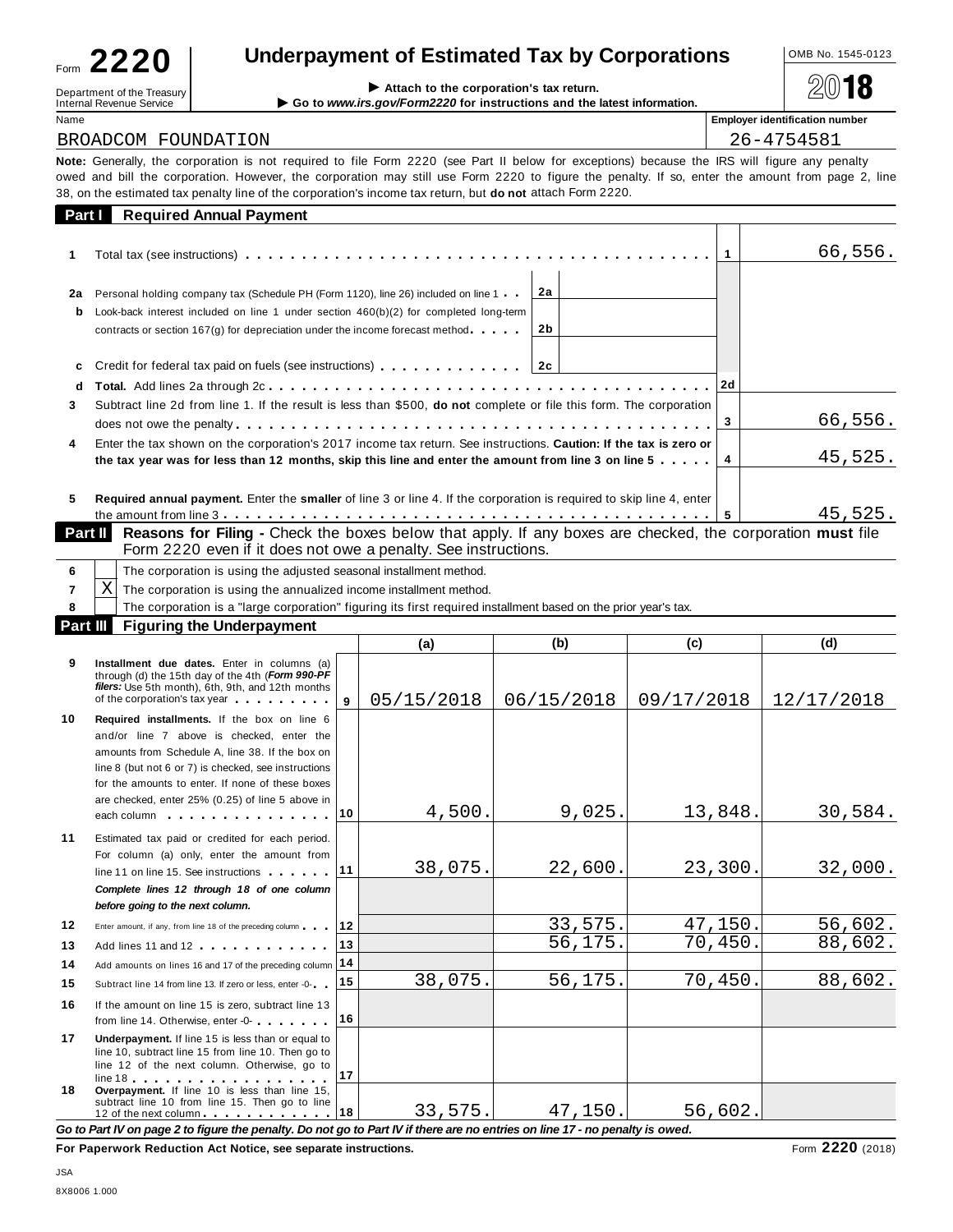### Form <sup>2220</sup> (2018) Page **2**

| <b>Part IV</b> Figuring the Penalty                                                                                                     |          |     |     |      |     |
|-----------------------------------------------------------------------------------------------------------------------------------------|----------|-----|-----|------|-----|
|                                                                                                                                         |          | (a) | (b) | (c)  | (d) |
| 19 Enter the date of payment or the 15th day of the 4th month after<br>the close of the tax year, whichever is earlier. (C Corporations |          |     |     |      |     |
| with tax years ending June 30 and S corporations: Use 3rd month                                                                         |          |     |     |      |     |
| instead of 4th month. Form 990-PF and Form 990-T filers: Use                                                                            |          |     |     |      |     |
| 5th month instead of 4th month.) See instructions                                                                                       | 19       |     |     |      |     |
| 20 Number of days from due date of installment on line 9 to the                                                                         |          |     |     |      |     |
|                                                                                                                                         | 20       |     |     |      |     |
|                                                                                                                                         |          |     |     |      |     |
| 21 Number of days on line 20 after 4/15/2018 and before 7/1/2018                                                                        | 21       |     |     |      |     |
|                                                                                                                                         |          |     |     |      |     |
| 22 Underpayment on line $17 \times \frac{\text{Number of days on line 21}}{365} \times 5\% (0.05)$                                      | 22 S     |     | \$  | \$   | \$  |
|                                                                                                                                         |          |     |     |      |     |
| 23 Number of days on line 20 after 6/30/2018 and before 10/1/2018                                                                       | 23       |     |     |      |     |
| 24 Underpayment on line 17 x $\frac{\text{Number of days on line 23}}{205}$ x 5% (0.05)                                                 | 24 S     |     | \$  | \$   | \$  |
| 365                                                                                                                                     |          |     |     |      |     |
| 25 Number of days on line 20 after 9/30/2018 and before 1/1/2019                                                                        | 25       |     |     |      |     |
|                                                                                                                                         |          |     |     |      |     |
| 26 Underpayment on line 17 x $\frac{\text{Number of days on line 25}}{\text{m}}$ x 5% (0.05)                                            | 26 S     |     | \$  | \$   | \$  |
| 365                                                                                                                                     |          |     |     |      |     |
| 27 Number of days on line 20 after 12/31/2018 and before 4/1/2019                                                                       | 27       |     |     |      |     |
|                                                                                                                                         |          |     |     |      |     |
| 28 Underpayment on line $17 \times \frac{\text{Number of days on line } 27}{365} \times 6\% (0.06)$                                     | 28 S     |     | \$  | \$   | \$  |
|                                                                                                                                         |          |     |     |      |     |
| 29 Number of days on line 20 after 3/31/2019 and before 7/1/2019                                                                        | 29       |     |     |      |     |
|                                                                                                                                         |          |     |     |      |     |
| 30 Underpayment on line $17 \times \frac{\text{Number of days on line 29}}{365} \times \frac{1}{100}$                                   | $30^{8}$ |     | \$  | \$   | \$  |
|                                                                                                                                         |          |     |     |      |     |
| 31 Number of days on line 20 after 6/30/2019 and before 10/1/2019                                                                       | 31       |     |     |      |     |
|                                                                                                                                         |          |     |     |      |     |
| 32 Underpayment on line 17 x Number of days on line 31 x *%<br>365                                                                      | 32 S     |     | \$  | \$   | \$  |
|                                                                                                                                         |          |     |     |      |     |
| 33 Number of days on line 20 after 9/30/2019 and before 1/1/2020                                                                        | 33       |     |     |      |     |
| 34 Underpayment on line 17 x Number of days on line 33 x *%                                                                             | 34   \$  |     | \$  | \$   | \$  |
| 365                                                                                                                                     |          |     |     |      |     |
| 35 Number of days on line 20 after 12/31/2019 and before 3/16/2020                                                                      | 35       |     |     |      |     |
|                                                                                                                                         |          |     |     |      |     |
| 36 Underpayment on line 17 x Number of days on line 35 x *%                                                                             | 36 S     |     | \$  | \$   | \$  |
|                                                                                                                                         |          |     |     |      |     |
| 37 Add lines 22, 24, 26, 28, 30, 32, 34, and 36                                                                                         | 37 S     |     | \$  | \$   | \$  |
| 38 Penalty. Add columns (a) through (d) of line 37. Enter the total here and on Form 1120, line 34; or the comparable                   |          |     |     |      |     |
|                                                                                                                                         |          |     |     | 38 S |     |
| *Use the penalty interest rate for each calendar quarter, which the IRS will determine during the first month in the preceding quarter. |          |     |     |      |     |

\*Use the penalty interest rate for each calendar quarter, which the IRS will determine during the first month in the preceding quarter. These rates are published quarterly in an IRS News Release and in a revenue ruling in the Internal Revenue Bulletin. To obtain this information on the Internet, access the IRS website at *www.irs.gov***.** You can also call 1-800-829-4933 to get interest rate information.

Form **2220** (2018)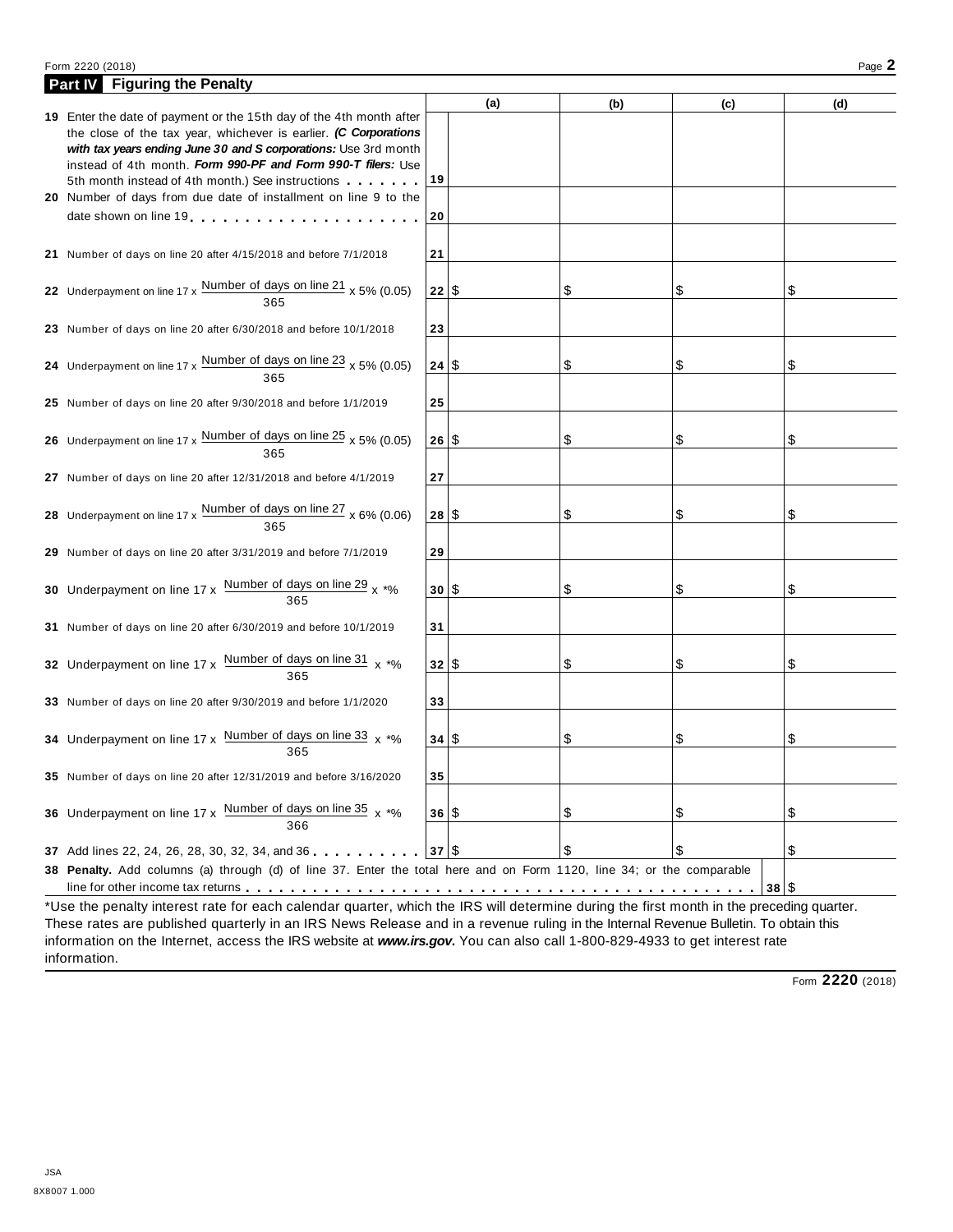|    | <b>Part II</b> Annualized Income Installment Method                                                                                                                                                                            |        |             |                              |             |                |
|----|--------------------------------------------------------------------------------------------------------------------------------------------------------------------------------------------------------------------------------|--------|-------------|------------------------------|-------------|----------------|
|    |                                                                                                                                                                                                                                |        | (a)         | (b)                          | (c)         | (d)            |
|    |                                                                                                                                                                                                                                |        | First $2$   | $\overline{4}$<br>First $\_$ | 6<br>First_ | 9<br>First_    |
| 20 | Annualization periods (see instructions)                                                                                                                                                                                       | 20     | months      | months                       | months      | months         |
| 21 | Enter taxable income for each annualization period.<br>See instructions for the treatment of extraordinary                                                                                                                     |        |             |                              |             |                |
|    | items.                                                                                                                                                                                                                         | 21     | 233,671.    | 667,639.                     | 1,191,141.  | 1,686,198.     |
|    | 22 Annualization amounts (see instructions)                                                                                                                                                                                    | 22     | 6.00000     | 3.00000                      | 2.00000     | 1.33333        |
|    | 23a Annualized taxable income. Multiply line 21                                                                                                                                                                                |        |             |                              |             |                |
|    |                                                                                                                                                                                                                                | ∣23a ∣ | 1,402,026.  | 2,002,917.                   | 2,382,282.  | 2, 248, 258.   |
|    |                                                                                                                                                                                                                                |        |             |                              |             |                |
|    | <b>b</b> Extraordinary items (see instructions) 23b                                                                                                                                                                            |        | 397,960.    | 702,102.                     | 1,267,388.  | 3,547,403.     |
|    |                                                                                                                                                                                                                                | 23c    | 1,799,986.  | 2,705,019.                   | 3,649,670.  | 5,795,661.     |
|    | c Add lines 23a and 23b<br>24 Figure the tax on the amount on line 23c using the                                                                                                                                               |        |             |                              |             |                |
|    | instructions for Form 1120, Schedule J, line 2, or<br>comparable line of corporation's return                                                                                                                                  | 24     | 18,000.     | 27,050.                      | 36,497.     | 57,957.        |
| 25 | Enter any alternative minimum tax for each                                                                                                                                                                                     |        |             |                              |             |                |
|    | payment period (see instructions)                                                                                                                                                                                              | 25     |             |                              |             |                |
| 26 | Enter any other taxes for each payment                                                                                                                                                                                         |        |             |                              |             |                |
|    | period. See instructions experience and the set of the set of the set of the set of the set of the set of the set of the set of the set of the set of the set of the set of the set of the set of the set of the set of the se | 26     |             |                              |             |                |
|    |                                                                                                                                                                                                                                |        |             |                              |             |                |
| 27 | Total tax. Add lines 24 through 26                                                                                                                                                                                             | 27     | 18,000.     | 27,050.                      | 36,497.     | 57,957.        |
| 28 | For each period, enter the same type of credits as<br>allowed on Form 2220, lines 1 and 2c. See                                                                                                                                |        |             |                              |             |                |
|    | instructions in the contract of the contract of the contract of the contract of the contract of the contract o                                                                                                                 | 28     |             |                              |             |                |
| 29 | Total tax after credits. Subtract line 28 from                                                                                                                                                                                 |        | 18,000.     | 27,050.                      | 36,497.     | 57,957.        |
|    | line 27. If zero or less, enter -0-                                                                                                                                                                                            | 29     |             |                              |             |                |
| 30 | Applicable percentage                                                                                                                                                                                                          | 30     | 25%         | 50%                          | 75%         | 100%           |
|    |                                                                                                                                                                                                                                |        |             |                              |             |                |
|    | 31 Multiply line 29 by line 30 31                                                                                                                                                                                              |        | 4,500.      | 13,525.                      | 27,373.     | 57,957.        |
|    | <b>Part III</b> Required Installments                                                                                                                                                                                          |        |             |                              |             |                |
|    | Note: Complete lines 32 through 38 of one                                                                                                                                                                                      |        | 1st         | 2nd                          | 3rd         | 4th            |
|    | column before completing the next column.                                                                                                                                                                                      |        | installment | installment                  | installment | installment    |
| 32 | If only Part I or Part II is completed, enter the                                                                                                                                                                              |        |             |                              |             |                |
|    | amount in each column from line 19 or line 31. If                                                                                                                                                                              |        |             |                              |             |                |
|    | both parts are completed, enter the smaller of the                                                                                                                                                                             |        |             |                              |             |                |
|    | amounts in each column from line 19 or line 31                                                                                                                                                                                 | 32     | 4,500.      | 13,525.                      | 27,373.     | 57,957.        |
| 33 | Add the amounts in all preceding columns<br>of line 38. See instructions                                                                                                                                                       | 33     |             | 4,500.                       | 13,525      | 27,373.        |
|    |                                                                                                                                                                                                                                |        |             |                              |             |                |
|    | 34 Adjusted seasonal or annualized income<br>installments. Subtract line 33 from line 32.                                                                                                                                      |        |             |                              |             |                |
|    | If zero or less, enter -0-                                                                                                                                                                                                     | 34     | 4,500.      | 9,025                        | 13,848      | 30,584.        |
| 35 | Enter 25% (0.25) of line 5 on page 1 of Form                                                                                                                                                                                   |        |             |                              |             |                |
|    | 2220 in each column. Note: "Large<br>corporations," see the instructions for line                                                                                                                                              |        |             |                              |             |                |
|    | 10 for the amounts to enter                                                                                                                                                                                                    | 35     | 11,381.     | 21,897.                      | 16,639      | 16,639.        |
|    | 36 Subtract line 38 of the preceding column                                                                                                                                                                                    |        |             |                              |             |                |
|    | from line 37 of the preceding column                                                                                                                                                                                           | 36     |             | 6,881                        | 19,753.     | 22,544.        |
|    |                                                                                                                                                                                                                                |        | 11,381.     | 28,778.                      | 36, 392.    | 39,183.        |
|    | 37 Add lines 35 and 36                                                                                                                                                                                                         | 37     |             |                              |             |                |
| 38 | Required installments. Enter the smaller of<br>line 34 or line 37 here and on page 1 of                                                                                                                                        |        |             |                              |             |                |
|    | Form 2220, line 10. See instructions 38                                                                                                                                                                                        |        | 4,500.      | 9,025.                       | 13,848.     | <u>30,584.</u> |
|    |                                                                                                                                                                                                                                |        |             |                              |             |                |

Form **2220** (2018)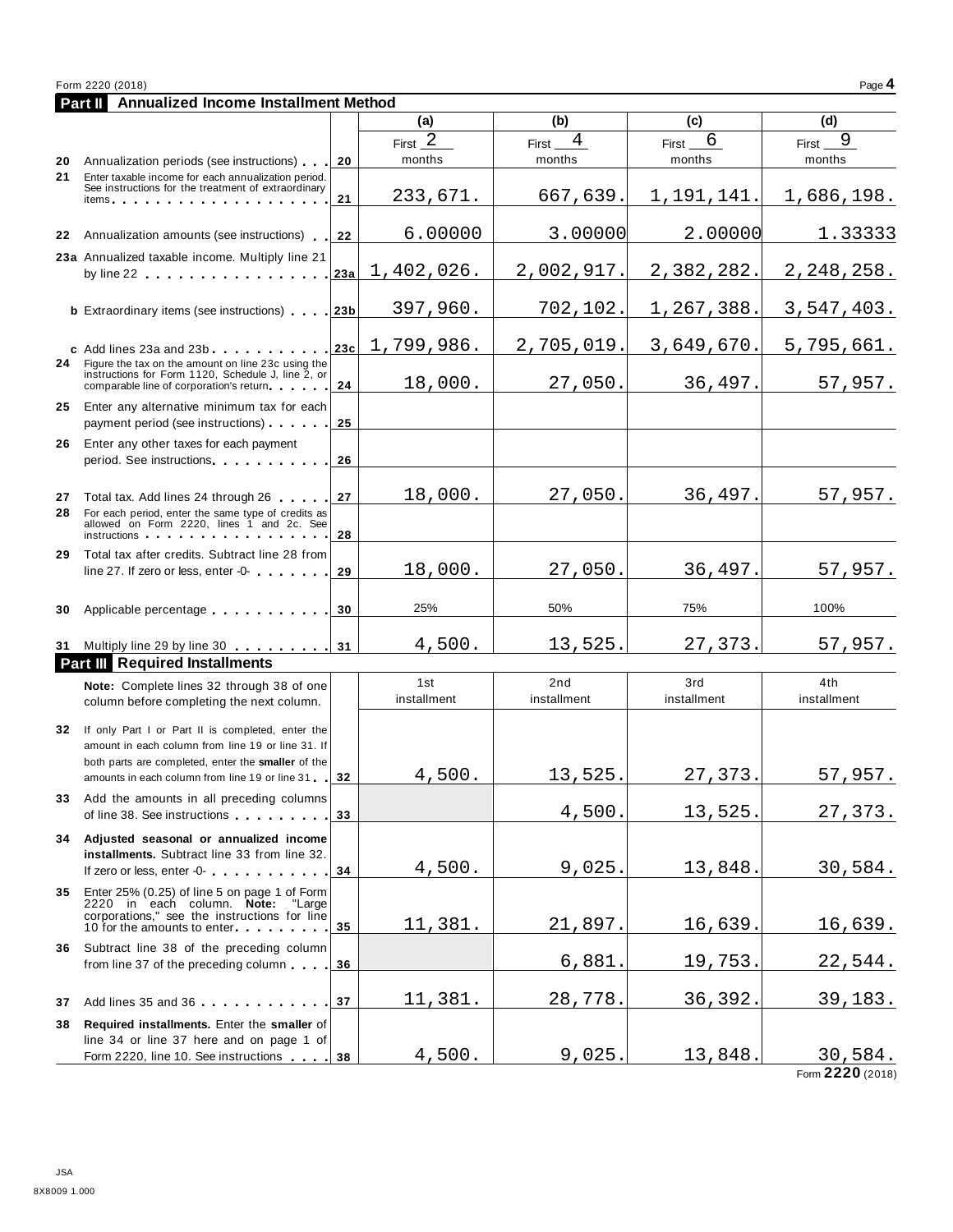# FORM 990PF, PART I - OTHER INCOME

<span id="page-16-0"></span>

|                               |        | REVENUE   |            |
|-------------------------------|--------|-----------|------------|
|                               |        | AND       | NET        |
|                               |        | EXPENSES  | INVESTMENT |
| DESCRIPTION                   |        | PER BOOKS | INCOME     |
| CLASS ACTION LAWSUIT PROCEEDS |        | 1,656.    | 1,656.     |
| FEDERAL TAX REFUND            |        | 11,730.   |            |
|                               |        |           |            |
|                               | TOTALS | 13,386.   | 1,656      |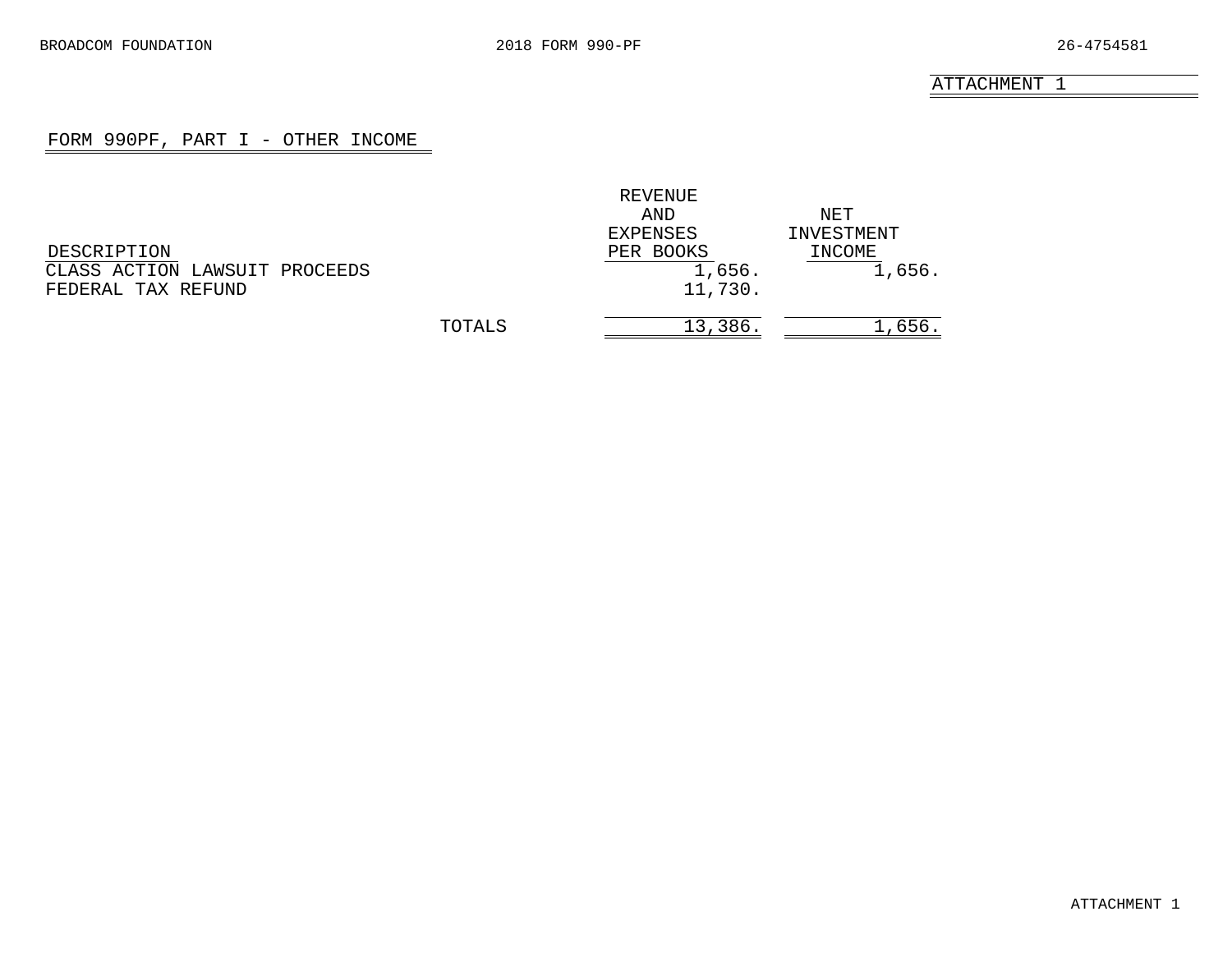# FORM 990PF, PART I - LEGAL FEES

<span id="page-17-0"></span>

| DESCRIPTION           | REVENUE<br>AND<br>EXPENSES<br>PER BOOKS | NET<br>INVESTMENT<br>INCOME | ADJUSTED<br>NET<br>INCOME | CHARITABLE<br>PURPOSES |
|-----------------------|-----------------------------------------|-----------------------------|---------------------------|------------------------|
| GENERAL CONSULTATIONS | 200.                                    |                             |                           | 200.                   |
| TOTALS                | 200                                     |                             |                           | 200.                   |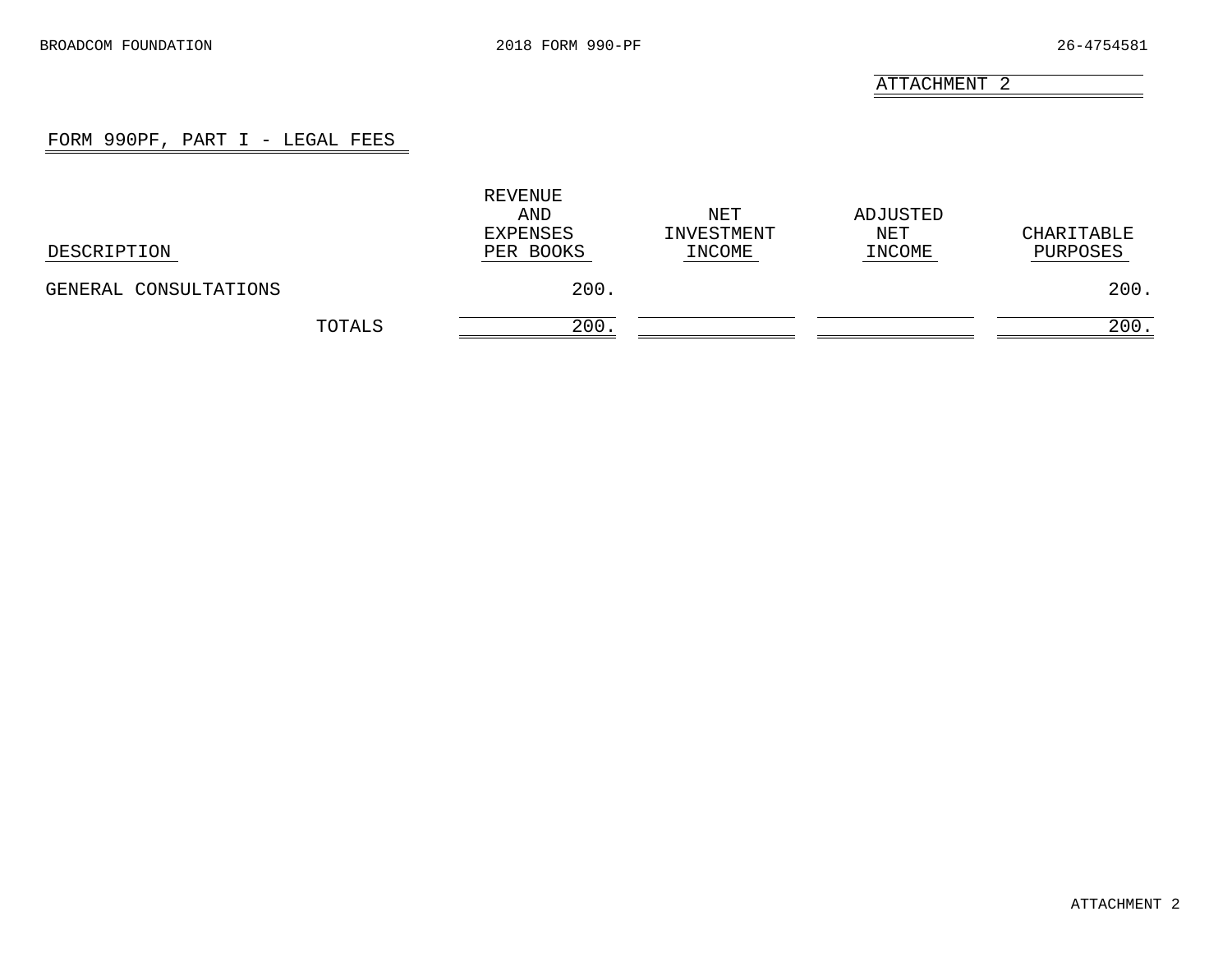# FORM 990PF, PART I - ACCOUNTING FEES

<span id="page-18-0"></span>

| DESCRIPTION |        | REVENUE<br>AND<br>EXPENSES<br>PER BOOKS | NET<br>INVESTMENT<br>INCOME | ADJUSTED<br>NET<br>INCOME | CHARITABLE<br>PURPOSES |
|-------------|--------|-----------------------------------------|-----------------------------|---------------------------|------------------------|
| AUDIT FEES  |        | 15,300.                                 |                             |                           | 15,300.                |
|             | TOTALS | 15,300.                                 |                             |                           | 15,300.                |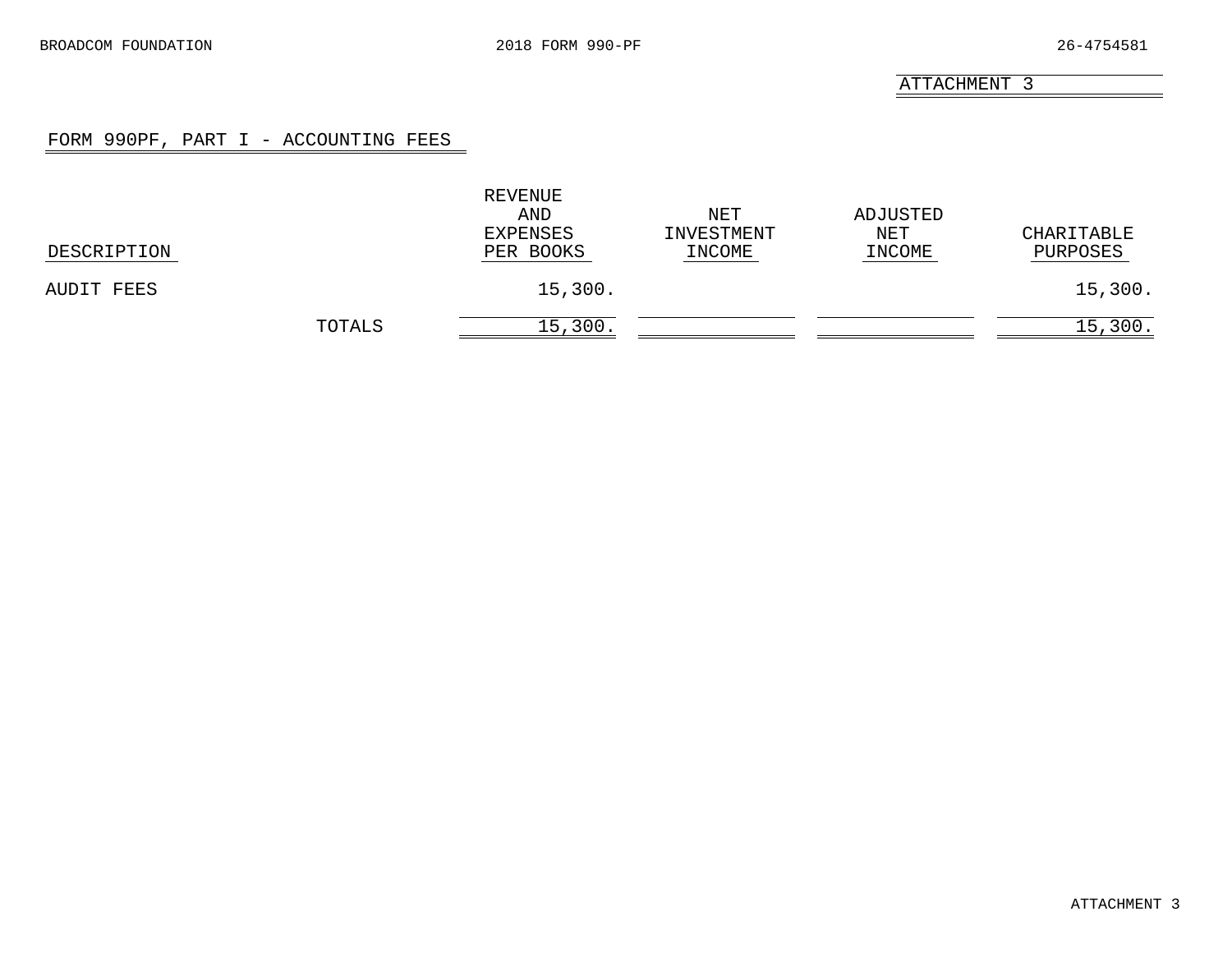# FORM 990PF, PART I - OTHER PROFESSIONAL FEES

<span id="page-19-0"></span>

| DESCRIPTION                                                                                                                    | REVENUE<br>AND<br>EXPENSES<br>PER BOOKS            | NET<br>INVESTMENT<br>INCOME | CHARITABLE<br>PURPOSES                 |
|--------------------------------------------------------------------------------------------------------------------------------|----------------------------------------------------|-----------------------------|----------------------------------------|
| INVESTMENT MANAGEMENT SERVICES<br>EVENT PLANNING SERVICES<br>WEBSITE DEVELOPMENT<br>COMMUNICATIONS SERVICES<br>DESIGN SERVICES | 442,729.<br>1,125.<br>3,528.<br>16,270.<br>21,410. | 442,729.                    | 1,125.<br>3,528.<br>16,270.<br>21,410. |
| TOTALS                                                                                                                         | 485,062.                                           | 442,729.                    | 42,333.                                |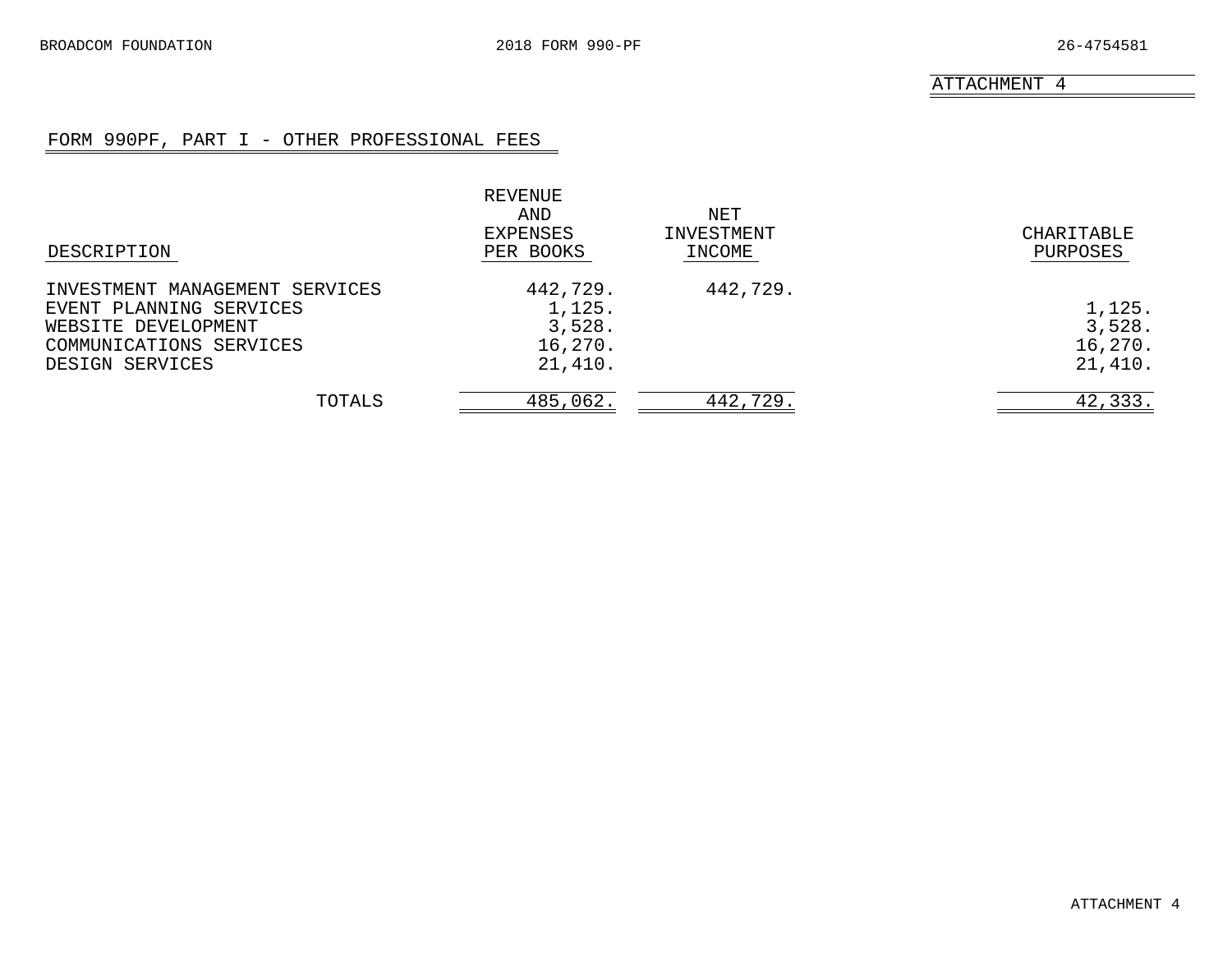# FORM 990PF, PART I - TAXES

<span id="page-20-0"></span>

|                               | REVENUE   |            |
|-------------------------------|-----------|------------|
|                               | AND       | NET        |
|                               | EXPENSES  | INVESTMENT |
| DESCRIPTION                   | PER BOOKS | INCOME     |
| 990-PF ESTIMATED TAX FOR 2018 | 87,300.   |            |
| FOREIGN TAX PAID              | 2,556.    | 2,556.     |
| TOTALS                        | 89,856.   | 2,556.     |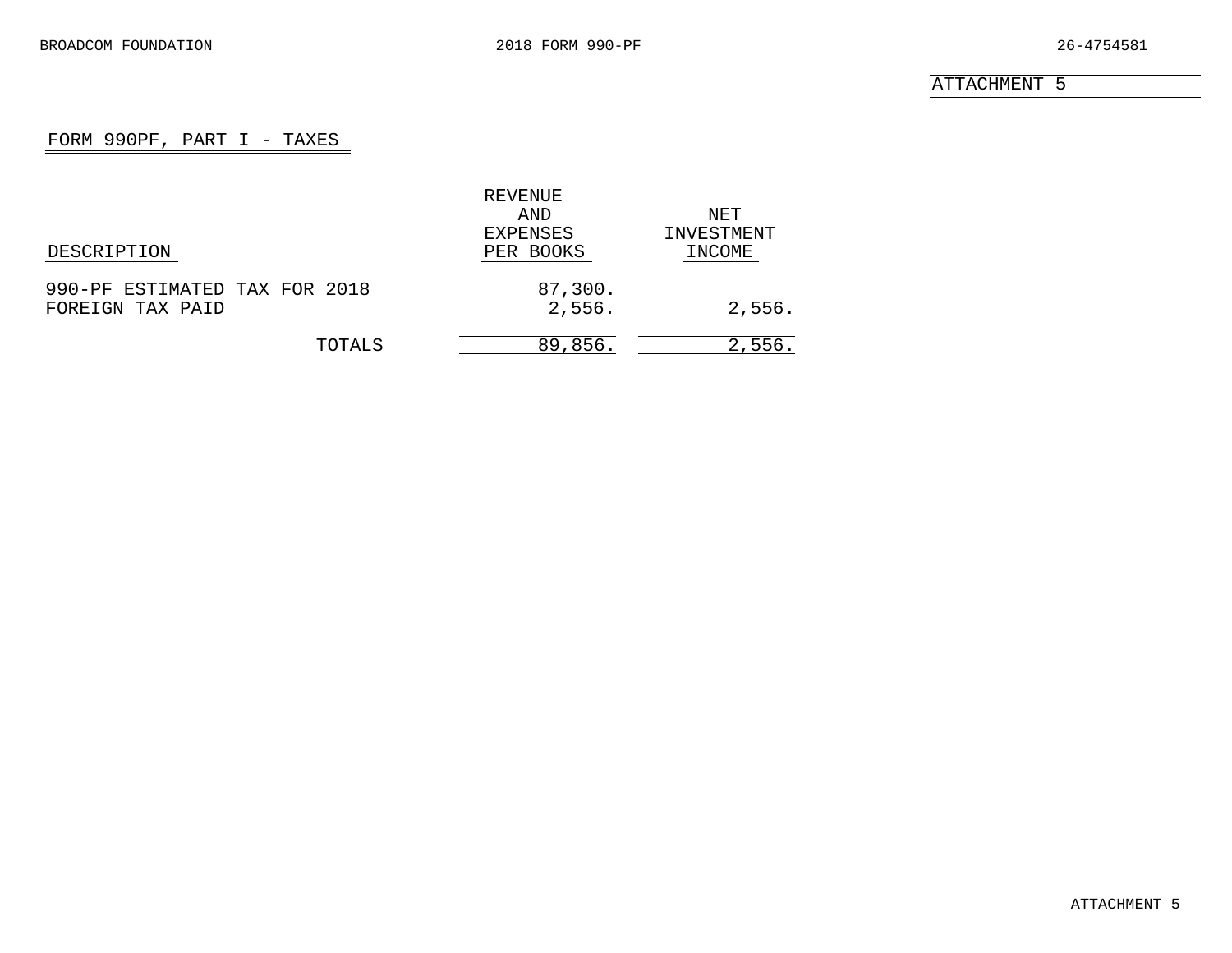# FORM 990PF, PART I - OTHER EXPENSES

<span id="page-21-0"></span>

|                                |        | REVENUE   |            |            |
|--------------------------------|--------|-----------|------------|------------|
|                                |        | AND       | NET        |            |
|                                |        | EXPENSES  | INVESTMENT | CHARITABLE |
| DESCRIPTION                    |        | PER BOOKS | INCOME     | PURPOSES   |
| ADMINISTRATIVE FEES            |        | 96,000.   |            | 96,000.    |
| <b>BANK CHARGES</b>            |        | 99.       | 99.        |            |
| CELL PHONE EXPENSES            |        | 2,677.    |            | 2,677.     |
| INDEMNIFICATION INSURANCE      |        | 17,121.   |            | 17,121.    |
| OFFICE SUPPLIES                |        | 11,501.   |            | 11,501.    |
| PAYROLL PROCESSING FEES        |        | 6,392.    |            | 6,392.     |
| POSTAGE/DELIVERY SERVICE       |        | 460.      |            | 460.       |
| STATE OR LOCAL FILING FEES     |        | 160.      |            | 160.       |
| TEMPORARY HELP EXPENSES        |        | 800.      |            | 800.       |
| WEBSITE HOSTING/SUPPORT        |        | 16,710.   |            | 16,710.    |
| FOUNDATION CREDIT CARD FEE     |        | 95.       |            | 95.        |
| STORAGE FEE<br>CLOUD.          |        | 720.      |            | 720.       |
| IT SUPPORT EXPENSES            |        | 62.       |            | 62.        |
| ASIA PACIFIC AWARDS<br>EXPENSE |        | 1,393.    |            | 1,393.     |
|                                | TOTALS | 154,190.  | 99.        | 154,091.   |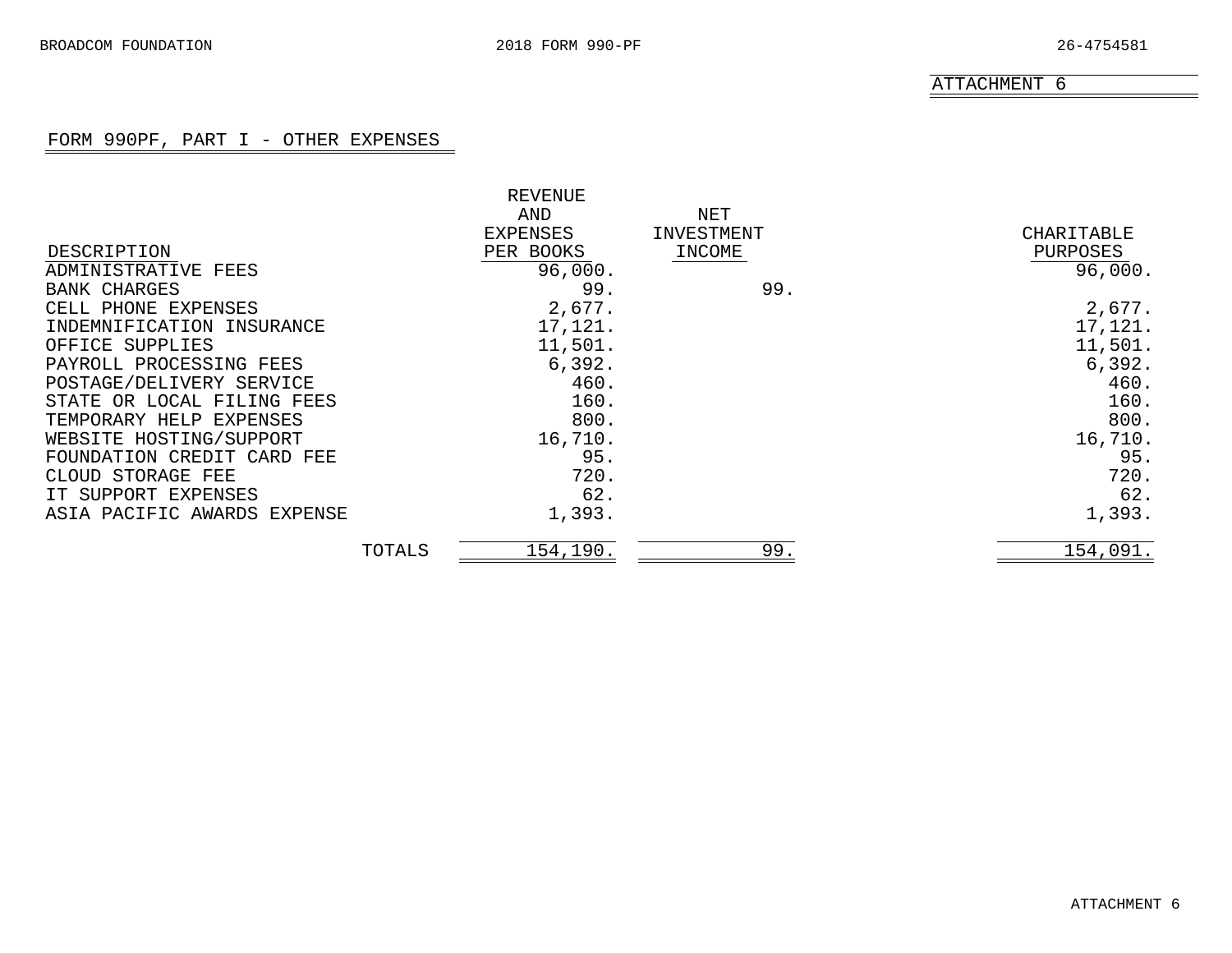## FORM 990PF, PART II - U.S. AND STATE OBLIGATIONS

<span id="page-22-0"></span>

|                                                                                                                                                                                                                                                                                                                                                                                                                 | ATTACHMENT 7                                                                                                                                       |                                                                                                                                                 |
|-----------------------------------------------------------------------------------------------------------------------------------------------------------------------------------------------------------------------------------------------------------------------------------------------------------------------------------------------------------------------------------------------------------------|----------------------------------------------------------------------------------------------------------------------------------------------------|-------------------------------------------------------------------------------------------------------------------------------------------------|
| DESCRIPTION                                                                                                                                                                                                                                                                                                                                                                                                     | ENDING<br>BOOK VALUE                                                                                                                               | <b>ENDING</b><br>FMV                                                                                                                            |
| $U.S - 1.375$ - 01/31/2021<br>US T - $0.000\%$ - $01/31/2019$<br>US T BILLS - 0.000% - 04/25/20<br>US T NOTE - 1.000% - 09/30/201<br>US T NTS - 2.000% - 11/15/2026<br>US T NTS - 2.250% - 02/15/2027<br>US T NTS - 2.250% - 11/15/2024<br>US T NTS NOTE - 1.125% - 06/30<br>US T-NOTE - 2.000% - 07/31/202<br>US TIPS - 0.250% - 01/15/2025<br>US TIPS - 0.375% - 01/15/2027<br>US TURY BILLS - 0.000% - 10/10 | 873,176.<br>248,375.<br>246,883.<br>493,770.<br>974,531.<br>972,969.<br>1,045,781.<br>957,382.<br>487,500.<br>1,982,106.<br>1,073,264.<br>487,365. | 879,363.<br>249,540.<br>248, 113.<br>494,080.<br>954,890.<br>971,020.<br>982,770.<br>967,852.<br>491,760.<br>1,840,205.<br>994,312.<br>490,170. |
| US OBLIGATIONS TOTAL                                                                                                                                                                                                                                                                                                                                                                                            | 9,843,102.                                                                                                                                         | 9,564,075.                                                                                                                                      |
| CUYAHOGA ECON TXB G - 5.000% -                                                                                                                                                                                                                                                                                                                                                                                  | 20,929.                                                                                                                                            | 15,080.                                                                                                                                         |
| STATE OBLIGATIONS TOTAL                                                                                                                                                                                                                                                                                                                                                                                         | 20,929.                                                                                                                                            | 15,080.                                                                                                                                         |
| US AND STATE OBLIGATIONS TOTAL                                                                                                                                                                                                                                                                                                                                                                                  | 9,864,031.                                                                                                                                         | 9,579,155.                                                                                                                                      |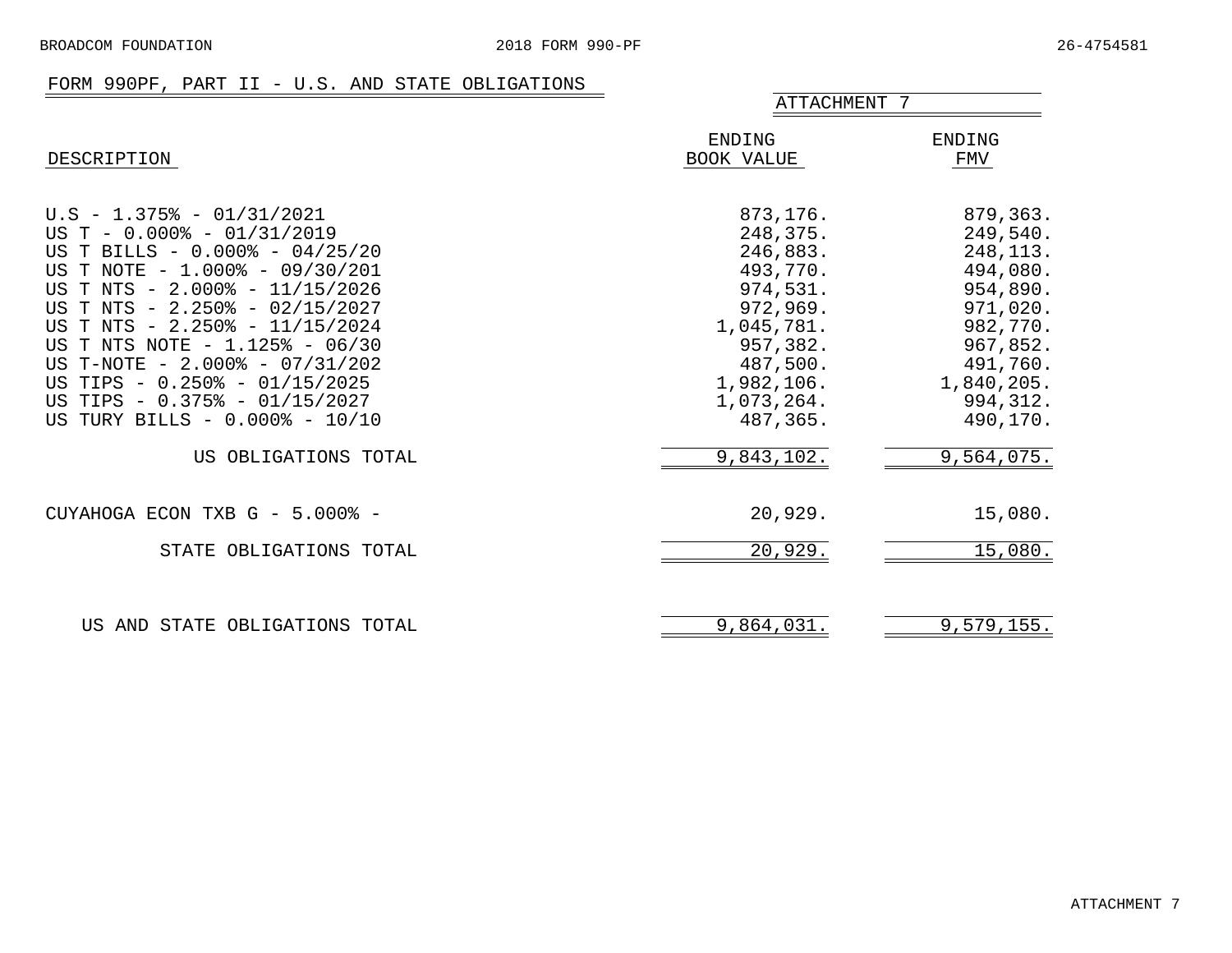<span id="page-23-0"></span>

| DESCRIPTION                    | ENDING<br>BOOK VALUE | ENDING<br>FMV |
|--------------------------------|----------------------|---------------|
|                                |                      |               |
| 3M CO                          | 541,510.             | 762,160.      |
| ACCENTURE PLC                  | 385,514.             | 846,060.      |
| ALPHABET INC CL A              | 829,481.             | 783,720.      |
| AMAZON COM                     | 602,791.             | 901,182.      |
| AMERICAN WATER WORKS COMPANY I | 418,136.             | 907,700.      |
| AMG MANAGERS CADENCE EMERGING  | 856,003.             | 678,357.      |
| AMGEN INC                      | 592,903.             | 924,683.      |
| ANALOG DEVICES INC             | 376,105.             | 797,618.      |
| APPLE INC                      | 560,722.             | 433,785.      |
| BARON INTERNATIONAL GROWTH FUN | 770,562.             | 602,693.      |
| BECTON DICKINSON & CO          | 311,519.             | 788,620.      |
| BERKSHIRE HATHAWAY INC. CLASS  | 632,303.             | 1,020,900.    |
| BHP BILLITON LIMITED           | 784,177.             | 772,640.      |
| BLACKROCK INC                  | 329,127.             | 707,076.      |
| BLACKROCK STRATEGIC MUNI OPPOR | 711,569.             | 688,173.      |
| BLACKROCK TECHNOLOGY OPPORTUNI | 454,477.             | 392,241.      |
| BOEING CO                      | 232,999.             | 967,500.      |
| BRISTOL-MYERS SQUIBB CO        | 910,679.             | 883,660.      |
| CHEVRON CORP                   | 671,899.             | 761,530.      |
| CHUBB LIMITED                  | 380,522.             | 775,080.      |
| CISCO SYSTEMS INC              | 703,694.             | 693,280.      |
| COLUMBIA OVERSEAS VALUE FUND C | 464,019.             | 371,590.      |
| COSTCO WHOLESALE CORPORATION   | 565,536.             | 712,985.      |
| CUMMINS INC                    | 589,978.             | 668,200.      |
| DIAMOND HILL CORPORATE CREDIT  | 557,428.             | 537,085.      |
| DOMINION ENERGY INC            | 585,400.             | 732,465.      |
| DOWDUPONT INC                  | 558,578.             | 668,500.      |
| EATON VANCE ATLANTA CAPITAL SM | 848,401.             | 716,856.      |
| EMERSON ELECTRIC CO            | 450,691.             | 478,000.      |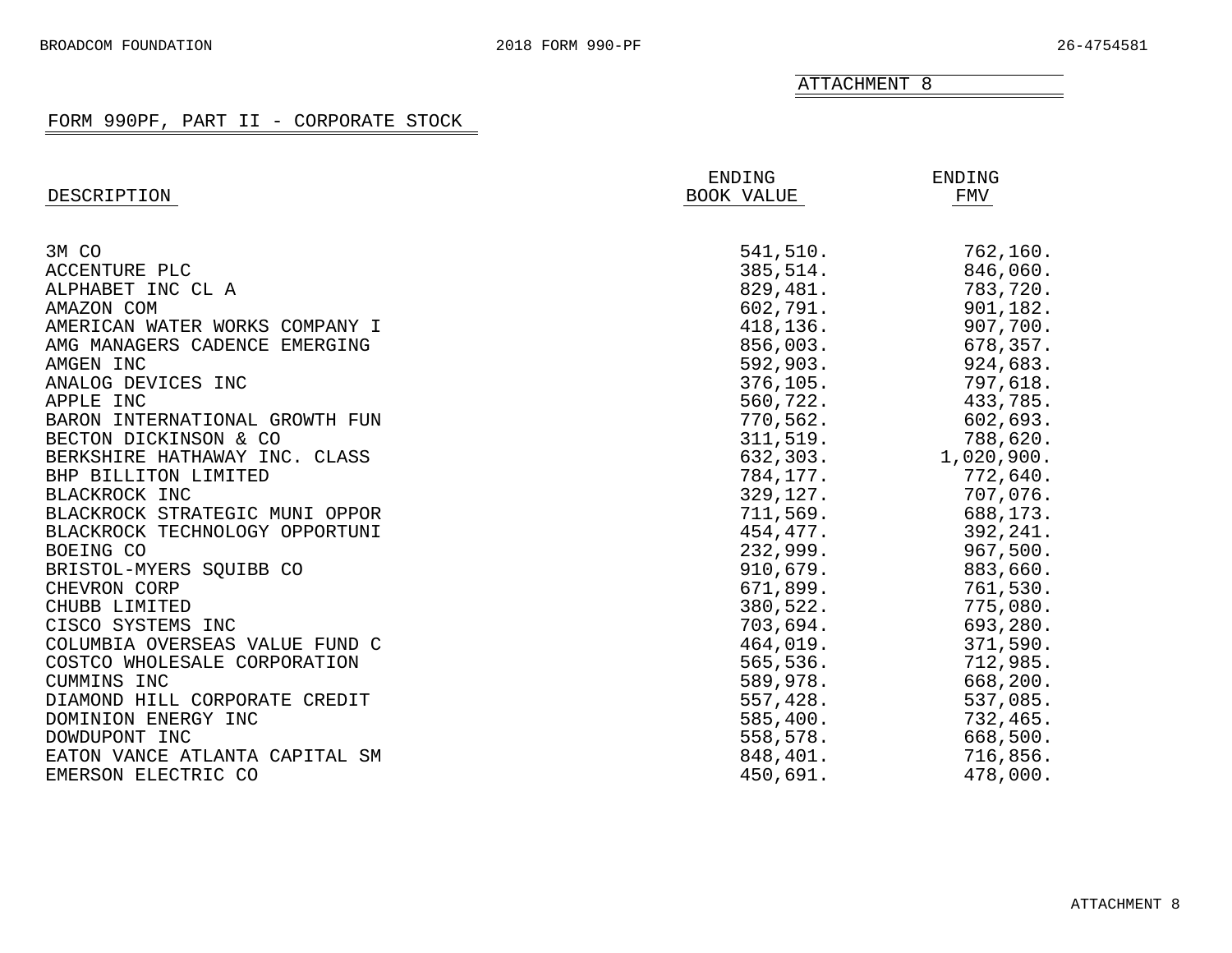ATTACHMENT 8 (CONT'D)

| DESCRIPTION                    | ENDING<br>BOOK VALUE | ENDING<br>FMV |
|--------------------------------|----------------------|---------------|
|                                |                      |               |
| EOG RESOURCES INC              | 837,238.             | 610,470.      |
| EXXON MOBIL CORP               | 777,118.             | 681,900.      |
| FACEBOOK INC                   | 928,376.             | 655,450.      |
| FASTENAL COMPANY               | 507,820.             | 653,625.      |
| FEDEX CORPORATION              | 860, 350.            | 564,655.      |
| FIRST REPUBLIC BANK SAN FRANCI | 249,500.             | 226,500.      |
| FLAHERTY&CRUMRINE CLAYMORE P   | 1,024,802.           | 1,003,800.    |
| GENUINE PARTS COMPANY          | 596,911.             | 624,130.      |
| GOLDMAN SACHS GROUP PFD SER J  | 260,000.             | 242,000.      |
| GOLDMAN SACHS INTL SMALL CAP I | 455,955.             | 359,614.      |
| HOME DEPOT INC                 | 331,045.             | 730,235.      |
| HONEYWELL INTL                 | 554,248.             | 660,600.      |
| INT'L FLAVORS & FRAGRANCES INC | 698,276.             | 805,620.      |
| INTEL CORP                     | 897,799.             | 844,740.      |
| INTERCONTINENTAL EXCHANGE, INC | 630,641.             | 640,305.      |
| INVESCO EUROPEAN SMALL         | 315,796.             | 255,291.      |
| INVESCO PREFERRED ETF          | 1, 125, 215.         | 1,077,600.    |
| INVESCO VAN KAMPEN HIGH YIELD  | 245,129.             | 239,830.      |
| ISHARE SP SMALL CAP 600 INDEX  | 941,231.             | 727,860.      |
| ISHARES SHORT MATURITY BOND ET | 1,002,721.           | 997,000.      |
| ISHARES ULTRA SHORT TERM BOND  | 1,002,202.           | 1,001,500.    |
| JOHN HANCOCK INTERNATIONAL COR | 767,563.             | 621,949.      |
| JOHNSON & JOHNSON              | 591,219.             | 935,613.      |
| JP MORGAN CHASE                | 485,407.             | 976, 200.     |
| KLA TENCOR CORP                | 628,589.             | 536,940.      |
| LOCKHEED MARTIN CORP           | 537,265.             | 654,600.      |
| MATTHEWS ASIA-PACIFIC FUND     | 607, 232.            | 469,718.      |
| MERCK & CO INC                 | 642,655.             | 1,107,945.    |
| MFS INTERNATIONAL DIVERSIFICAT | 616,027.             | 526,316.      |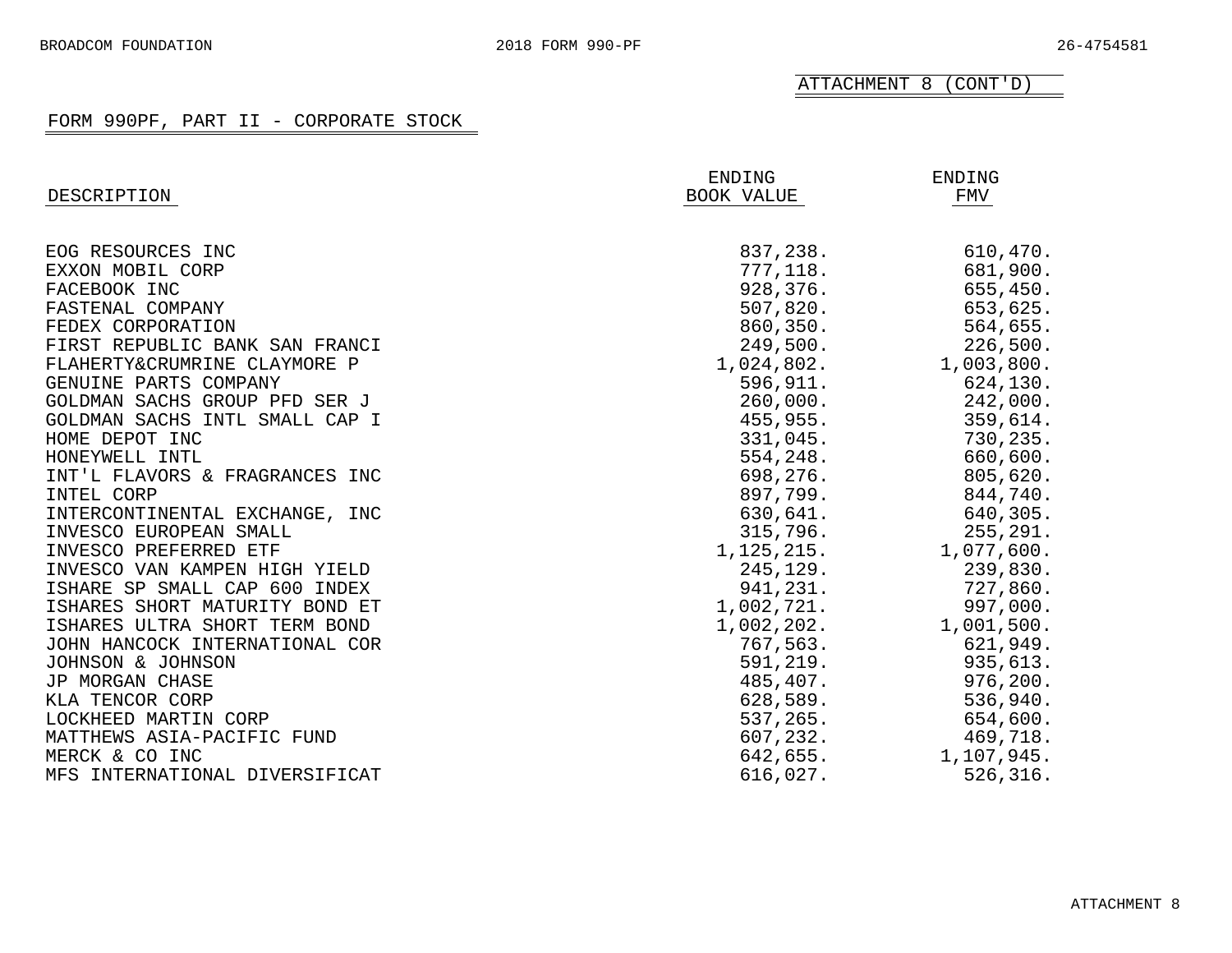ATTACHMENT 8 (CONT'D)

| DESCRIPTION                    | ENDING<br>BOOK VALUE | ENDING<br>FMV |
|--------------------------------|----------------------|---------------|
| MICROSOFT CORP                 | 306,901.             | 1,066,485.    |
| MONDELEZ INTERNATIONAL INC     | 615, 305.            | 660,495.      |
| MORGAN STANLEY PFD SER F - 6.8 | 202,894.             | 194,250.      |
| NEW PERSPECTIVE FUND, CLASS F  | 479,123.             | 399,598.      |
| NEXTERA ENERGY, INC            | 285,035.             | 869,100.      |
| NIKE INC-CL B                  | 251,550.             | 667,260.      |
| NOVO NORDISK A S               | 692,933.             | 760,155.      |
| OPPENHEIMER GLOBAL OPPORTUNITI | 483,487.             | 344,321.      |
| PAYCHEX                        | 528,600.             | 781,800.      |
| PEPSICO INC                    | 514,506.             | 718,120.      |
| PIMCO FLOATING INCOME INSTITUT | 610,018.             | 603,610.      |
| PIMCO INCOME FUND              | 2,083,053.           | 2,012,839.    |
| PIMCO MORTGAGE OPPORTUNITIES F | 308,057.             | 301,707.      |
| PIMCO UNCONSTRAINED TAX MANAGE | 547,562.             | 544,489.      |
| PNC FINANCIAL SERVICES PFD SER | 201,232.             | 193,050.      |
| PRINCIPAL FDS, INC. MIDCAP FD  | 494,690.             | 409,535.      |
| RAYTHEON CO                    | 641,803.             | 613,400.      |
| ROYAL DUTCH SHELL CL A         | 859,353.             | 728,375.      |
| STARBUCKS CORP COM             | 721,473.             | 901,600.      |
| STRYKER CORPORATION            | 261,309.             | 783,750.      |
| T. ROWE PRICE DIVERSIFIED SMAL | 674,552.             | 565,854.      |
| T. ROWE PRICE EMERGING MARKETS | 301,547.             | 253,605.      |
| TAIWAN SEMICONDUCTOR MFG CO LT | 414,255.             | 867,385.      |
| THOMPSON BOND FUND             | 704,786.             | 692,274.      |
| UNILEVER PLC AMER              | 648,336.             | 783,750.      |
| UNION PACIFIC                  | 258,847.             | 622,035.      |
| UNITED PARCEL SERVICE          | 580,257.             | 487,650.      |
| UNITEDHEALTH GROUP INC         | 603,678.             | 1,245,600.    |
| V F CORP                       | 309,556.             | 570,720.      |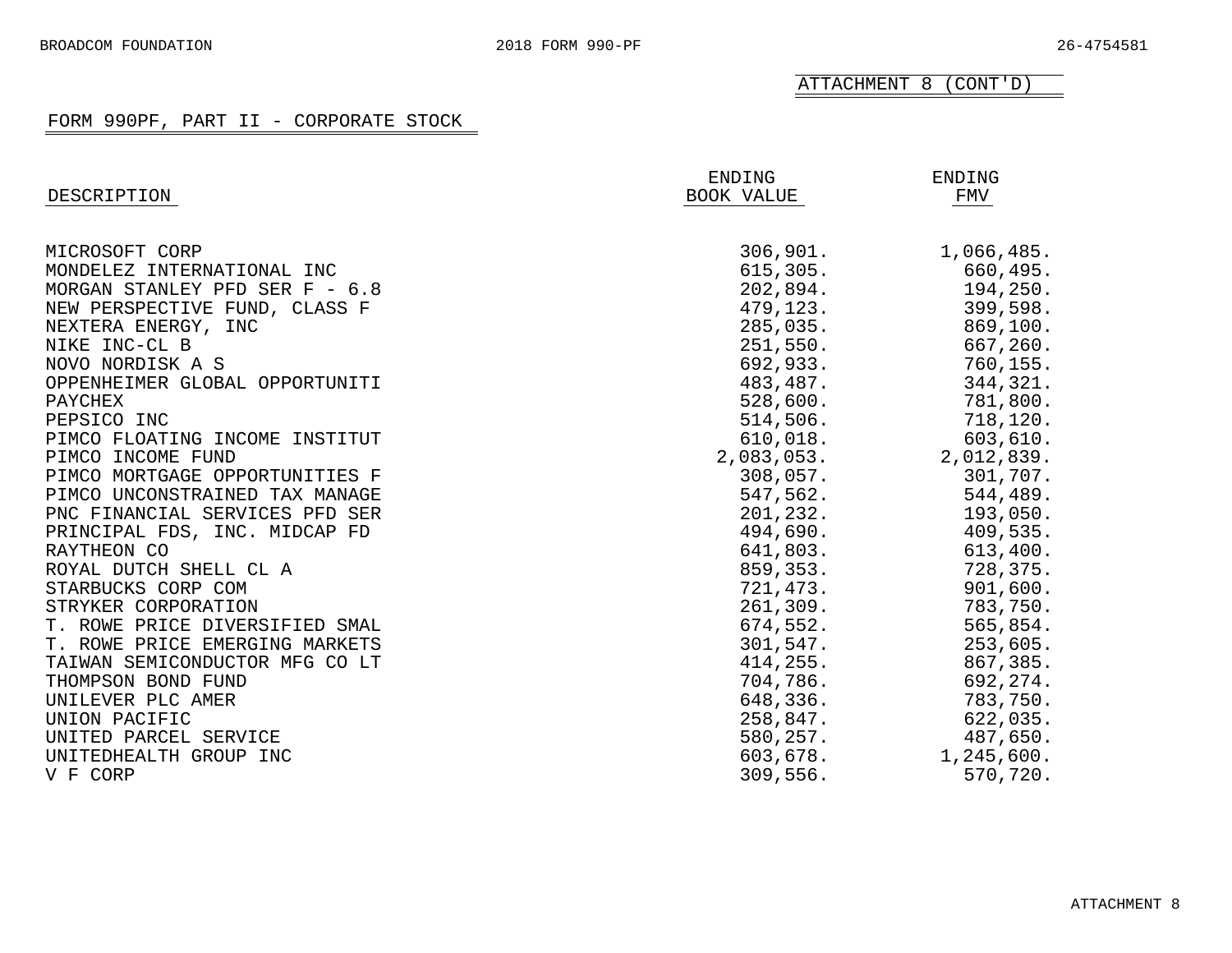ATTACHMENT 8 (CONT'D)

| DESCRIPTION                    | ENDING<br>BOOK VALUE | ENDING<br>FMV |
|--------------------------------|----------------------|---------------|
| VANGRD TEL SVC ETF             | 563,148.             | 481,455.      |
| VANGUARD CONSUMER DISCRETIONAR | 535,179.             | 451,560.      |
| VANGUARD INFORMATION TECHNOLOG | 1,620,308.           | 2,502,449.    |
| VANGUARD INTERNATIONAL EXPLORE | 636,571.             | 454,602.      |
| VANGUARD INTL GROWTH FD ADMIRA | 625,795.             | 492,852.      |
| VICTORY SMALL COMPANY OPPORTUN | 720,994.             | 569,663.      |
| VICTORY SYCAMORE ESTABLISHED V | 488,043.             | 401,963.      |
| VISA INC                       | 520,527.             | 989,550.      |
| WALT DISNEY HOLDINGS CO        | 493,474.             | 822,375.      |
| WELLS FARGO & CO               | 703,518.             | 576,000.      |
| WELLS FARGO PFD 5.25%          | 248,250.             | 220,700.      |
| TOTALS                         | 58, 535, 558.        | 68,012,326.   |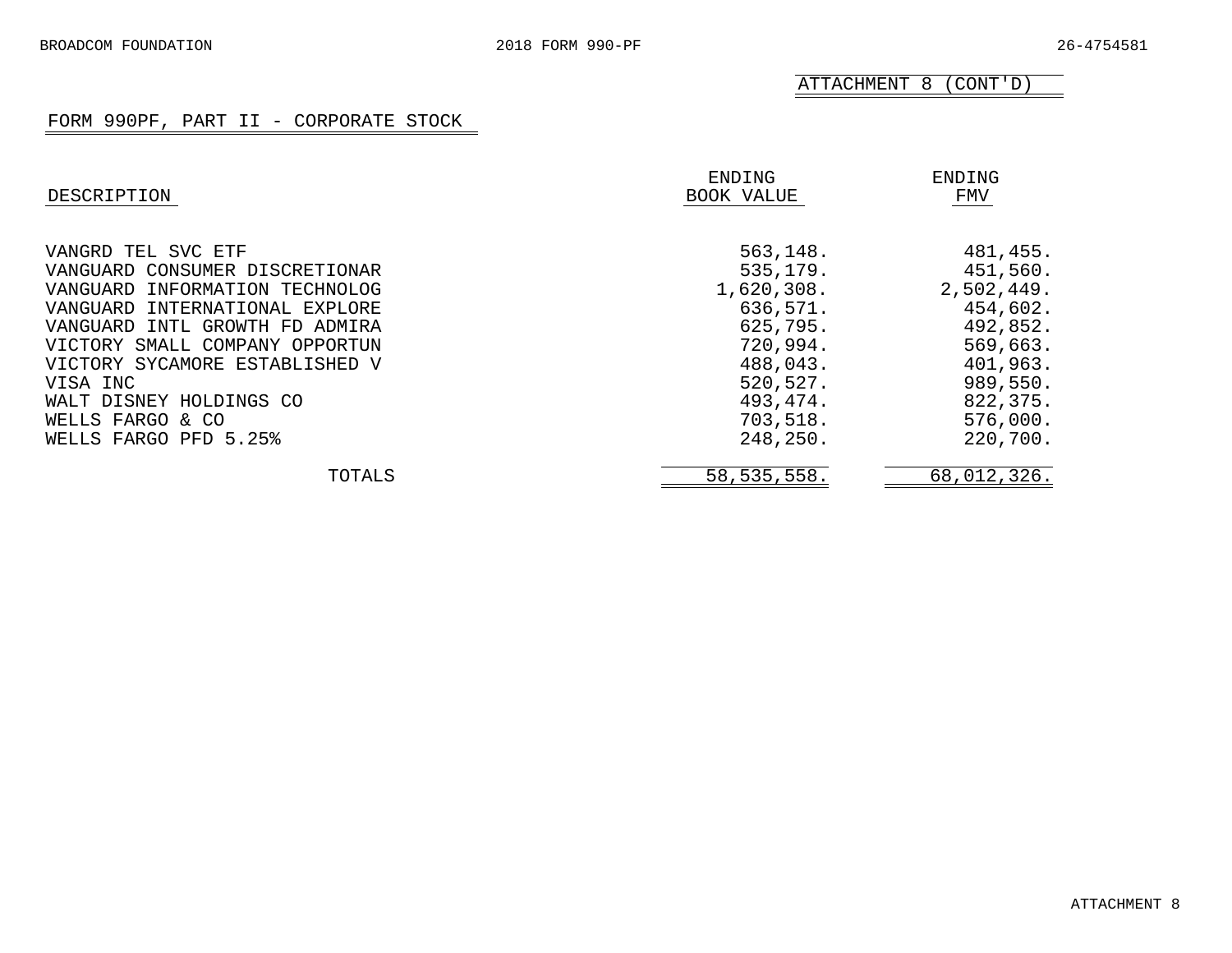# FORM 990PF, PART II - CORPORATE BONDS

<span id="page-27-0"></span>

| DESCRIPTION                        | ENDING<br><b>BOOK VALUE</b> | ENDING<br>FMV |
|------------------------------------|-----------------------------|---------------|
|                                    |                             |               |
| ACTAVIS FUNDING BD - 3.450% -      | 1,009,270.                  | 984,040.      |
| AMAZON - 3.800% - 12/05/2024       | 1,821,873.                  | 1,739,932.    |
| AMERICAN EXPRESS CO - 5.200% -     | 142,950.                    | 147,750.      |
| AMGEN INC - 3.450% - 10/01/202     | 1,047,330.                  | 1,004,450.    |
| BANK OF AMERICA CORP JR SUBORD     | 259,375.                    | 253,125.      |
| BANK OF MONTREAL - 2.350% - 09     | 965,340.                    | 966,000.      |
| BP CAP MKTS PLC BOND - 3.224%      | 997,860.                    | 979,070.      |
| CAPITAL ONE BND - $2.250\%$ - 02/  | 999,862.                    | 999,730.      |
| CHEVRON CORP NOTE - 2.566% - 0     | 1,003,390.                  | 973,880.      |
| CITIGROUP INC - 5.950% - 12/31     | 253,750.                    | 228,150.      |
| CITIGROUP INC BND - 3.300% - 0     | 1,247,493.                  | 1,234,558.    |
| CITIGROUP INC BOND - 6.250% -      | 255,625.                    | 239,425.      |
| CVS HEALTH CORP NOTE - 4.000%      | 1,677,675.                  | 1,504,290.    |
| GENERAL MTRS FINL COINC BOND P     | 258,125.                    | 199,375.      |
| GM FINANCIAL BOND - 3.700% - 1     | 1,086,666.                  | 1,045,758.    |
| GOLDMAN SACHS GROUP - 2.625% -     | 1,014,480.                  | 999,370.      |
| JPMORGAN CHASE & CO - 3.200% -     | 1,523,970.                  | 1,478,145.    |
| JPMORGAN CHASE & CO - 5.150% -     | 252,500.                    | 238,125.      |
| JPMORGAN CHASE NOTE - 4.625% -     | 300,000.                    | 254,220.      |
| MORGAN STANLEY - $6.000\%$ - 01/2  | 593,559.                    | 603,750.      |
| PNC FIN - $6.750\%$ - $12/31/2049$ | 166,188.                    | 152,438.      |
| PROGRESS ENERGY INC - 4.875% -     | 1,126,492.                  | 1,012,650.    |
| SCHWAB CHARLES CORP - 0.000% -     | 265,000.                    | 258,438.      |
| SCHWAB CHARLES CORP PERPETUAL      | 100,000.                    | 91,500.       |
| TIME WARNER INC - $4.750\%$ - 03/  | 1,100,740.                  | 1,025,220.    |
| WELLS FARGO & CO NEW DEPOSITAR     | 266,875.                    | 247, 113.     |
| TOTALS                             | 19,736,388.                 | 18,860,502.   |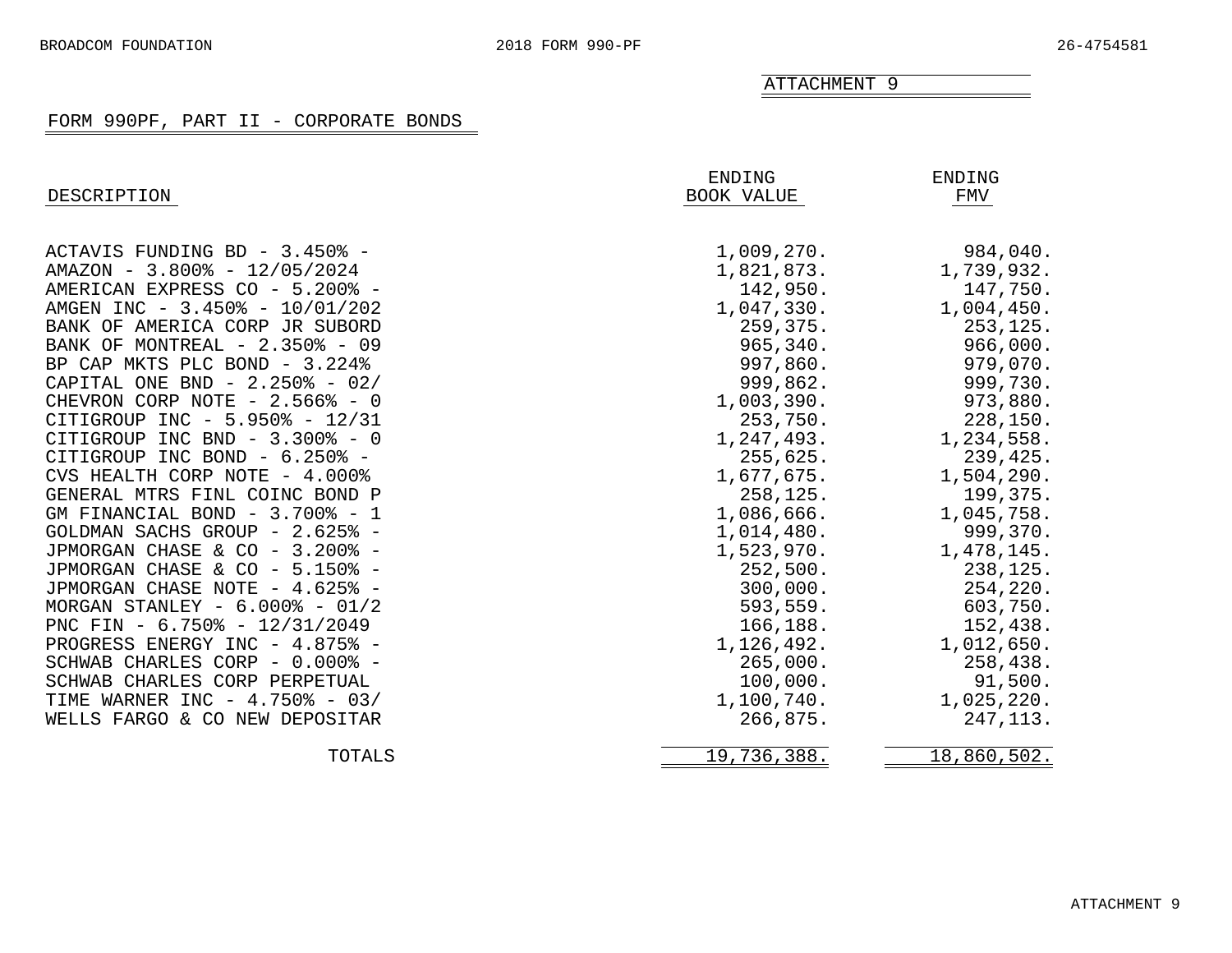# **FORM 990-PF - PART IV CAPITAL GAINS AND LOSSES FOR TAX ON INVESTMENT INCOME**

|                                              | Kind of Property                      |                                         | Description       |                                   |                                    | $P$<br>or<br>D | Date<br>acquired | Date sold |
|----------------------------------------------|---------------------------------------|-----------------------------------------|-------------------|-----------------------------------|------------------------------------|----------------|------------------|-----------|
| Gross sale<br>price less<br>expenses of sale | Depreciation<br>allowed/<br>allowable | Cost or<br>other<br>basis               | <b>FMV</b>        | Adj. basis<br>as of<br>$12/31/69$ | Excess of<br>FMV over<br>adj basis |                | Gain             |           |
|                                              |                                       |                                         | as of<br>12/31/69 |                                   |                                    |                | or<br>(loss)     |           |
| 59388455.                                    |                                       | PUBLICLY-TRADED SECURITIES<br>55129478. |                   |                                   |                                    |                | 4, 258, 977.     |           |
| TOTAL GAIN(LOSS)                             | a a a a a an                          |                                         |                   |                                   | $\cdot$ $\cdot$ $\cdot$            |                | 4,258,977.       |           |
|                                              |                                       |                                         |                   |                                   |                                    |                |                  |           |
|                                              |                                       |                                         |                   |                                   |                                    |                |                  |           |
|                                              |                                       |                                         |                   |                                   |                                    |                |                  |           |
|                                              |                                       |                                         |                   |                                   |                                    |                |                  |           |
|                                              |                                       |                                         |                   |                                   |                                    |                |                  |           |
|                                              |                                       |                                         |                   |                                   |                                    |                |                  |           |
|                                              |                                       |                                         |                   |                                   |                                    |                |                  |           |
|                                              |                                       |                                         |                   |                                   |                                    |                |                  |           |
|                                              |                                       |                                         |                   |                                   |                                    |                |                  |           |
|                                              |                                       |                                         |                   |                                   |                                    |                |                  |           |
|                                              |                                       |                                         |                   |                                   |                                    |                |                  |           |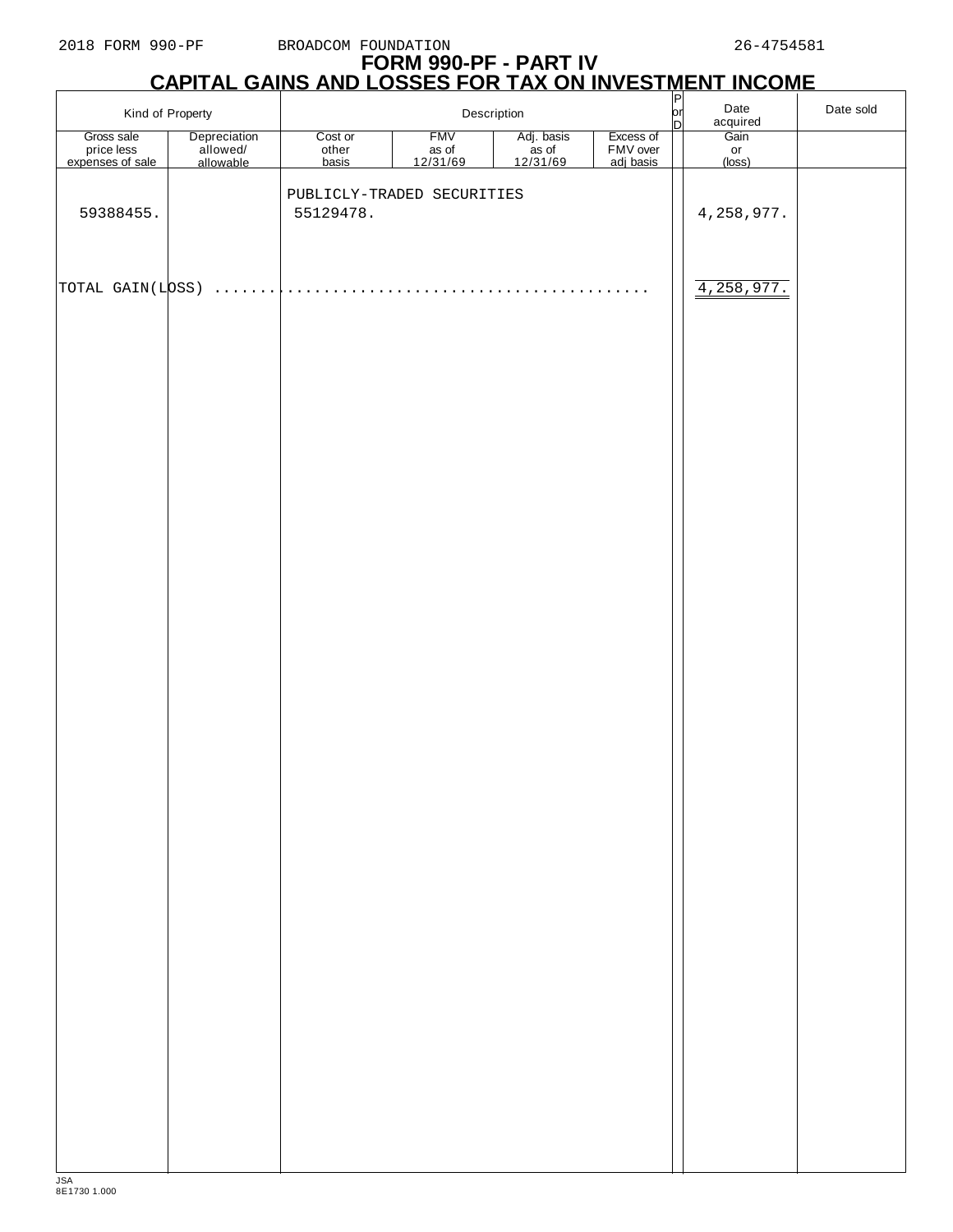## <span id="page-29-0"></span>FORM 990PF, PART VII-B, LINE 5C-EXPENDITURE RESPONSIBILITY STATEMENT

GRANTEE'S NAME: UNIVERSITA DEGLI STUDI DI PAVIA GRANTEE'S ADDRESS: CORSO STRADA NUOVA 65 CITY, STATE & ZIP: PAVIA FOREIGN COUNTRY: ITALY GRANT DATE: 11/20/2012<br>GRANT AMOUNT: 25 GRANT AMOUNT: 25,000. GRANT PURPOSE: TO SUPPORT SCIENTIFIC RESEARCH AMOUNT EXPENDED: 25,000.<br>ANY DIVERSION? NO ANY DIVERSION? DATES OF REPORTS: 1/10/14, 9/12/14, 5/15/15, 9/15/16, 5/12/17, 12/14/18 VERIFICATION DATE: RESULTS OF VERIFICATION: NONE NECESSARY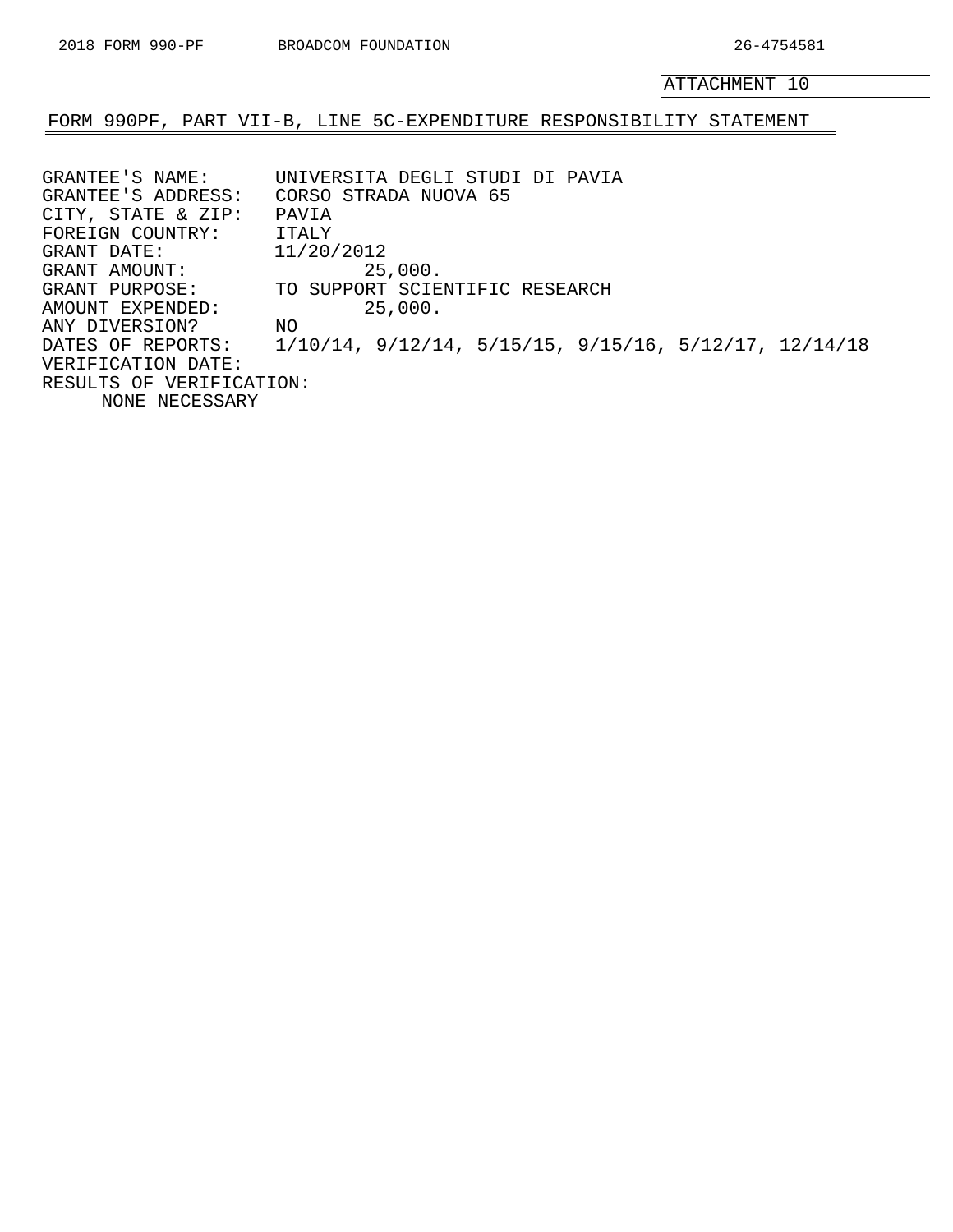<span id="page-30-0"></span>

| FORM 990PF, PART VIII - LIST OF OFFICERS, DIRECTORS, AND TRUSTEES         |                                                         |              |                                               | ATTACHMENT 11                                  |
|---------------------------------------------------------------------------|---------------------------------------------------------|--------------|-----------------------------------------------|------------------------------------------------|
| NAME AND ADDRESS                                                          | TITLE AND AVERAGE HOURS PER<br>WEEK DEVOTED TO POSITION | COMPENSATION | CONTRIBUTIONS<br>TO EMPLOYEE<br>BENEFIT PLANS | EXPENSE ACCT<br>AND OTHER<br><b>ALLOWANCES</b> |
| PAULA GOLDEN<br>4041 MACARTHUR BLVD., STE 510<br>NEWPORT BEACH, CA 92660  | EXECUTIVE DIR, PRES<br>40.00                            | 263,125.     | 24,167.                                       | $0$ .                                          |
| CARL MCKINZIE<br>4041 MACARTHUR BLVD., STE 510<br>NEWPORT BEACH, CA 92660 | DIRECTOR<br>1.00                                        | $0$ .        | $0$ .                                         | $0$ .                                          |
| HENRY SAMUELI<br>4041 MACARTHUR BLVD., STE 510<br>NEWPORT BEACH, CA 92660 | DIRECTOR<br>1.00                                        | 0.           | $0$ .                                         | $0$ .                                          |
| MARIA WRONSKI<br>4041 MACARTHUR BLVD., STE 510<br>NEWPORT BEACH, CA 92660 | CFO, SEC<br>20.00                                       | 105,250.     | 29,177.                                       | $0$ .                                          |
|                                                                           | <b>GRAND TOTALS</b>                                     | 368,375.     | 53,344.                                       | 0.                                             |

BROADCOM FOUNDATION 2018 FORM 990-PF 26-4754581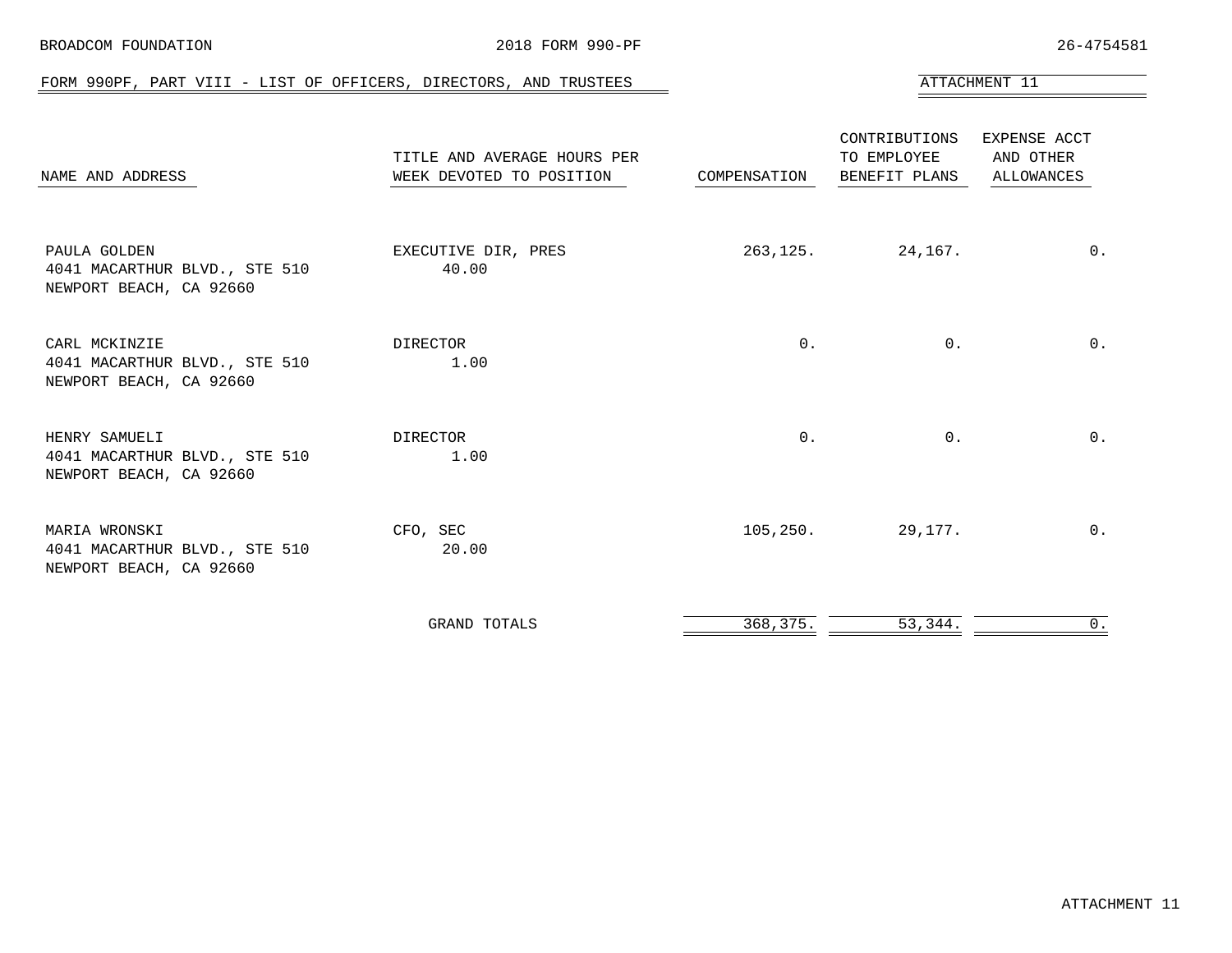## 990PF, PART VIII - COMPENSATION OF THE FIVE HIGHEST PAID EMPLOYEES

ATTACHMENT 12

<span id="page-31-0"></span>

| NAME AND ADDRESS                                                                  | TITLE AND AVERAGE<br>HOURS PER WEEK<br>DEVOTED TO POSITION | COMPENSATION | CONTRIBUTIONS<br>TO EMPLOYEE<br>BENEFIT PLANS |
|-----------------------------------------------------------------------------------|------------------------------------------------------------|--------------|-----------------------------------------------|
| NICOLAOS ALEXOPOULOS<br>4041 MACARTHUR BLVD, SUITE 501<br>NEWPORT BEACH, CA 92660 | FOUNDATION PERSON<br>40.00                                 | 105, 250.    | 6,315.                                        |
| CAROL MCDONALD<br>4041 MACARTHUR BLVD, SUITE 501<br>NEWPORT BEACH, CA 92660       | EXECUTIVE ADMINISTRA<br>40.00                              | 90,909.      | 26,599.                                       |
|                                                                                   | TOTAL COMPENSATION                                         | 196,160.     | 32,914.                                       |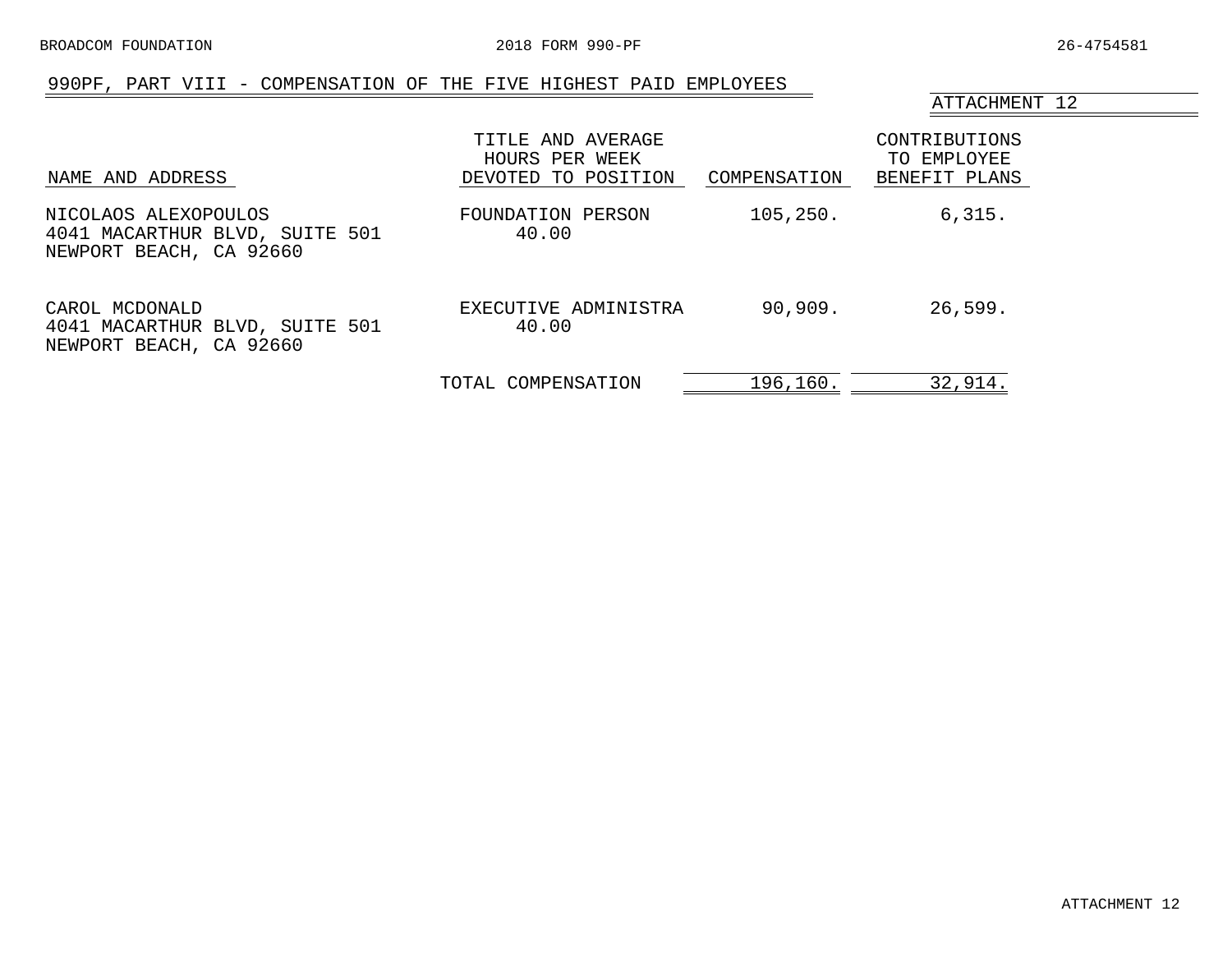# <span id="page-32-0"></span>990PF, PART VIII- COMPENSATION OF THE FIVE HIGHEST PAID PROFESSIONALS

|                                                                                          | ATTACHMENT 13   |              |  |
|------------------------------------------------------------------------------------------|-----------------|--------------|--|
| NAME AND ADDRESS                                                                         | TYPE OF SERVICE | COMPENSATION |  |
| COVINGTON CAPITAL MANAGEMENT<br>601 SOUTH FIGUEROA ST, STE 2000<br>LOS ANGELES, CA 90017 | INVESTMENT MGT  | 415,537.     |  |
| FOUNDATION SOURCE<br>55 WALLS DRIVE<br>FAIRFIELD, CT 06824                               | ADMINISTRATIVE  | 96,000.      |  |

TOTAL COMPENSATION 511,537.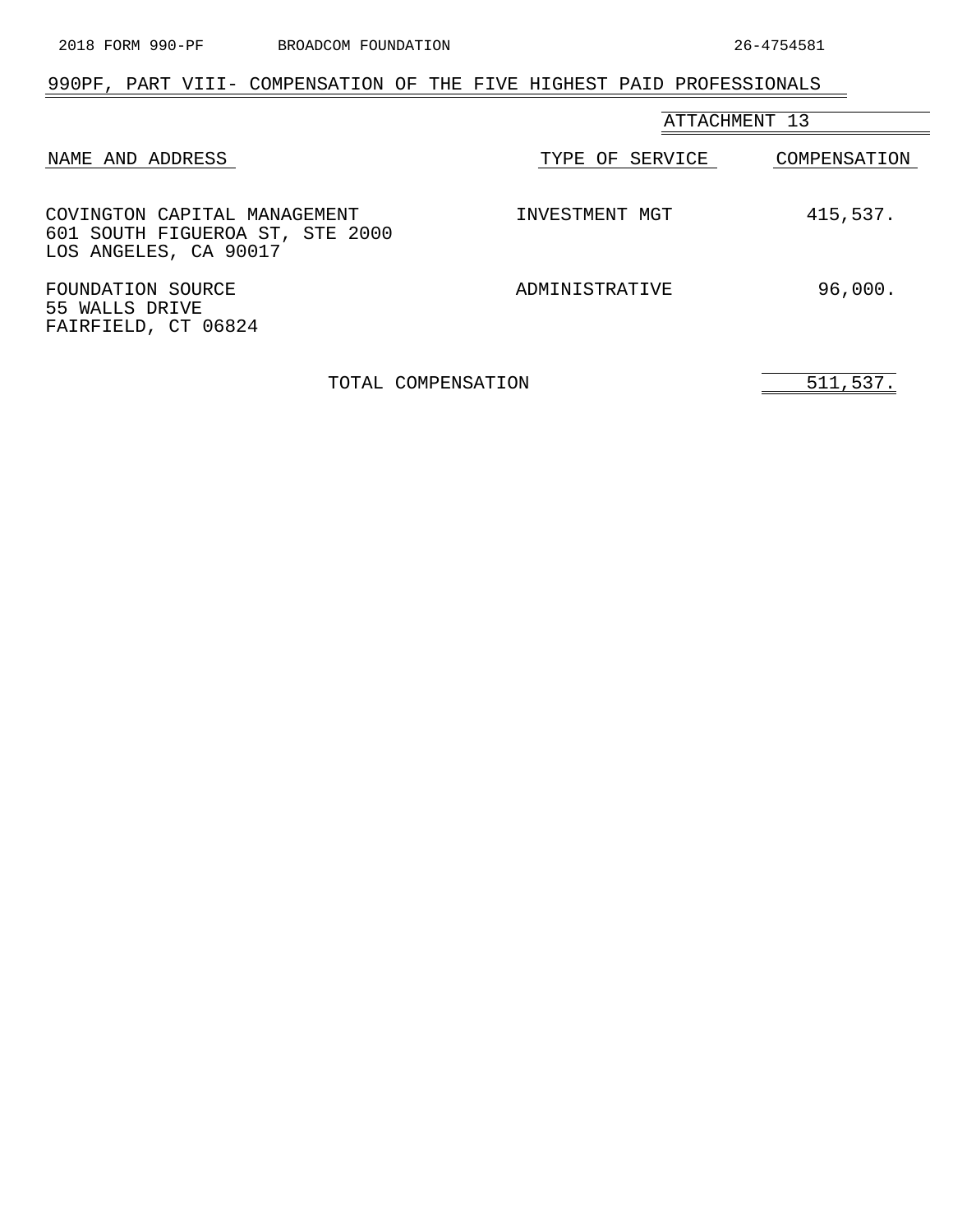<span id="page-33-0"></span>

|                                                 |                                         | ATTACHMENT 14                               |         |
|-------------------------------------------------|-----------------------------------------|---------------------------------------------|---------|
|                                                 | RELATIONSHIP TO SUBSTANTIAL CONTRIBUTOR |                                             |         |
|                                                 | AND                                     |                                             |         |
| RECIPIENT NAME AND ADDRESS                      | FOUNDATION STATUS OF RECIPIENT          | PURPOSE OF GRANT OR CONTRIBUTION            | AMOUNT  |
|                                                 |                                         |                                             |         |
| ALEARN                                          | N/A                                     | SUMMER MATH FOR THE UNDERSERVED YOUNG WOMEN | 15,000. |
| 3777 STEVENS CREEK BLVD STE 330                 | $_{\rm PC}$                             | PROGRAM                                     |         |
| SANTA CLARA, CA 95051                           |                                         |                                             |         |
|                                                 |                                         |                                             |         |
| AMERICAN FRIENDS OF THE TEL AVIV UNIVERSITY INC | N/A                                     | EMEA UNIVERSITY RESEARCH WORKSHOP           | 50,000. |
| 39 BROADWAY RM 1510                             | PC                                      |                                             |         |
| NEW YORK, NY 10006                              |                                         |                                             |         |
|                                                 |                                         |                                             |         |
| AMERICAN FRIENDS OF THE TEL AVIV UNIVERSITY INC | N/A                                     | CHARITABLE EVENT                            | 10,000. |
| 39 BROADWAY RM 1510                             | $_{\rm PC}$                             |                                             |         |
| NEW YORK, NY 10006                              |                                         |                                             |         |
|                                                 |                                         |                                             |         |
| AMERICAN RED CROSS - ORANGE COUNTY CHAPTER      | N/A                                     | HURRICANE FLORENCE RELIEF EFFORTS FUND      | 15,000. |
| 601 N GOLDEN CIR                                | PC                                      |                                             |         |
| SANTA ANA, CA 92705                             |                                         |                                             |         |
|                                                 |                                         |                                             |         |
| ARIZONA SCIENCE CENTER                          | N/A                                     | REGIONAL SCIENCE FAIR FUND                  | 3,000.  |
| 600 E WASHINGTON ST                             | PC                                      |                                             |         |
| PHOENIX, AZ 85004                               |                                         |                                             |         |
|                                                 |                                         |                                             |         |
| AUSTIN SCIENCE EDUCATION FOUNDATION             | N/A                                     | REGIONAL SCIENCE FAIR FUND                  | 3,000.  |
| 704 W GIBSON ST                                 | PC                                      |                                             |         |
| AUSTIN, TX 78704                                |                                         |                                             |         |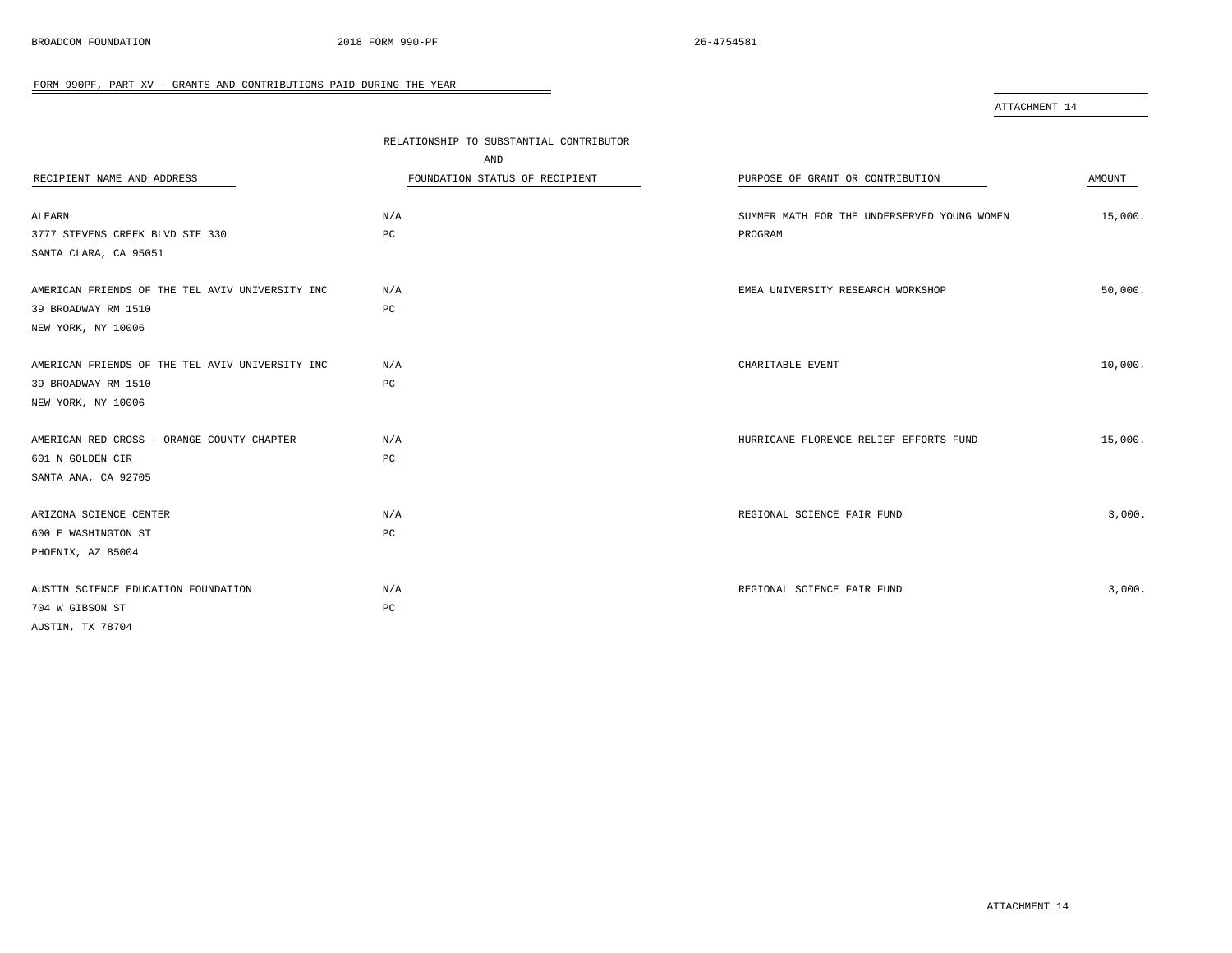ATTACHMENT 14 (CONT'D)

|                                                    | RELATIONSHIP TO SUBSTANTIAL CONTRIBUTOR |                                                   |          |  |
|----------------------------------------------------|-----------------------------------------|---------------------------------------------------|----------|--|
|                                                    | AND                                     |                                                   |          |  |
| RECIPIENT NAME AND ADDRESS                         | FOUNDATION STATUS OF RECIPIENT          | PURPOSE OF GRANT OR CONTRIBUTION                  | AMOUNT   |  |
|                                                    |                                         |                                                   |          |  |
| BALBOA YACHT CL MARITIME SCIENCES & SEAMANSHIP FDN | N/A                                     | GENERAL & UNRESTRICTED                            | 2,500.   |  |
| 1851 E 1ST ST STE 900                              | PC                                      |                                                   |          |  |
| SANTA ANA, CA 92705                                |                                         |                                                   |          |  |
| BAY AREA DISCOVERY MUSEUM                          | N/A                                     | MOBILE STEM EDUCATION VAN FOR BAY AREA CHILDREN   | 10,000.  |  |
| 557 MCREYNOLDS RD                                  | PC                                      | FUND                                              |          |  |
| SAUSALITO, CA 94965                                |                                         |                                                   |          |  |
| BEIJING TSINGHUA UNIVERSITY                        | N/A                                     | KKT WORKSHOP (2018 PARICIPANT SUPPORT) PROGRAM    | 20,000.  |  |
| NO. 1 TSINGHUA YUAN, HAIDIAN DISTRI                | PC                                      |                                                   |          |  |
| BEIJING                                            |                                         |                                                   |          |  |
| COMOROS                                            |                                         |                                                   |          |  |
| CALIFORNIA ACADEMY OF SCIENCES                     | N/A                                     | CAS OUTREACH AS WELL AS THE STEM ECOSYSTEM        | 100,000. |  |
| 55 MUSIC CONCOURSE DR GOLDEN GATE P                | PC                                      | INITIATIVES THROUGHOUT THE NATION                 |          |  |
| SAN FRANCISCO, CA 94118                            |                                         |                                                   |          |  |
| CALIFORNIA ACADEMY OF SCIENCES                     | N/A                                     | SOUTH SAN FRANCISCO STEM ECOSYSTEM SUPPORT        | 25,000.  |  |
| 55 MUSIC CONCOURSE DR GOLDEN GATE P                | PC                                      | INITIATIVE                                        |          |  |
| SAN FRANCISCO, CA 94118                            |                                         |                                                   |          |  |
| CALIFORNIANS DEDICATED TO EDUCATION FOUNDATION     | N/A                                     | STEM SOLUTIONS: WORKFORCE OF TOMORROW SPONSORSHIP | 25,000.  |  |
| 260 MAIN ST STE 200                                | PC                                      |                                                   |          |  |
| REDWOOD CITY, CA 94063                             |                                         |                                                   |          |  |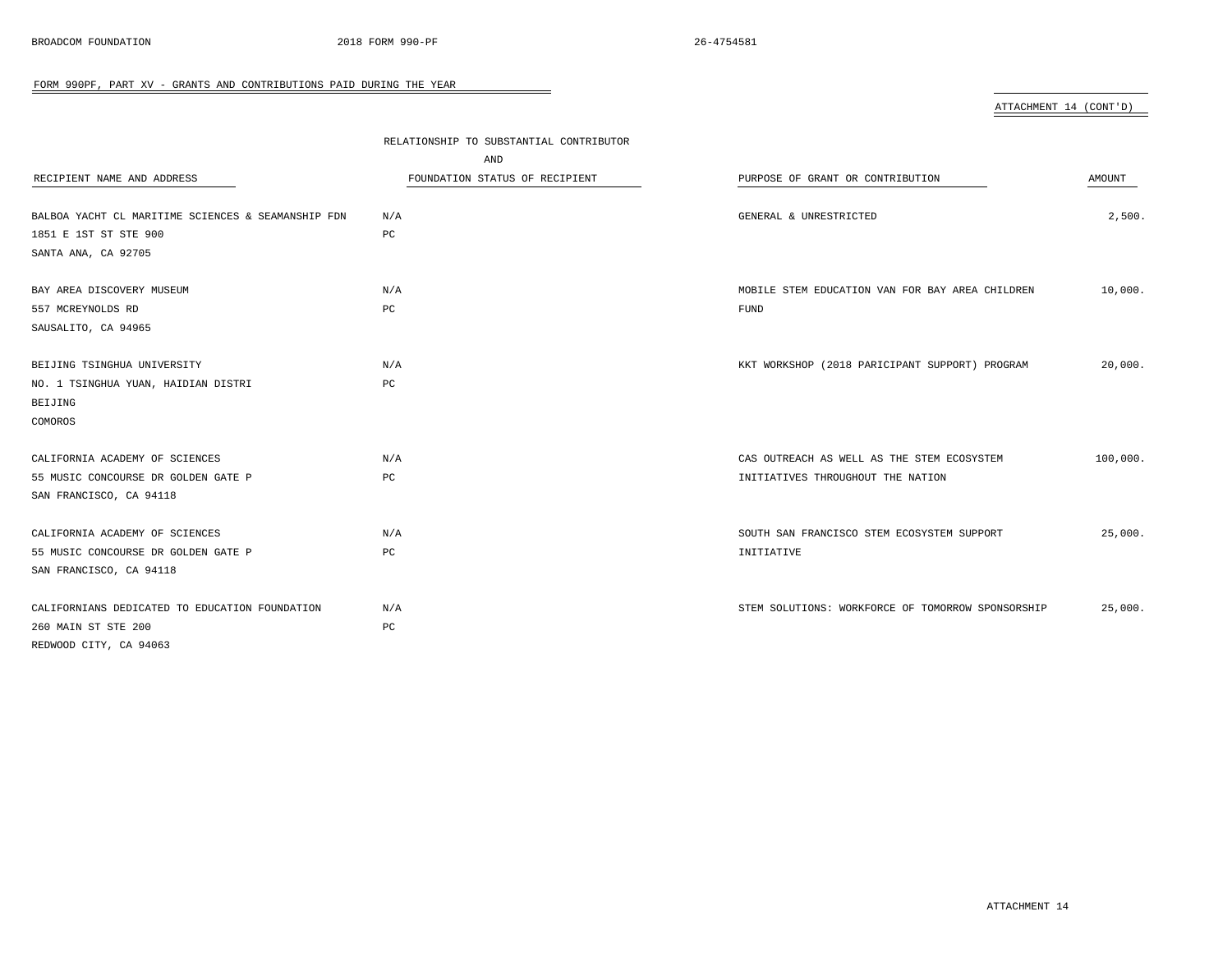ATTACHMENT 14 (CONT'D)

|                              | RELATIONSHIP TO SUBSTANTIAL CONTRIBUTOR |                                                   |          |
|------------------------------|-----------------------------------------|---------------------------------------------------|----------|
|                              | AND                                     |                                                   |          |
| RECIPIENT NAME AND ADDRESS   | FOUNDATION STATUS OF RECIPIENT          | PURPOSE OF GRANT OR CONTRIBUTION                  | AMOUNT   |
|                              |                                         |                                                   |          |
| CHILDREN NOW                 | N/A                                     | CALIFORNIA STEM ECOSYSTEMS INITIATIVE             | 23,000.  |
| 1404 FRANKLIN ST STE 700     | $_{\rm PC}$                             |                                                   |          |
| OAKLAND, CA 94612            |                                         |                                                   |          |
|                              |                                         |                                                   |          |
| COMMUNIVERSITY FOUNDATION    | N/A                                     | RASPBERRY PI WORKSHOP IN SOUTH AFRICA TOWNSHIP    | 3,000.   |
| 1107 LAKEVIEW DR             | PC                                      | PROGRAM                                           |          |
| FAIRFIELD, IA 52556          |                                         |                                                   |          |
|                              |                                         |                                                   |          |
| COMPUTER HISTORY MUSEUM      | N/A                                     | BROADCOM PRESENTS: DESIGN_CODE_BUILD, A SERIES OF | 350,000. |
| 1401 N SHORELINE BLVD        | PC                                      | INTERACTIVE STEM EVENTS PROGRAM                   |          |
| MOUNTAIN VIEW, CA 94043      |                                         |                                                   |          |
| DIRECT RELIEF                | N/A                                     | CALIFORNIA WILDFIRES SUPPORT                      | 15,000.  |
| 6100 WALLACE BECKNELL RD     | PC                                      |                                                   |          |
| SANTA BARBARA, CA 93117      |                                         |                                                   |          |
|                              |                                         |                                                   |          |
| DISCOVERY SCIENCE FOUNDATION | N/A                                     | CHARITABLE EVENT                                  | 10,000.  |
| 2500 N MAIN ST               | $_{\rm PC}$                             |                                                   |          |
| SANTA ANA, CA 92705          |                                         |                                                   |          |
|                              |                                         |                                                   |          |
| DISCOVERY SCIENCE FOUNDATION | N/A                                     | DISCOVERY SCIENCE CUBE OF ORANGE COUNTY'S STEM    | 100,000. |
| 2500 N MAIN ST               | PC                                      | EDUCATION OUTREACH/CODING PROGRAMS AND FESA       |          |
| SANTA ANA, CA 92705          |                                         | INITIATIVE                                        |          |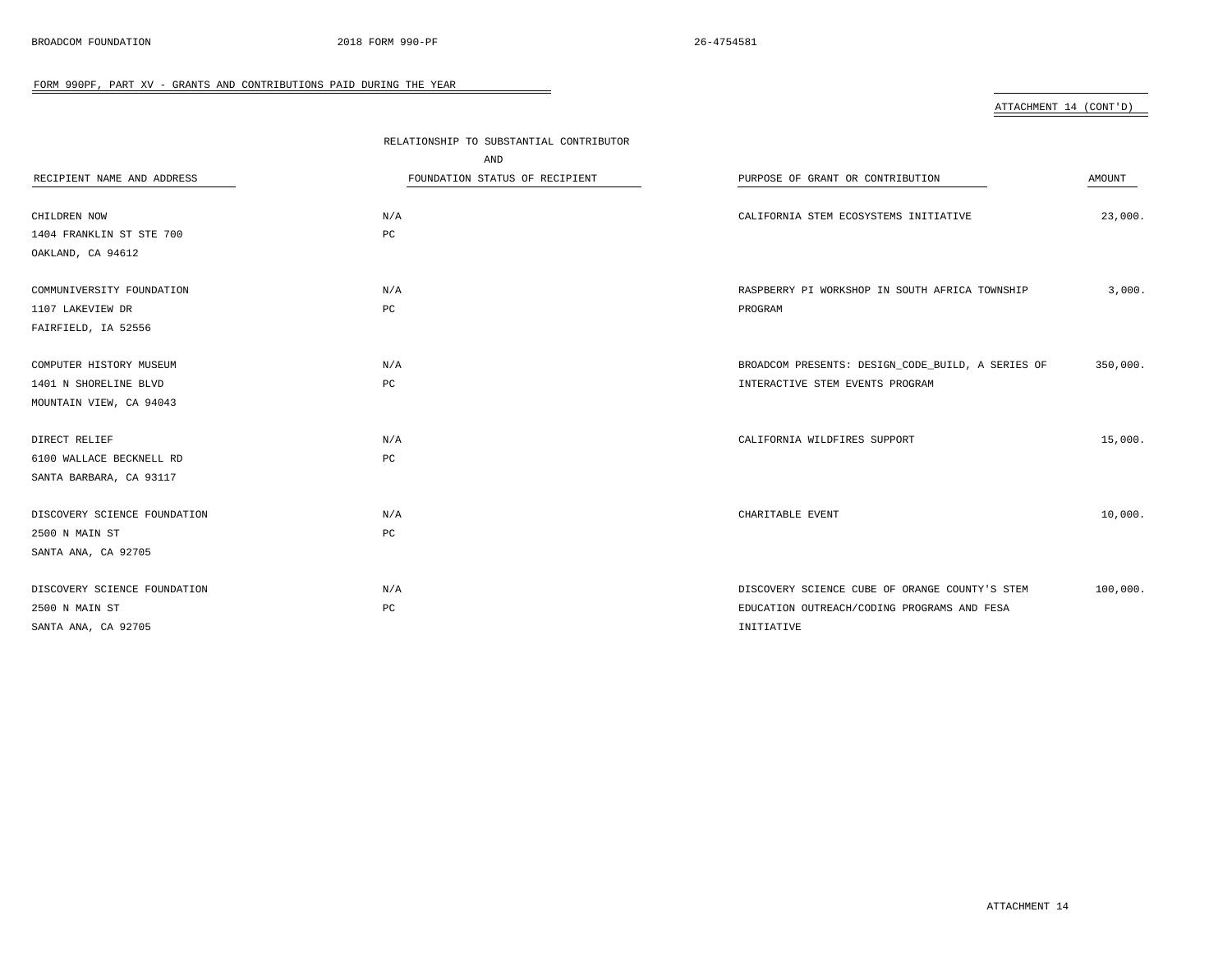ATTACHMENT 14 (CONT'D)

|                                            | RELATIONSHIP TO SUBSTANTIAL CONTRIBUTOR |                                                   |         |
|--------------------------------------------|-----------------------------------------|---------------------------------------------------|---------|
|                                            | AND                                     |                                                   |         |
| RECIPIENT NAME AND ADDRESS                 | FOUNDATION STATUS OF RECIPIENT          | PURPOSE OF GRANT OR CONTRIBUTION                  | AMOUNT  |
|                                            |                                         |                                                   |         |
| ENVISION EXCELLENCE IN STEM EDUCATION      | N/A                                     | GENERAL & UNRESTRICTED                            | 25,000. |
| 2108 LAMBERTON RD                          | PC                                      |                                                   |         |
| CLEVELAND HEIGHTS, OH 44118                |                                         |                                                   |         |
|                                            |                                         |                                                   |         |
| ENVISION EXCELLENCE IN STEM EDUCATION      | N/A                                     | NATIONAL STEM FUNDERS NETWORK 2018                | 15,000. |
| 2108 LAMBERTON RD                          | $_{\rm PC}$                             |                                                   |         |
| CLEVELAND HEIGHTS, OH 44118                |                                         |                                                   |         |
| ENVISION EXCELLENCE IN STEM EDUCATION      | N/A                                     | ESTABLISHING A STEM ECOSYSTEM IN PUERTO RICO      | 5,000.  |
| 2108 LAMBERTON RD                          | PC                                      | PROGRAM                                           |         |
| CLEVELAND HEIGHTS, OH 44118                |                                         |                                                   |         |
|                                            |                                         |                                                   |         |
| ENVISION EXCELLENCE IN STEM EDUCATION      | N/A                                     | (SFN) STEM ECOSYSTEM (TIES) INITIATIVE            | 50,000. |
| 2108 LAMBERTON RD                          | $_{\rm PC}$                             |                                                   |         |
| CLEVELAND HEIGHTS, OH 44118                |                                         |                                                   |         |
|                                            |                                         |                                                   |         |
| FALLEN FIRE FIGHTER RELIEF FUND            | N/A                                     | GENERAL & UNRESTRICTED                            | 7,500.  |
| 1900 E WARNER AVE STE G                    | PC                                      |                                                   |         |
| SANTA ANA, CA 92705                        |                                         |                                                   |         |
|                                            |                                         |                                                   |         |
| FRIENDS OF THE UNIVERSITY OF HONG KONG LTD | N/A                                     | UNIVERSITY OF HONG KONG, DEPARTMENT OF MECHANICAL | 50,000. |
| 106 W 32ND ST 2ND FL                       | PC                                      | ENGINEERING ASIA/PACIFIC UNIVERSITY STUDENT       |         |
| NEW YORK, NY 10001                         |                                         | WORKSHOP                                          |         |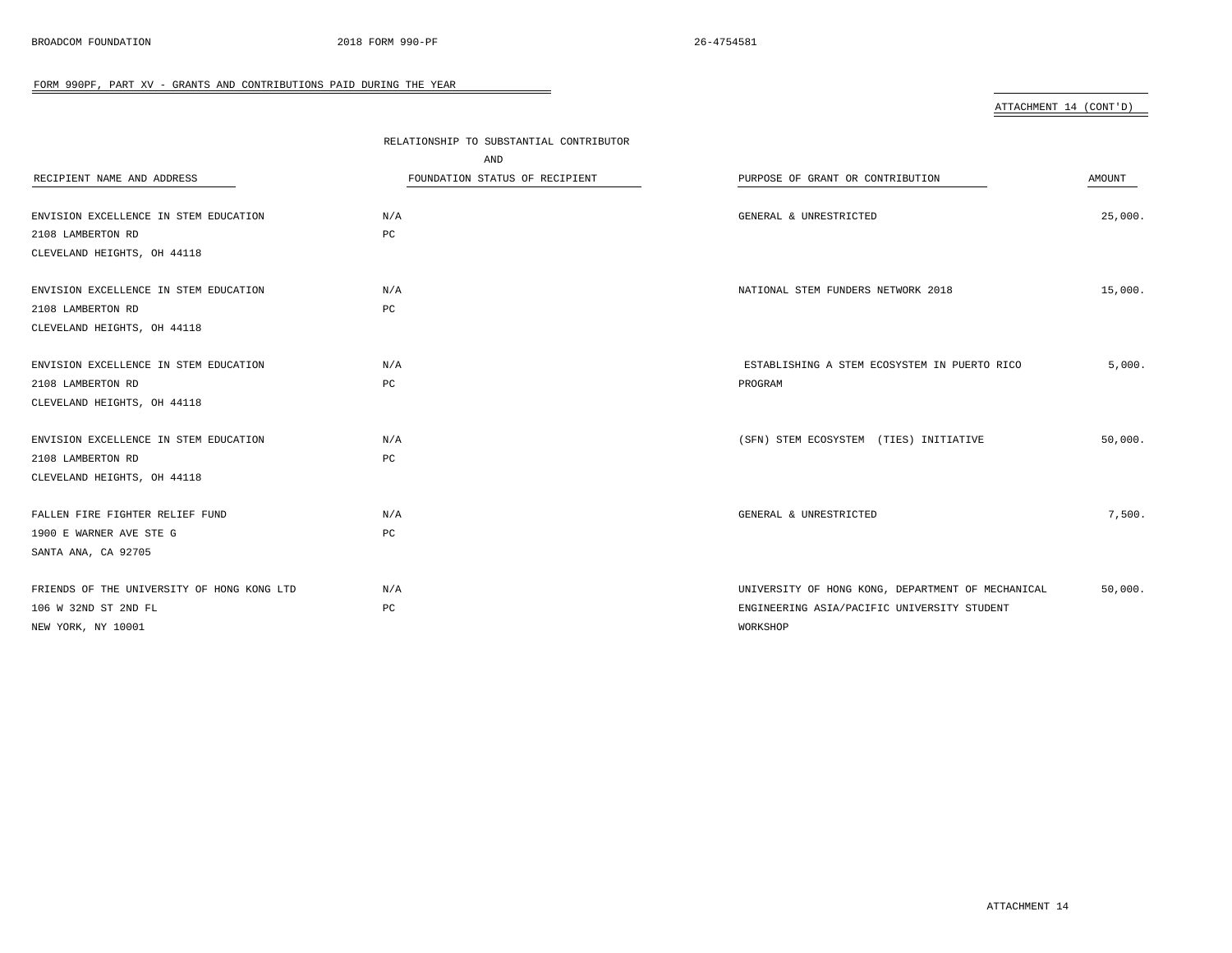## ATTACHMENT 14 (CONT'D)

|                                                    | RELATIONSHIP TO SUBSTANTIAL CONTRIBUTOR |                                                  |         |
|----------------------------------------------------|-----------------------------------------|--------------------------------------------------|---------|
|                                                    | AND                                     |                                                  |         |
| RECIPIENT NAME AND ADDRESS                         | FOUNDATION STATUS OF RECIPIENT          | PURPOSE OF GRANT OR CONTRIBUTION                 | AMOUNT  |
| GIRL SCOUTS OF ORANGE COUNTY                       | N/A                                     | STEM BADGE AND CODING ACTIVITIES PROGRAM         | 20,000. |
| 9500 TOLEDO WAY                                    | $_{\rm PC}$                             |                                                  |         |
| IRVINE, CA 92618                                   |                                         |                                                  |         |
|                                                    |                                         |                                                  |         |
| GIRLS INCORPORATED OF ORANGE COUNTY                | N/A                                     | AFTERSCHOOL STEM PROGRAM                         | 10,000. |
| 1815 ANAHEIM AVE                                   | PC                                      |                                                  |         |
| COSTA MESA, CA 92627                               |                                         |                                                  |         |
|                                                    |                                         |                                                  |         |
| GIVE2ASIA                                          | N/A                                     | KEIO UNIVERSITY FUND FOR THE KKT WORKSHOP        | 20,000. |
| 600 CALIFORNIA ST, 11TH FL                         | PC                                      |                                                  |         |
| SAN FRANCISCO, CA 94108                            |                                         |                                                  |         |
|                                                    |                                         |                                                  |         |
| GWINNETT COUNTY PUBLIC SCHOOLS FOUNDATION FUND INC | N/A                                     | BROADCOM FOUNDATION SUPPORT FOR REGIONAL SCIENCE | 3,000.  |
| 437 OLD PEACHTREE RD NW                            | $_{\rm PC}$                             | FAIR                                             |         |
| SUWANEE, GA 30024                                  |                                         |                                                  |         |
| IMPERIAL COLLEGE FOUNDATION INC                    | N/A                                     | 2018 EMEA WORKSHOP HOST ORGANIZATION FUND        | 75,000. |
|                                                    |                                         |                                                  |         |
| PO BOX 80526                                       | PC                                      |                                                  |         |
| ATLANTA, GA 30366                                  |                                         |                                                  |         |
| INTERNATIONAL MEDICAL CORPS                        | N/A                                     | SULAWESI TSUNAMI RELIEF EFFORTS FUND             | 10,000. |
| 12400 WILSHIRE BLVD STE 1500                       | PC                                      |                                                  |         |
| LOS ANGELES, CA 90025                              |                                         |                                                  |         |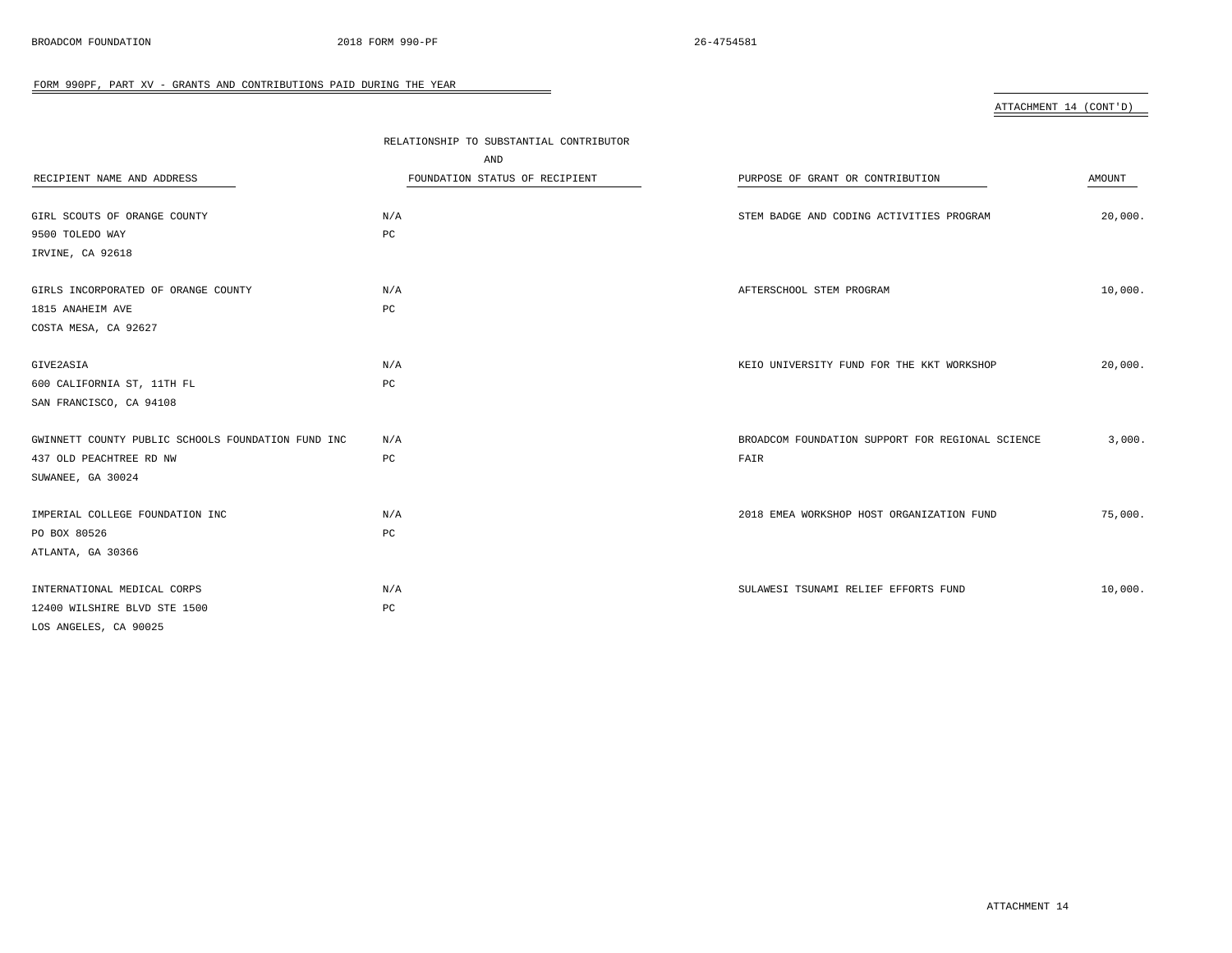## ATTACHMENT 14 (CONT'D)

| RECIPIENT NAME AND ADDRESS                   | RELATIONSHIP TO SUBSTANTIAL CONTRIBUTOR<br>AND<br>FOUNDATION STATUS OF RECIPIENT | PURPOSE OF GRANT OR CONTRIBUTION                | AMOUNT   |
|----------------------------------------------|----------------------------------------------------------------------------------|-------------------------------------------------|----------|
| IRVINE PUBLIC SCHOOLS FOUNDATION             | N/A                                                                              | IRVINE PUBLIC SCHOOL DISTRICT SCIENCE FAIR FUND | 20,000.  |
| 1 POST STE 250                               | $_{\rm PC}$                                                                      |                                                 |          |
| IRVINE, CA 92618                             |                                                                                  |                                                 |          |
| IRVINE PUBLIC SCHOOLS FOUNDATION             | N/A                                                                              | 2020 ISEF FUND                                  | 5,000.   |
| 1 POST STE 250                               | PC                                                                               |                                                 |          |
| IRVINE, CA 92618                             |                                                                                  |                                                 |          |
| KAIST U S FOUNDATION INC                     | N/A                                                                              | KKT WORKSHOP (2018 HOST SUPPORT) PROGRAM        | 35,000.  |
| C/O CKP 3435 WILSHIRE BLVD NO 2240           | SO I                                                                             |                                                 |          |
| LOS ANGELES, CA 90010                        |                                                                                  |                                                 |          |
| MASSACHUSETTS SCIENCE & ENGINEERING FAIR INC | N/A                                                                              | REGIONAL SCIENCE FAIR FUND                      | 3,000.   |
| 955 MASSACHUSETTS AVE #350                   | PC                                                                               |                                                 |          |
| CAMBRIDGE, MA 02139                          |                                                                                  |                                                 |          |
| NCTU FOUNDATION                              | N/A                                                                              | 2019 APW WORKSHOP FUND                          | 100,000. |
| PO BOX 2793                                  | PC                                                                               |                                                 |          |
| CUPERTINO, CA 95015                          |                                                                                  |                                                 |          |
| NCTU FOUNDATION                              | N/A                                                                              | 2018 ASIA PACIFIC WORKSHOP FUND                 | 50,000.  |
| PO BOX 2793                                  | PC                                                                               |                                                 |          |
| CUPERTINO, CA 95015                          |                                                                                  |                                                 |          |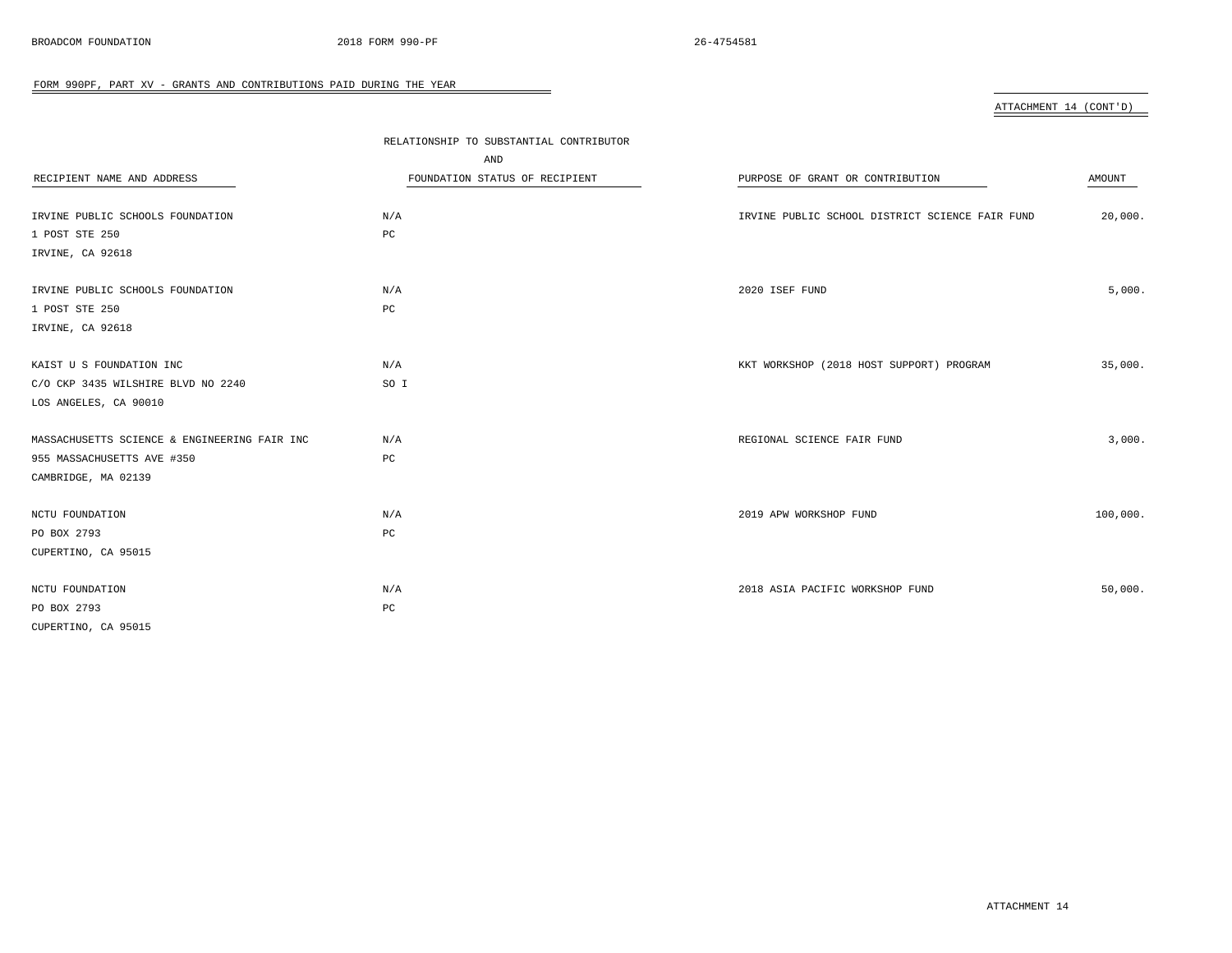## ATTACHMENT 14 (CONT'D)

|                                                | RELATIONSHIP TO SUBSTANTIAL CONTRIBUTOR |                                                 |         |
|------------------------------------------------|-----------------------------------------|-------------------------------------------------|---------|
|                                                | AND                                     |                                                 |         |
| RECIPIENT NAME AND ADDRESS                     | FOUNDATION STATUS OF RECIPIENT          | PURPOSE OF GRANT OR CONTRIBUTION                | AMOUNT  |
|                                                |                                         |                                                 |         |
| OCTANE FOUNDATION FOR INNOVATION               | N/A                                     | TO DEVELOP AND INITIATE A PROGRAM TO FOSTER     | 10,000. |
| 65 ENTERPRISE                                  | SO I                                    | ENTREPRENEURIAL INNOVATION AMONG STUDENTS       |         |
| ALISO VIEJO, CA 92656                          |                                         | PARTICIPATING IN THE FOUNDATION WORKSHOPS       |         |
|                                                |                                         |                                                 |         |
| ONEOC                                          | N/A                                     | OC STEM FUNDERS NETWORK FUND                    | 15,000. |
| 1901 E 4TH ST STE 100                          | PC                                      |                                                 |         |
| SANTA ANA, CA 92705                            |                                         |                                                 |         |
|                                                |                                         |                                                 |         |
| ORANGE COUNTY COMMUNITY FOUNDATION             | N/A                                     | HISPANIC EDUCATION ENDOWMENT FUND (HEEF)        | 5,000.  |
| 4041 MACARTHUR BLVD STE 510                    | РC                                      |                                                 |         |
| NEWPORT BEACH, CA 92660                        |                                         |                                                 |         |
|                                                |                                         |                                                 |         |
| ORANGE COUNTY SCIENCE AND ENGINEERING FAIR INC | N/A                                     | REGIONAL SCIENCE FAIR AND AFTER SCHOOL OUTREACH | 35,000. |
| PO BOX 11151                                   | PC                                      | PROGRAM                                         |         |
| SANTA ANA, CA 92711                            |                                         |                                                 |         |
|                                                |                                         |                                                 |         |
| RASPBERRY PI FOUNDATION NORTH AMERICA INC      | N/A                                     | PI ACADEMY IN THE UNITED STATES                 | 20,000. |
| 1111 BROADWAY FL 3                             | $_{\rm PC}$                             |                                                 |         |
| OAKLAND, CA 94607                              |                                         |                                                 |         |
|                                                |                                         |                                                 |         |
| RASPBERRY PI FOUNDATION NORTH AMERICA INC      | N/A                                     | COOLEST PROJECTS IN NORTH AMERICA               | 20,000. |
| 1111 BROADWAY FL 3                             | $_{\rm PC}$                             |                                                 |         |
| OAKLAND, CA 94607                              |                                         |                                                 |         |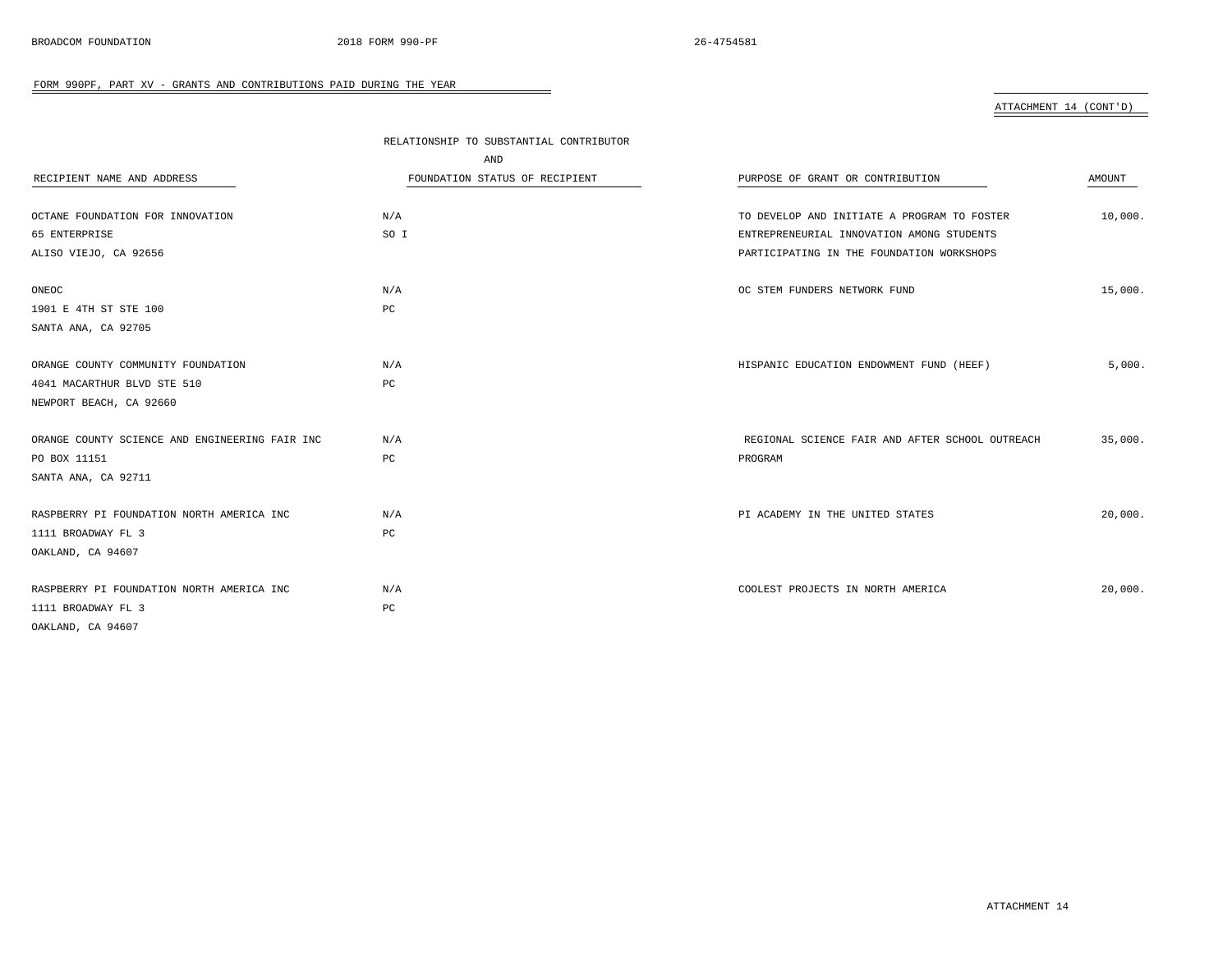ATTACHMENT 14 (CONT'D)

|                                              | RELATIONSHIP TO SUBSTANTIAL CONTRIBUTOR |                                                    |          |
|----------------------------------------------|-----------------------------------------|----------------------------------------------------|----------|
|                                              | AND                                     |                                                    |          |
| RECIPIENT NAME AND ADDRESS                   | FOUNDATION STATUS OF RECIPIENT          | PURPOSE OF GRANT OR CONTRIBUTION                   | AMOUNT   |
|                                              |                                         |                                                    |          |
| REGENTS UNIVERSITY OF CALIFORNIA LOS ANGELES | N/A                                     | UCLA BROADCOM FELLOWSHIP PROGRAM                   | 150,000. |
| 10920 WILSHIRE BLVD STE 620                  | PC                                      |                                                    |          |
| LOS ANGELES, CA 90024                        |                                         |                                                    |          |
| RENAISSANCE YOUTH CENTER                     | N/A                                     | EQUIPMENT FUND AND "CODE THE BRONX" PROGRAM        | 35,000.  |
| 3251 3RD AVE.                                | $_{\rm PC}$                             |                                                    |          |
| BRONX, NY 10456                              |                                         |                                                    |          |
| SAN MATEO COUNTY OFFICE OF EDUCATION         | N/A                                     | SAN MATEO COUNTRY REGIONAL FAIR FUND               | 5,000.   |
| 101 TWIN DOLPHIN DR                          | GOV                                     |                                                    |          |
| REDWOOD CITY, CA 94065                       |                                         |                                                    |          |
|                                              |                                         |                                                    |          |
| SAN MATEO COUNTY OFFICE OF EDUCATION         | N/A                                     | SCIENCE FAIR INITIATIVE EXPANSION FUND             | 10,000.  |
| 101 TWIN DOLPHIN DR                          | GOV                                     |                                                    |          |
| REDWOOD CITY, CA 94065                       |                                         |                                                    |          |
| SANTA CLARA VALLEY SCIENCE FAIR ASN          | N/A                                     | BROADCOM FOUNDATION SUPPORT FOR REGIONAL SCIENCE F | 2,500.   |
| PO BOX 307                                   | $_{\rm PC}$                             |                                                    |          |
| LOS ALTOS, CA 94023                          |                                         |                                                    |          |
|                                              |                                         |                                                    |          |
| <b>SCIENCE BUDDIES</b>                       | N/A                                     | REGIONAL SCIENCE FAIR FUND                         | 50,000.  |
| 560 VALLEY WAY                               | $_{\rm PC}$                             |                                                    |          |
| MILPITAS, CA 95035                           |                                         |                                                    |          |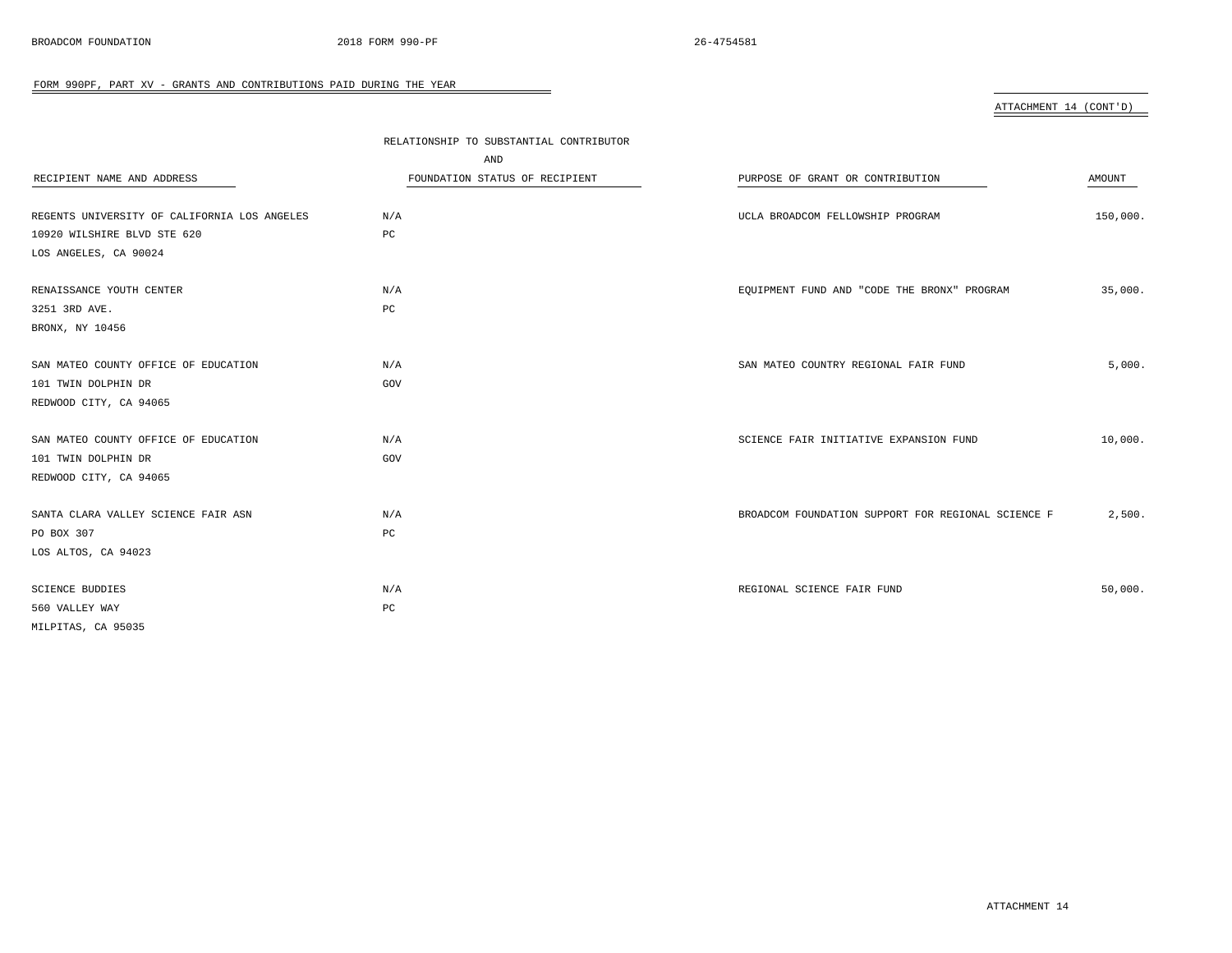## ATTACHMENT 14 (CONT'D)

|                                     | RELATIONSHIP TO SUBSTANTIAL CONTRIBUTOR |                                             |            |
|-------------------------------------|-----------------------------------------|---------------------------------------------|------------|
|                                     | AND                                     |                                             |            |
| RECIPIENT NAME AND ADDRESS          | FOUNDATION STATUS OF RECIPIENT          | PURPOSE OF GRANT OR CONTRIBUTION            | AMOUNT     |
|                                     |                                         |                                             |            |
| SILICON VALLEY COMMUNITY FOUNDATION | N/A                                     | BLACK GIRLS CODE AFTER SCHOOL STEM PROGRAMS | 5,000.     |
| 2440 W EL CAMINO REAL STE 300       | PC                                      |                                             |            |
| MOUNTAIN VIEW, CA 94040             |                                         |                                             |            |
| SILICON VALLEY EDUCATION FOUNDATION | N/A                                     | ACHIEVE PROGRAM (SATURDAY MATH PROGRAM)     | 10,000.    |
| 1400 PARKMOOR AVE, STE 200          | PC                                      |                                             |            |
| SAN JOSE, CA 95126                  |                                         |                                             |            |
| SMITHSONIAN INSTITUTION             | N/A                                     | TEACHER TRAINING PROJECT FUND               | 20,000.    |
| P.O. BOX 28 647 CONTEES WHARF RD    | PC                                      |                                             |            |
| EDGEWATER, MD 21037                 |                                         |                                             |            |
| SOCIETY FOR SCIENCE & THE PUBLIC    | N/A                                     | SPECIAL OUTREACH AND EDUCATION FUND         | 50,000.    |
| 1719 N ST NW                        | PC                                      |                                             |            |
| WASHINGTON, DC 20036                |                                         |                                             |            |
| SOCIETY FOR SCIENCE & THE PUBLIC    | N/A                                     | BRCM MASTERS INTERNATIONAL                  | 20,000.    |
| 1719 N ST NW                        | $_{\rm PC}$                             |                                             |            |
| WASHINGTON, DC 20036                |                                         |                                             |            |
| SOCIETY FOR SCIENCE & THE PUBLIC    | N/A                                     | BROADCOM MASTERS PROGRAM                    | 1,819,959. |
| 1719 N ST NW                        | PC                                      |                                             |            |
| WASHINGTON, DC 20036                |                                         |                                             |            |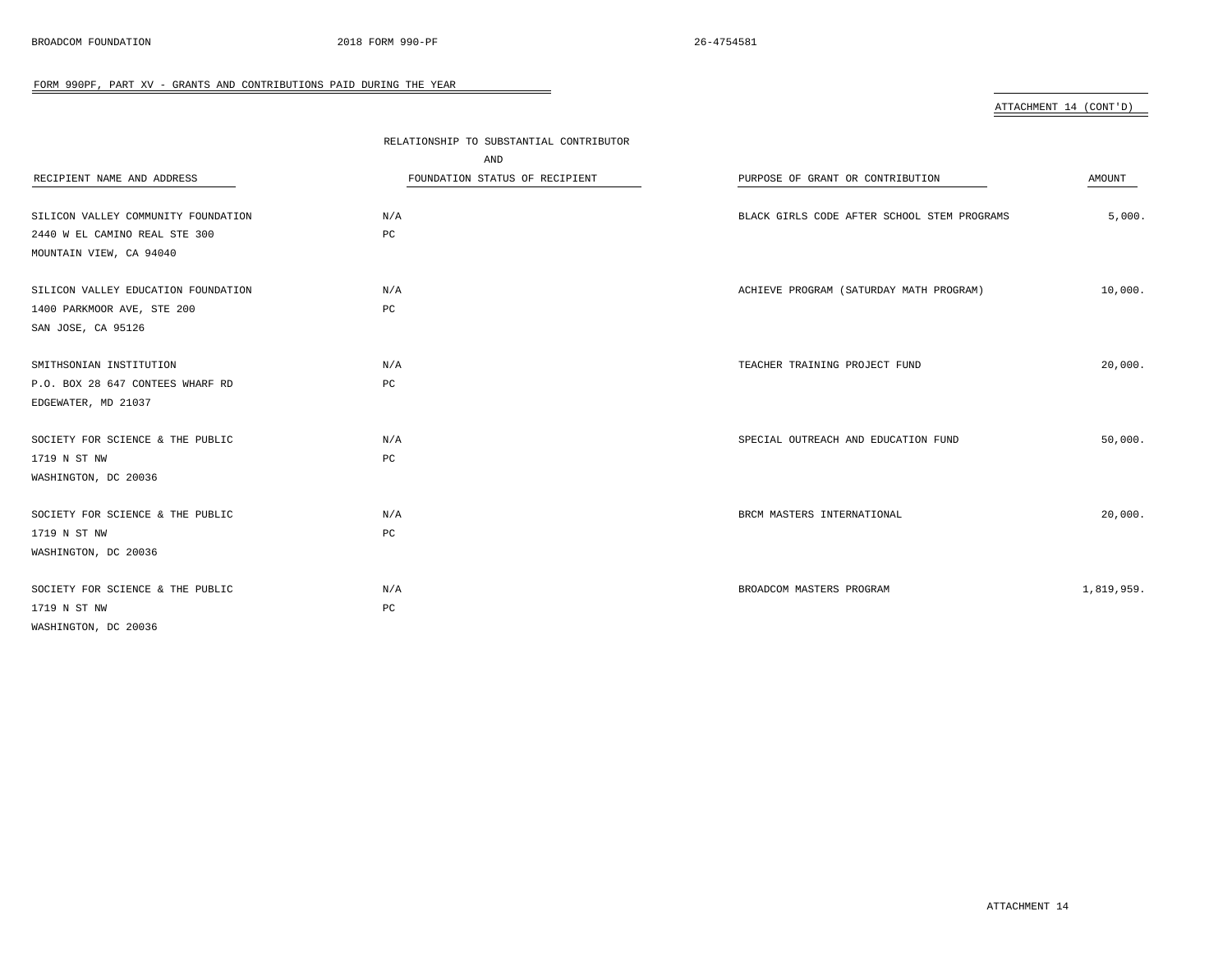ATTACHMENT 14 (CONT'D)

|                                            | RELATIONSHIP TO SUBSTANTIAL CONTRIBUTOR |                                                   |         |
|--------------------------------------------|-----------------------------------------|---------------------------------------------------|---------|
|                                            | AND                                     |                                                   |         |
| RECIPIENT NAME AND ADDRESS                 | FOUNDATION STATUS OF RECIPIENT          | PURPOSE OF GRANT OR CONTRIBUTION                  | AMOUNT  |
|                                            |                                         |                                                   |         |
| SOCIETY FOR SCIENCE & THE PUBLIC           | N/A                                     | CHARITABLE EVENT                                  | 15,000. |
| 1719 N ST NW                               | $_{\rm PC}$                             |                                                   |         |
| WASHINGTON, DC 20036                       |                                         |                                                   |         |
| SOCIETY FOR SCIENCE & THE PUBLIC           | N/A                                     | FUNDS FOR THE 2020 ISEF LAC MEMBERS TO OBSERVE    | 30,000. |
| 1719 N ST NW                               | PC                                      | THE 2019 ISEF                                     |         |
| WASHINGTON, DC 20036                       |                                         |                                                   |         |
|                                            |                                         |                                                   | 1,888.  |
| SOCIETY FOR SCIENCE & THE PUBLIC           | N/A                                     | BROADCOM MASTERS ALUMNI FUND                      |         |
| 1719 N ST NW                               | PC                                      |                                                   |         |
| WASHINGTON, DC 20036                       |                                         |                                                   |         |
| THE JOHN HENRY NEWMAN FOUNDATION           | N/A                                     | UNIVERSITY COLLEGE, DUBLIN EMEA UNIVERSITY        | 50,000. |
| PO BOX 2313                                | PC                                      | RESEARCH WORKSHOP                                 |         |
| PALM BEACH, FL 33480                       |                                         |                                                   |         |
| UNIVERSITY OF CALIFORNIA IRVINE FOUNDATION | N/A                                     | FABCAMP SCHOLARSHIP AND OC OUTREACH FOR           | 35,000. |
| 100 THEORY, STE 250                        | PC                                      | UNDERSERVED MIDDLE SCHOOLERS PROGRAM              |         |
| IRVINE, CA 92617                           |                                         |                                                   |         |
| UNIVERSITY OF CALIFORNIA IRVINE FOUNDATION | N/A                                     | TO FUND LEADERSHIP TRAINING OPPORTUNITIES FOR THE | 15,000. |
| 5200 ENGINEERING HALL                      | PC                                      | DIRECTOR OF ACADEMIC INNOVATION, PARTNERSHIPS AT  |         |
| IRVINE, CA 92697                           |                                         | THE HENRY SAMUELI SCHOOL OF ENGINEERING & DONALD  |         |
|                                            |                                         | BREN SCHOOL OF INFORMATION AND COMPUTER SCIENCES  |         |
|                                            |                                         | AND EXECUTIVE DIRECTOR OF OC STEM FUND            |         |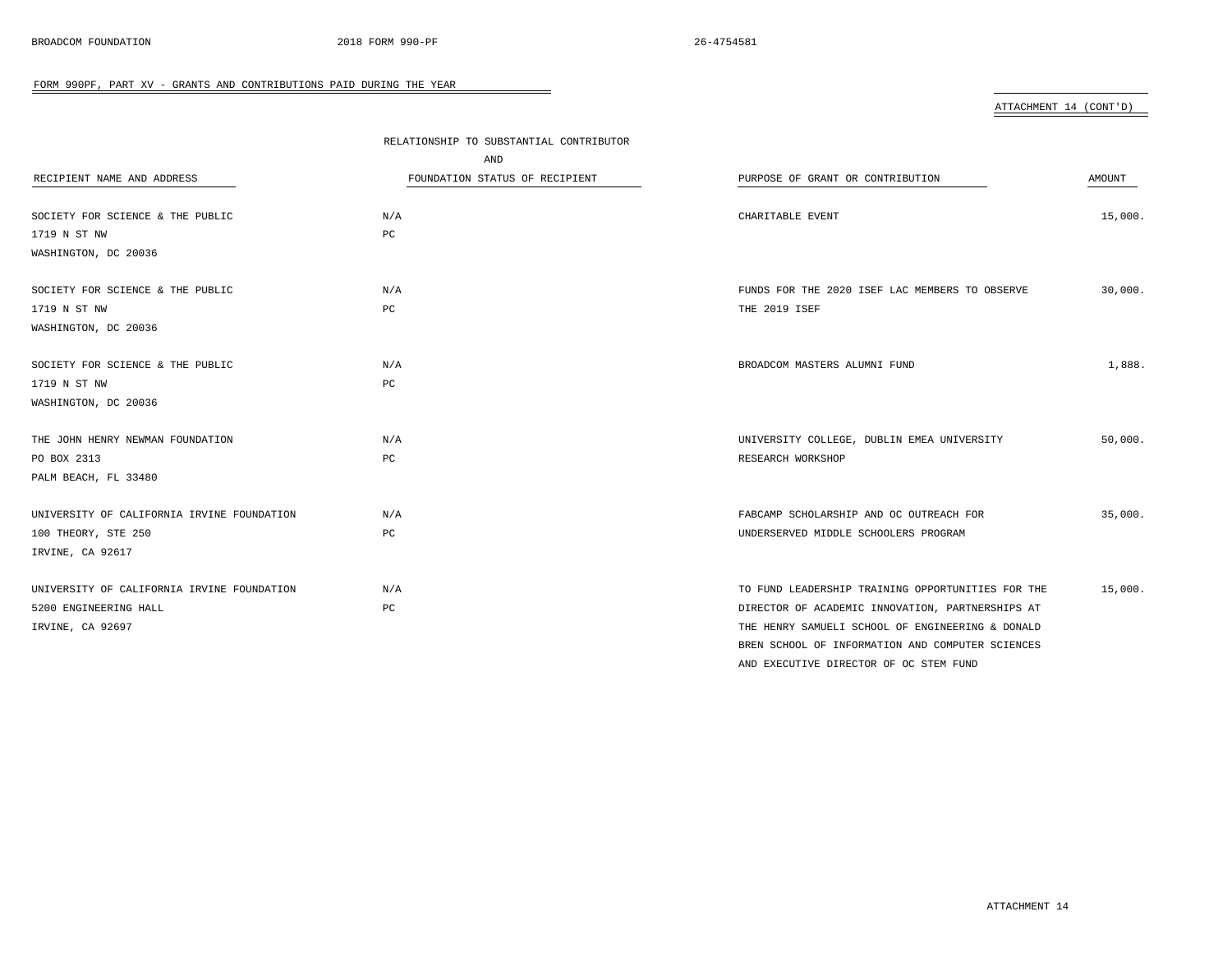| ATTACHMENT 14 (CONT'D) |  |
|------------------------|--|
|                        |  |
|                        |  |

|                                            | RELATIONSHIP TO SUBSTANTIAL CONTRIBUTOR |                                                    |          |
|--------------------------------------------|-----------------------------------------|----------------------------------------------------|----------|
|                                            | AND                                     |                                                    |          |
| RECIPIENT NAME AND ADDRESS                 | FOUNDATION STATUS OF RECIPIENT          | PURPOSE OF GRANT OR CONTRIBUTION                   | AMOUNT   |
|                                            |                                         |                                                    |          |
| UNIVERSITY OF CALIFORNIA IRVINE FOUNDATION | N/A                                     | UCI BROADCOM FELLOWSHIP (PROF. G.P. LI) FUND       | 150,000. |
| 5200 ENGINEERING HALL                      | PC                                      |                                                    |          |
| IRVINE, CA 92697                           |                                         |                                                    |          |
| UNIVERSITY OF CALIFORNIA IRVINE FOUNDATION | N/A                                     | ASIA/PACIFIC UNIVERSITY STUDENT WORKSHOP           | 25,000.  |
| 5200 ENGINEERING HALL                      | PC                                      |                                                    |          |
| IRVINE, CA 92697                           |                                         |                                                    |          |
| UNIVERSITY OF CALIFORNIA IRVINE FOUNDATION | N/A                                     | UCI K-14 FUTURE INNOVATORS INITIATIVE &            | 75,000.  |
| 5200 ENGINEERING HALL                      | PC                                      | ASPIRE/INSPIRE PROGRAM                             |          |
| IRVINE, CA 92697                           |                                         |                                                    |          |
|                                            |                                         |                                                    |          |
| UNIVERSITY OF CALIFORNIA IRVINE FOUNDATION | N/A                                     | OC STEM ECOSYSTEM INITIATIVE (SOUTHERN CALIFORNIA) | 100,000. |
| 5200 ENGINEERING HALL                      | PC                                      |                                                    |          |
| IRVINE, CA 92697                           |                                         |                                                    |          |
| YOUTH LEADERSHIP INCUBATOR INC             | N/A                                     | CHARITABLE EVENT                                   | 5,000.   |
| 40211 DOLERITA AVE                         | PC                                      |                                                    |          |
| FREMONT, CA 94539                          |                                         |                                                    |          |
|                                            |                                         |                                                    |          |
| INDIGENT INDIVIDUALS WHO                   | <b>NONE</b>                             | GENERAL & UNRESTRICTED (SEE ATTACHED IN-KIND       | 2,198.   |
| RECEIVED LESS THAN                         | $\mathbb{I}$                            | GRANT SCHEDULE)                                    |          |
| \$1,000 EACH AND ARE NOT                   |                                         |                                                    |          |
| DISQUALIFIED PERSONS                       |                                         |                                                    |          |

 $=$ 

|                                                            | TOTAL CONTRIBUTIONS PAID | 4,069,545.  |
|------------------------------------------------------------|--------------------------|-------------|
|                                                            |                          |             |
| TOTAL PART I, LINE 25, COLUMN (A) AND PART XV, LINE 3A:    |                          | \$4,070,938 |
| LESS AMOUNT COUNTED AS A QUALIFYING DISTRIBUTIONS IN 2017: |                          | \$2198      |
| TOTAL PART I, LINE 25, COLUMN (D):                         |                          | \$4,068,740 |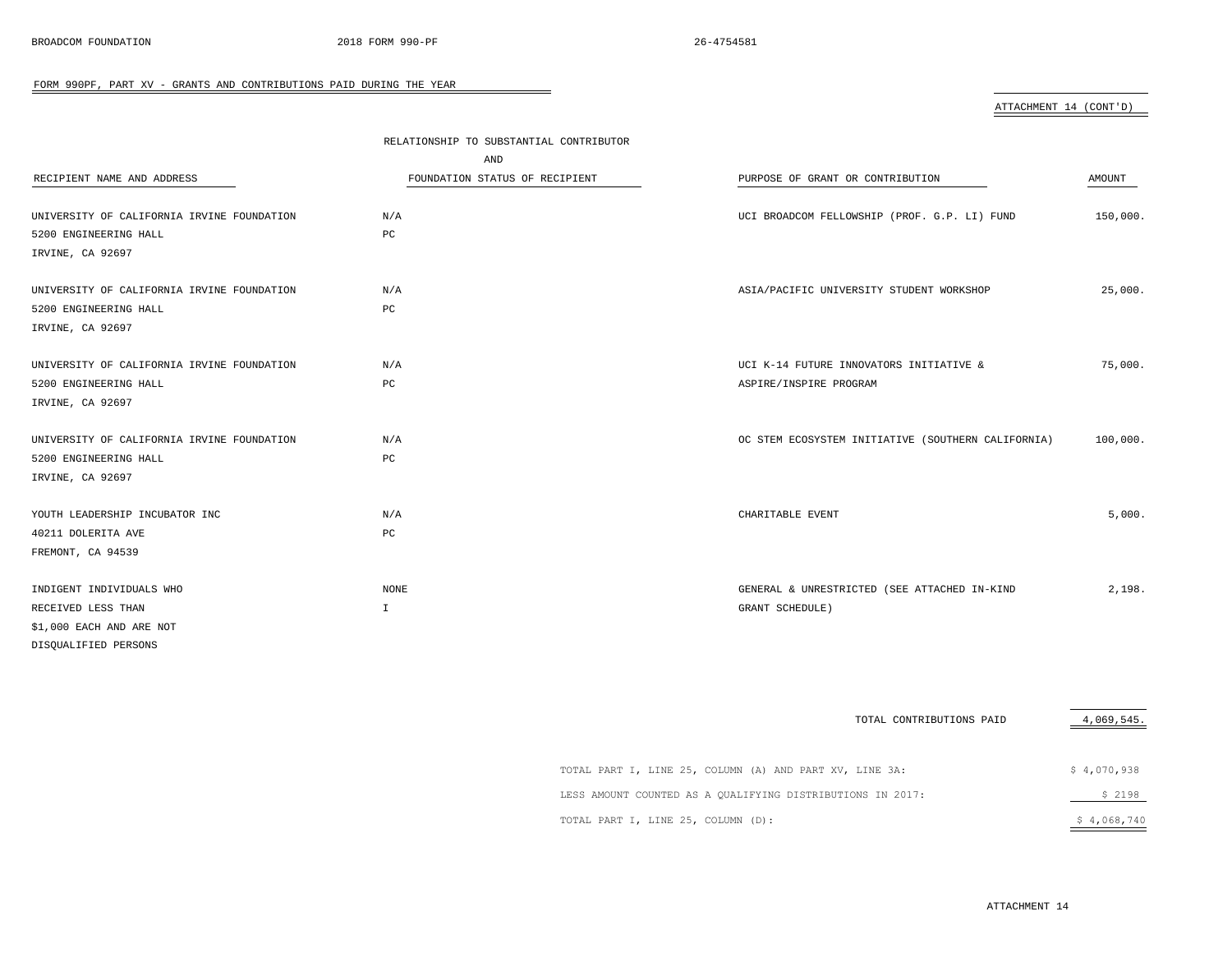## **Part XV (Form 990-PF) - Distributions of Property Value at Fair Market Value at Date of Distribution**

**Method for Determining Value of Raspberry Pi kits:** *Purchase Price*

| <b>Description of Property</b>                        | Units | Date of<br><b>Distribution</b> | <b>Grant Recipient</b>                                        | <b>Fair Market Value</b><br>of Property | <b>Book Value of</b><br><b>Property</b> | <b>Total Amount</b><br>of Grant |
|-------------------------------------------------------|-------|--------------------------------|---------------------------------------------------------------|-----------------------------------------|-----------------------------------------|---------------------------------|
| Raspberry Pi Starter kit<br>Raspberry Pi Complete kit | 25    | 5/1/2018<br>3/1/2018           | Various, at Asia Pacific Workshop<br>Various, at Rasberry Jam | 1,616<br>582                            | 1,616<br>582                            | 1,616<br>582                    |
| Total                                                 |       |                                |                                                               | 2.198                                   | 2.198                                   | 2.198                           |

**Form 990-PF, Part III, Line 3 - Other Increases: - \$**